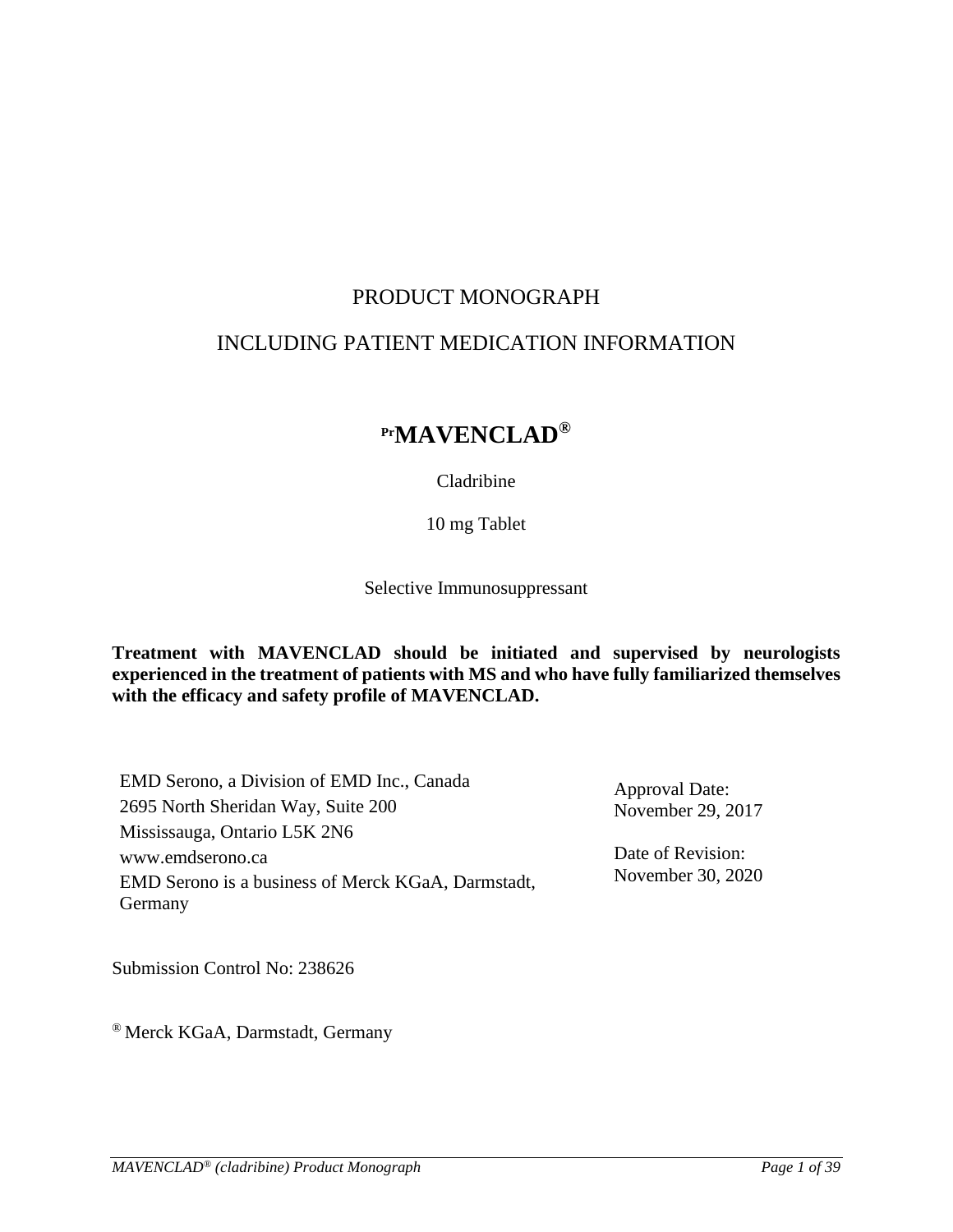# **Table of Contents**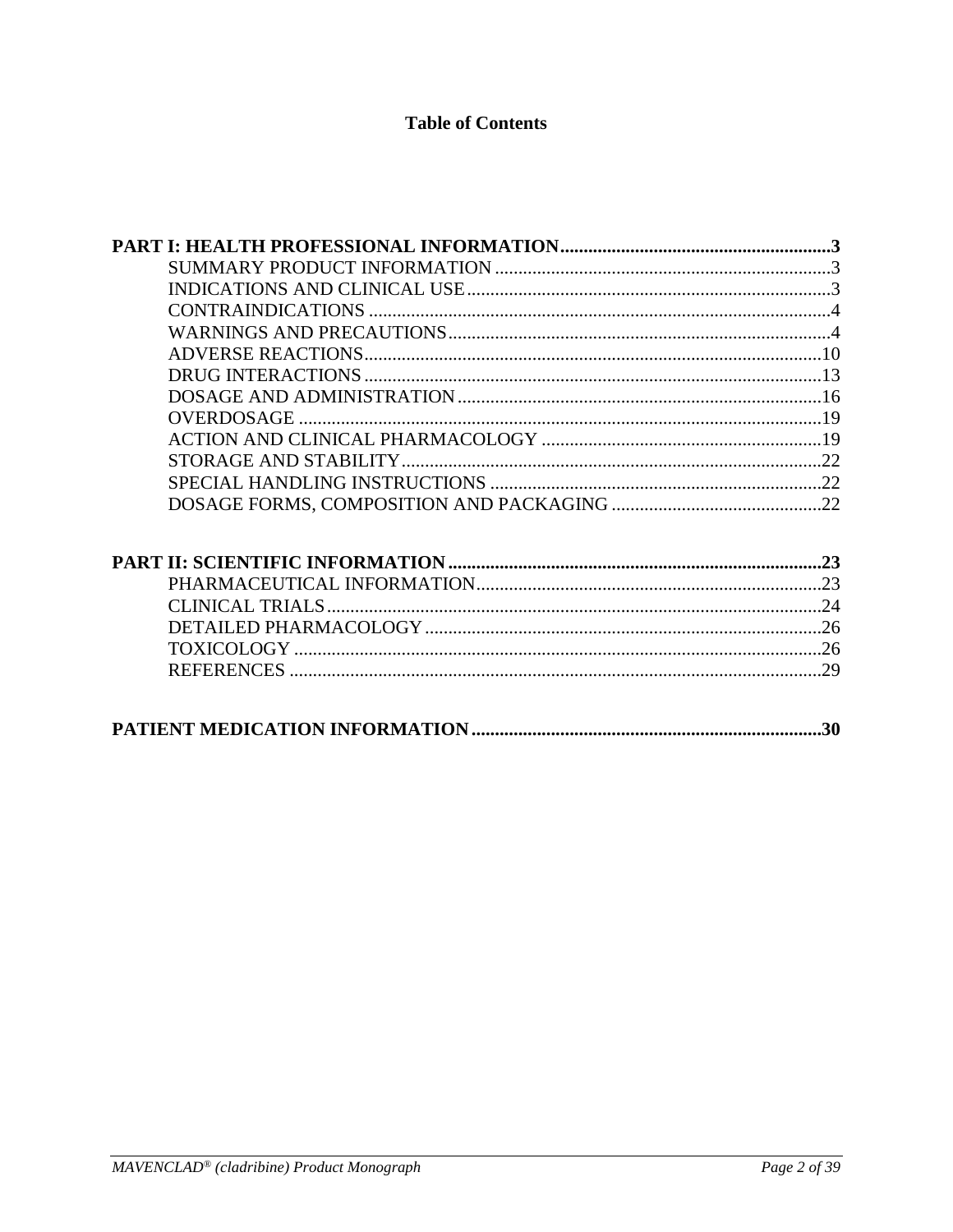# **PrMAVENCLAD®**

# Cladribine

# **PART I: HEALTH PROFESSIONAL INFORMATION**

# <span id="page-2-1"></span><span id="page-2-0"></span>**SUMMARY PRODUCT INFORMATION**

| <b>Route of</b><br>Administration | Dosage Form /<br><b>Strength</b> | <b>Nonmedicinal Ingredients</b>                                                                                                    |
|-----------------------------------|----------------------------------|------------------------------------------------------------------------------------------------------------------------------------|
| Oral                              | Tablet $/10$ mg                  | Hydroxypropyl betadex, sorbitol, magnesium<br>stearate. May contain trace amounts of<br>sodium hydroxide and/or hydrochloric acid. |

# <span id="page-2-2"></span>**INDICATIONS AND CLINICAL USE**

#### **Adults:**

MAVENCLAD (cladribine) is indicated as monotherapy for the treatment of adult patients with relapsing-remitting multiple sclerosis (RRMS) to reduce the frequency of clinical exacerbations and delay the progression of disability. MAVENCLAD is generally recommended in MS patients who have had an inadequate response to, or are unable to tolerate, one or more therapies for multiple sclerosis.

MAVENCLAD treatment should be initiated and supervised by neurologists experienced in the treatment of MS and who have fully familiarized themselves with the efficacy and safety profile of MAVENCLAD and are able to discuss benefits/risks with patients.

The efficacy of taking MAVENCLAD for treatment duration beyond 2 years has not been established.

### **Geriatrics (> 65 years of age):**

Clinical studies of MAVENCLAD in MS did not include sufficient numbers of patients aged 65 and over to determine whether they respond differently from younger patients (see WARNINGS AND PRECAUTIONS, Special Populations, Geriatrics).

### **Pediatrics (< 18 years of age):**

The safety and efficacy of MAVENCLAD in patients below the age of 18 years have not been studied. MAVENCLAD is not indicated in patients below 18 years of age.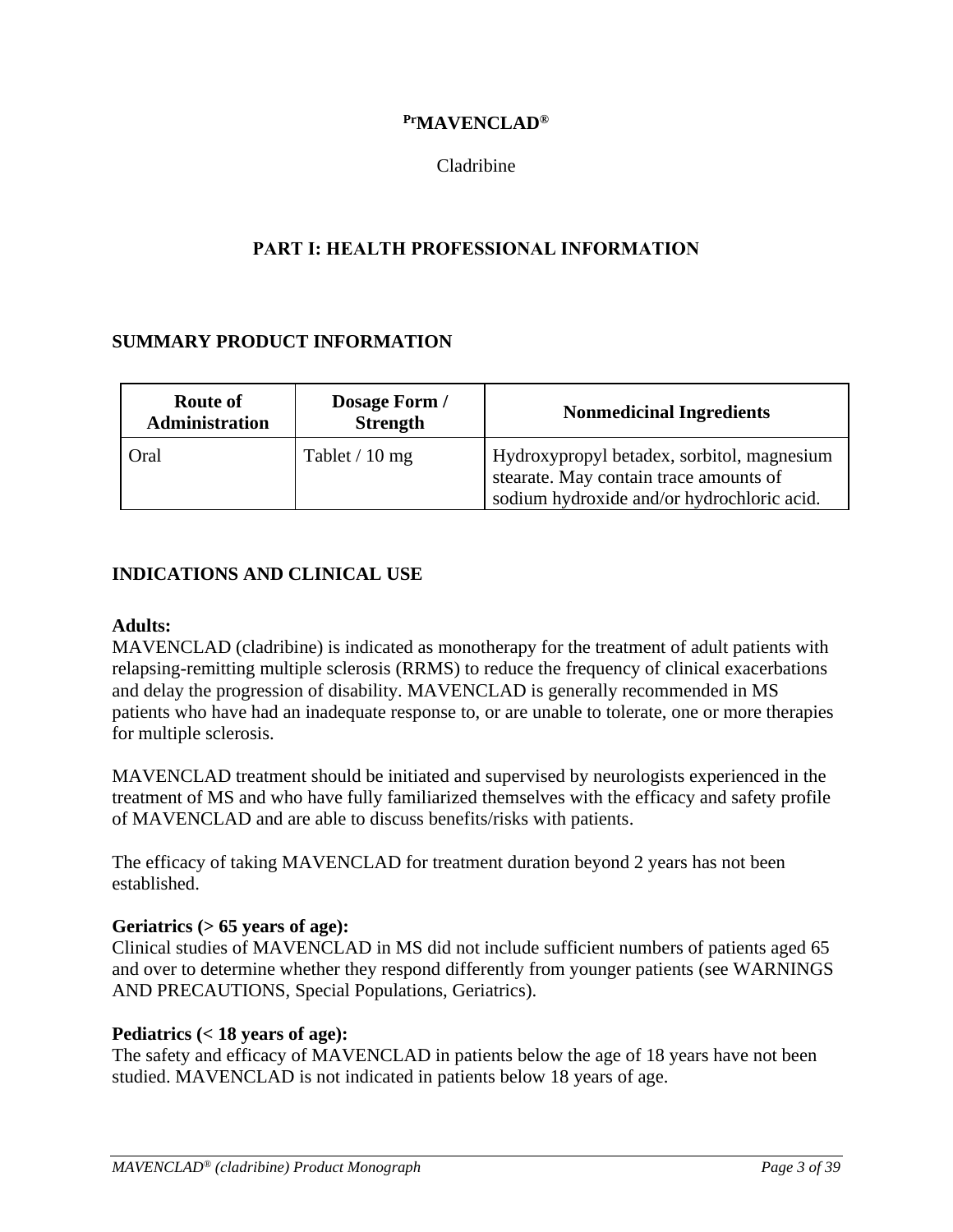# <span id="page-3-0"></span>**CONTRAINDICATIONS**

# MAVENCLAD is contraindicated in:

- Patients who are hypersensitive to cladribine or to any ingredient in the formulation or component of the container. For a complete listing, see DOSAGE FORMS, COMPOSITION AND PACKAGING.
- Patients with increased risk for opportunistic infections, including those who are immunocompromised due to treatment (e.g. immunosuppressive or immunomodulating therapies, antineoplastic, myelosuppressive therapies, total lymphoid irradiation or bone marrow transplantation) (see DRUG INTERACTIONS) or disease (e.g. immunodeficiency syndrome).
- Patients with latent or active infections including active chronic bacterial, fungal or viral infections (e.g. hepatitis, tuberculosis).
- Patients with a history of progressive multifocal leukoencephalopathy (PML).
- Patients with active malignancy.
- Patients with moderate or severe renal impairment (creatinine clearance < 60 mL/min) (see ACTION AND CLINICAL PHARMACOLOGY, Pharmacokinetics, Excretion).
- Patients who are pregnant or breast-feeding (see WARNINGS AND PRECAUTIONS, Special Populations).
- Women and men of reproductive potential who do not plan to use effective contraception during dosing and for 6 months after last dose in each treatment course (see WARNINGS AND PRECAUTIONS, Sexual Function/Reproduction).

# <span id="page-3-1"></span>**WARNINGS AND PRECAUTIONS**

# **General**

Before initiating treatment with MAVENCLAD:

- Check complete blood count (CBC), including lymphocyte count, before starting therapy if no recent (i.e. within 6 months or after discontinuation of prior therapy) result is available (see WARNINGS AND PRECAUTIONS, Hematologic; DOSAGE AND ADMINISTRATION).
- MAVENCLAD is contraindicated in patients with active or latent tuberculosis. All patients must be evaluated for both active and inactive ("latent") tuberculosis infection, according to local guidelines (see WARNINGS AND PRECAUTIONS, Immune).
- All patients must be evaluated for hepatitis B and C virus (HBV and HCV) (see WARNINGS AND PRECAUTIONS, Immune).
- Immunization should be completed at least 6 weeks prior to treatment with MAVENCLAD (see WARNINGS AND PRECAUTIONS, Immune, Vaccination).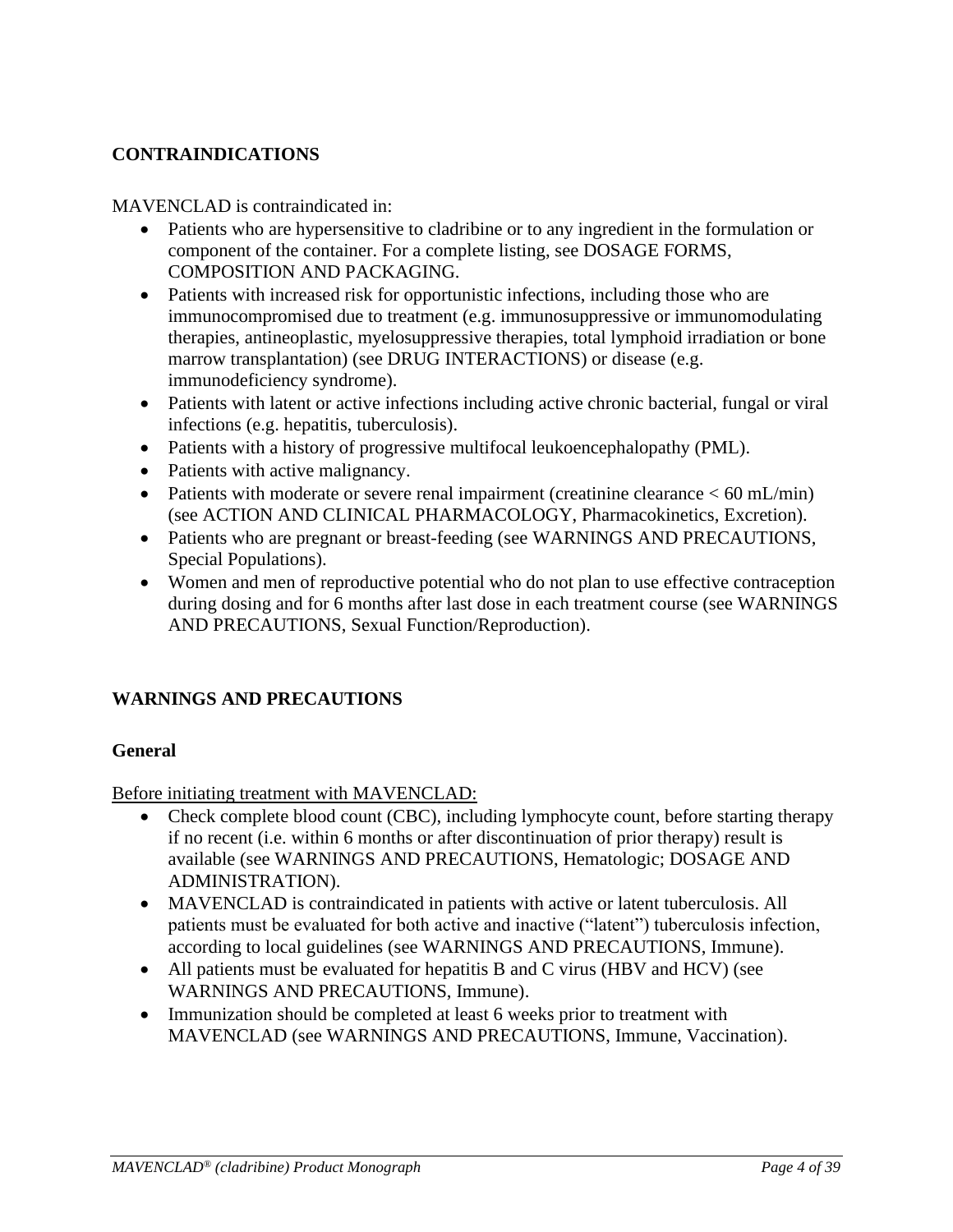- Check varicella-zoster (VZV) antibody status before starting therapy if there is no health care professional confirmed history of chicken pox or vaccination with varicella vaccine; if negative, vaccination is recommended, with a delay in treatment initiation with MAVENCLAD for 6 weeks following vaccination (see WARNINGS AND PRECAUTIONS, Immune, Vaccination).
- In patients who have previously been treated with immunomodulating or immunosuppressive medicinal products, MAVENCLAD must only be initiated if lymphocyte counts have been found to be normal (see WARNINGS AND PRECAUTIONS, Hematologic; DOSAGE AND ADMINISTRATION).
- When switching from an MS agent with a risk of progressive multifocal leukoencephalopathy (PML), a baseline magnetic resonance imaging (MRI) is recommended (see WARNINGS AND PRECAUTIONS, Immune, Progressive Multifocal Leukoencephalopathy).
- Pregnancy must be excluded (see WARNINGS AND PRECAUTIONS, Sexual Function/Reproduction).
- Women and men of reproductive potential should be warned of the potential for serious risk to the fetus and the need for effective contraception during MAVENCLAD treatment and for at least 6 months after each treatment course (see CONTRAINDICATIONS, WARNINGS AND PRECAUTIONS, Sexual Function/Reproduction).

During treatment with MAVENCLAD and following treatment discontinuation:

- Instruct patients to promptly report symptoms of infection during treatment and following discontinuation of MAVENCLAD (see WARNINGS AND PRECAUTIONS, Immune).
- Lymphocyte counts must be determined:
	- o before initiating MAVENCLAD in year 1,
	- o before initiating MAVENCLAD in year 2, and
	- o periodically between treatment courses and thereafter. Should lymphocyte counts drop below 500 cells/mm³ (CTCAE v4.0 Grade 3 toxicity), active monitoring is recommended until values increase above 500 cells/mm³.

See WARNINGS AND PRECAUTIONS, Hematologic and DOSAGE AND ADMINISTRATION.

# **Carcinogenesis and Mutagenesis**

The actions of cladribine yield DNA damage (see TOXICOLOGY). Due to the known genotoxicity of cladribine and immunosuppression associated with the use of nucleoside analogues like MAVENCLAD, MAVENCLAD could potentially increase the risk of malignancies.

In clinical trials, events of malignancies were observed more frequently in cladribine-treated patients compared to patients who received placebo (see ADVERSE REACTIONS, Neoplasms).

MAVENCLAD is contraindicated in MS patients with active malignancies (see CONTRAINDICATIONS). Patients with prior malignancy were excluded from participating in the clinical development program; therefore, an individual benefit-risk evaluation should be performed before initiating MAVENCLAD in patients with prior malignancy. Patients treated with MAVENCLAD should be advised to follow standard cancer screening guidelines.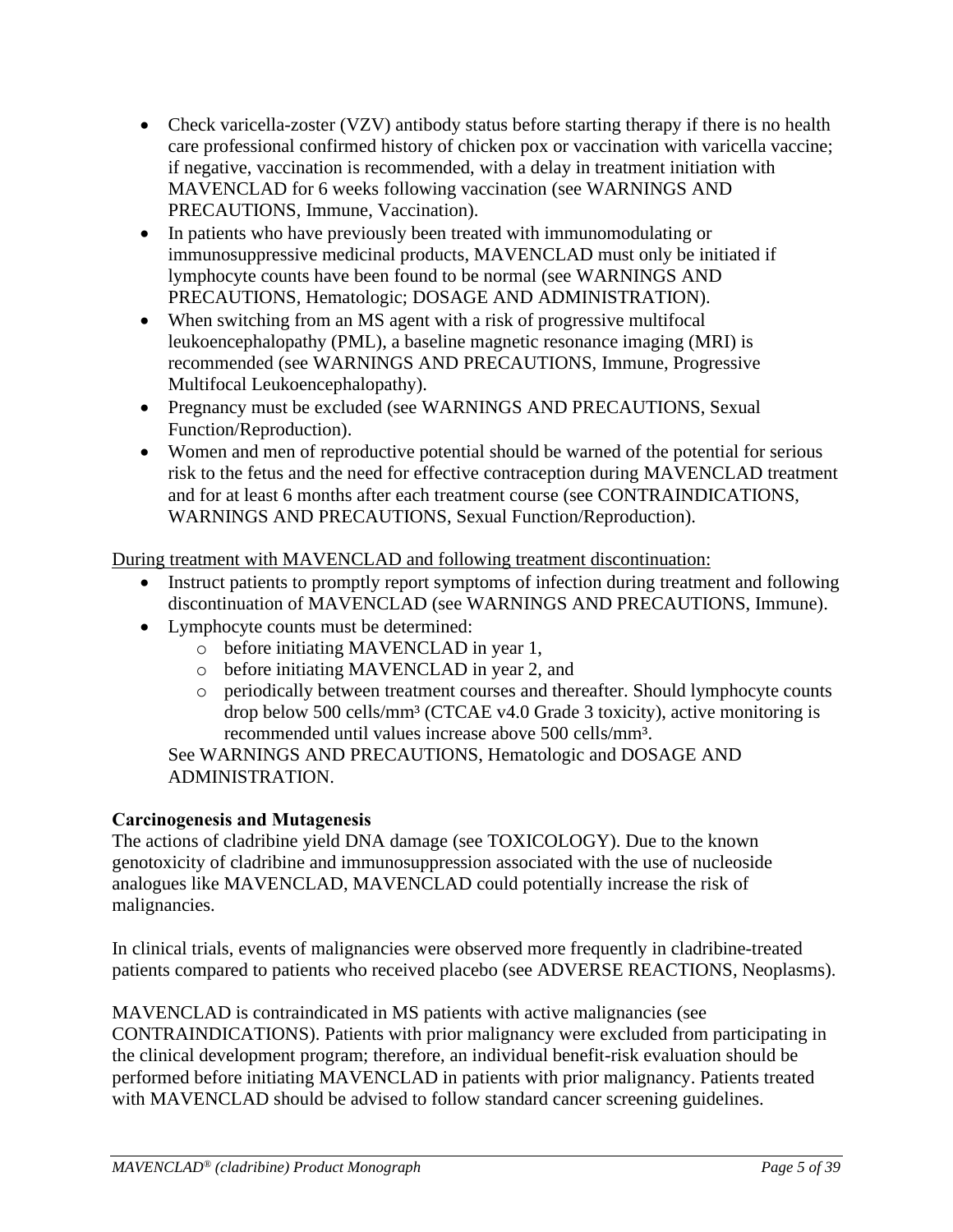Cladribine was clastogenic in nonclinical *in vitro* and *in vivo* studies, but not mutagenic in bacterial and mammalian cell assays and did not cause any tumors of clinical significance in mice (see TOXICOLOGY).

# **Hematologic**

Cladribine's mode of action is closely linked to a reduction in lymphocyte count. The effect on lymphocyte count is dose-dependent and may persist for some time after cladribine elimination from the body upon cessation of dosing (see DOSAGE AND ADMINISTRATION; ADVERSE REACTIONS; ACTION AND CLINICAL PHARMACOLOGY, Pharmacodynamics). Decreases in neutrophil count, red blood cell count, hematocrit, hemoglobin or platelet count compared to baseline values have also been observed in clinical studies, although these parameters usually remain within normal limits. A complete blood count (CBC) is recommended prior to initiating treatment with MAVENCLAD and monitoring lymphocyte counts is recommended after initiating treatment with MAVENCLAD (see WARNINGS AND PRECAUTIONS, Monitoring and Laboratory Tests).

Additive hematological adverse reactions may be expected if MAVENCLAD is administered concomitantly with other substances that affect the hematological profile (see DRUG INTERACTIONS, Hematotoxic, immunomodulating or immunosuppressive agents).

In patients who require blood transfusion, irradiation of cellular blood components is recommended prior to administration to prevent transfusion-related graft-versus-host disease. Consultation with a hematologist is advised.

# **Immune**

# Infections

Cladribine can reduce the body's immune defence and increase the likelihood of infections, including opportunistic infections, especially in patients who develop severe lymphopenia. The risk of infection may persist until recovery of lymphopenia after completion of treatment (see ACTION AND CLINICAL PHARMACOLOGY, Pharmacodynamics). Latent infections may be activated, including tuberculosis or hepatitis (see CONTRAINDICATIONS). During the clinical development program, 3 cases of tuberculosis were reported, including 1 fatal case (see ADVERSE REACTIONS, Infections). Therefore, screening for latent infections is recommended prior to initiation of therapy in year 1 and year 2. A delay in initiation of MAVENCLAD is recommended until the infection is adequately treated. Patients should be advised about the potential for increased risk of infections and necessary vigilance during treatment and after discontinuation of treatment with MAVENCLAD. In the two placebo-controlled Phase III studies in MS in which MAVENCLAD was used as monotherapy at a cumulative dose of 3.5 mg/kg, the overall rate of infections and serious infections with MAVENCLAD was slightly higher than that of placebo (see ADVERSE REACTIONS, Infections).

MAVENCLAD is contraindicated in patients at an increased risk of opportunistic infections and in patients with active infections, including active chronic bacterial, fungal or viral infections (see CONTRAINDICATIONS).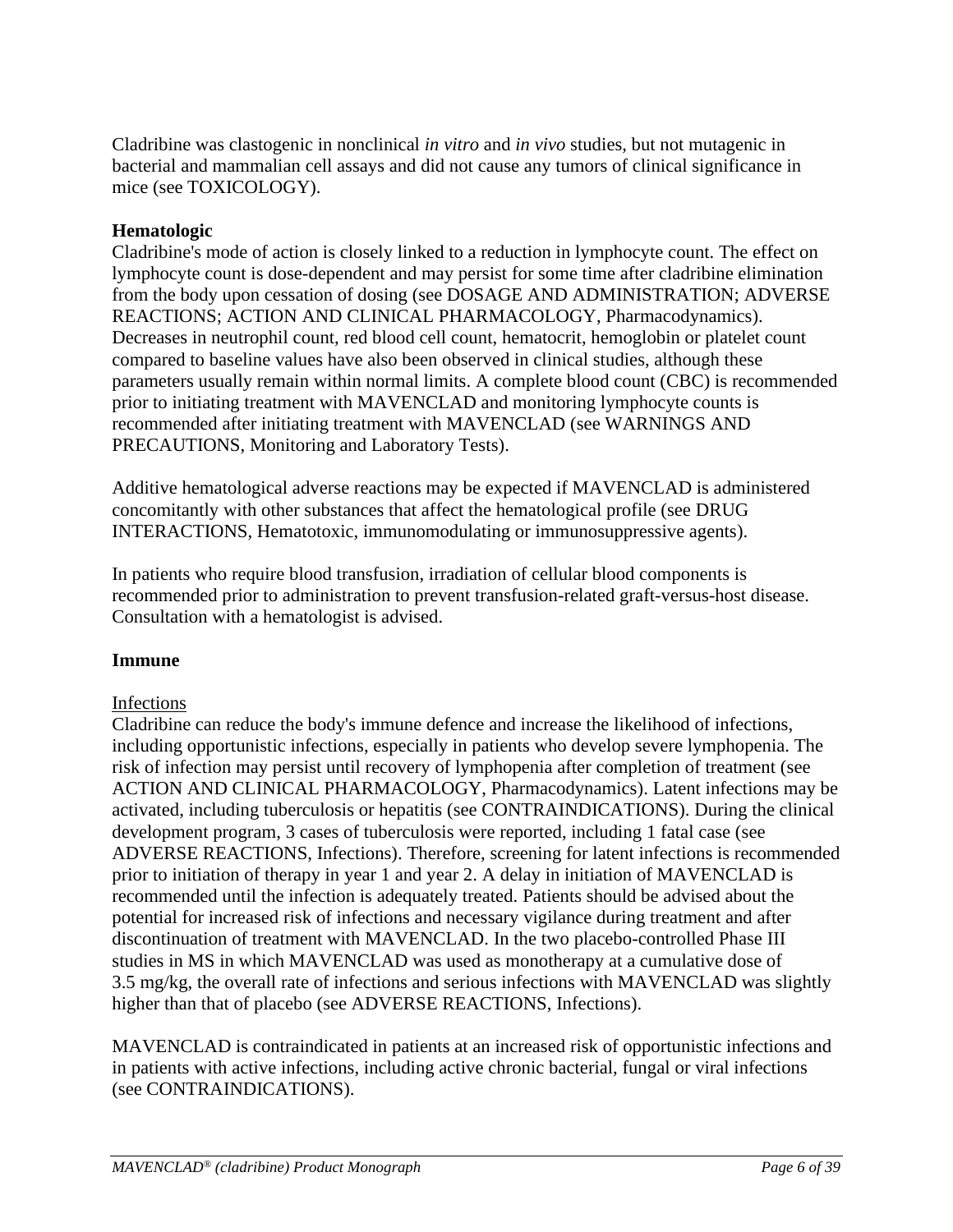A delay in initiation of MAVENCLAD should also be considered in patients with an acute infection until the infection is fully controlled.

# *Herpetic infections*

Physicians should advise patients about the potential for increased risk of infections, in particular herpes zoster (shingles), and necessary vigilance during treatment and after discontinuation of treatment with MAVENCLAD. Reports of herpes infections were common in patients treated with MAVENCLAD. Herpes zoster infections occurred mainly in the cladribine treatment group and were dermatomal in nature (see ADVERSE REACTIONS, Infections). For patients who develop serious infections, the benefits and risks of treatment should be re-assessed prior to reinitiation of treatment.

The frequency of herpes zoster infections was increased in patients with Grade 3 and Grade 4 lymphopenia (see ADVERSE REACTIONS). Patients with lymphocyte counts below 500 cells/mm<sup>3</sup> should be actively monitored for signs and symptoms suggestive of infection. If lymphocyte counts drop below 200 cells/mm³, anti-herpes prophylaxis according to local standard practice should be considered during the time of Grade 4 lymphopenia. Treatment of herpes zoster should follow current relevant guidelines.

# *Progressive Multifocal Leukoencephalopathy (PML)*

In the clinical trial data base (1976 patients, 8650 patient years) no case of PML has been reported. However, a baseline MRI should be considered before initiating MAVENCLAD. This is particularly recommended if patients are switched from other MS agents that have a risk of PML. Cases of PML have been reported in the post-market setting in patients treated with parenteral cladribine for non-MS diseases with a different treatment regimen. PML is an opportunistic infection caused by JC virus (JCV) that typically only occurs in patients who are immunocompromised, which may be fatal or result in severe disability. Physicians should be vigilant for clinical symptoms or MRI findings that may be suggestive of PML. If PML is suspected, MAVENCLAD treatment should not be re-initiated until PML has been excluded. Typical symptoms associated with PML are diverse, progress over days to weeks, and include progressive weakness on one side of the body or clumsiness of limbs, disturbance of vision, and changes in thinking, memory, and orientation leading to confusion and personality changes.

# Vaccination

Treatment with MAVENCLAD must not be initiated within 6 weeks after vaccination with live or attenuated live vaccines because of a risk of active vaccine infection. Also patients must not be vaccinated with live or attenuated live vaccines during MAVENCLAD treatment and also not after MAVENCLAD treatment as long as the patient's white blood cell counts are not within normal limits.

Particular attention is recommended for patients who have no history of exposure to varicella zoster virus. Varicella (chickenpox) vaccination of antibody-negative patients is recommended prior to initiation of MAVENCLAD therapy. Initiation of treatment with MAVENCLAD must be postponed for 6 weeks to allow for the full effect of vaccination to occur.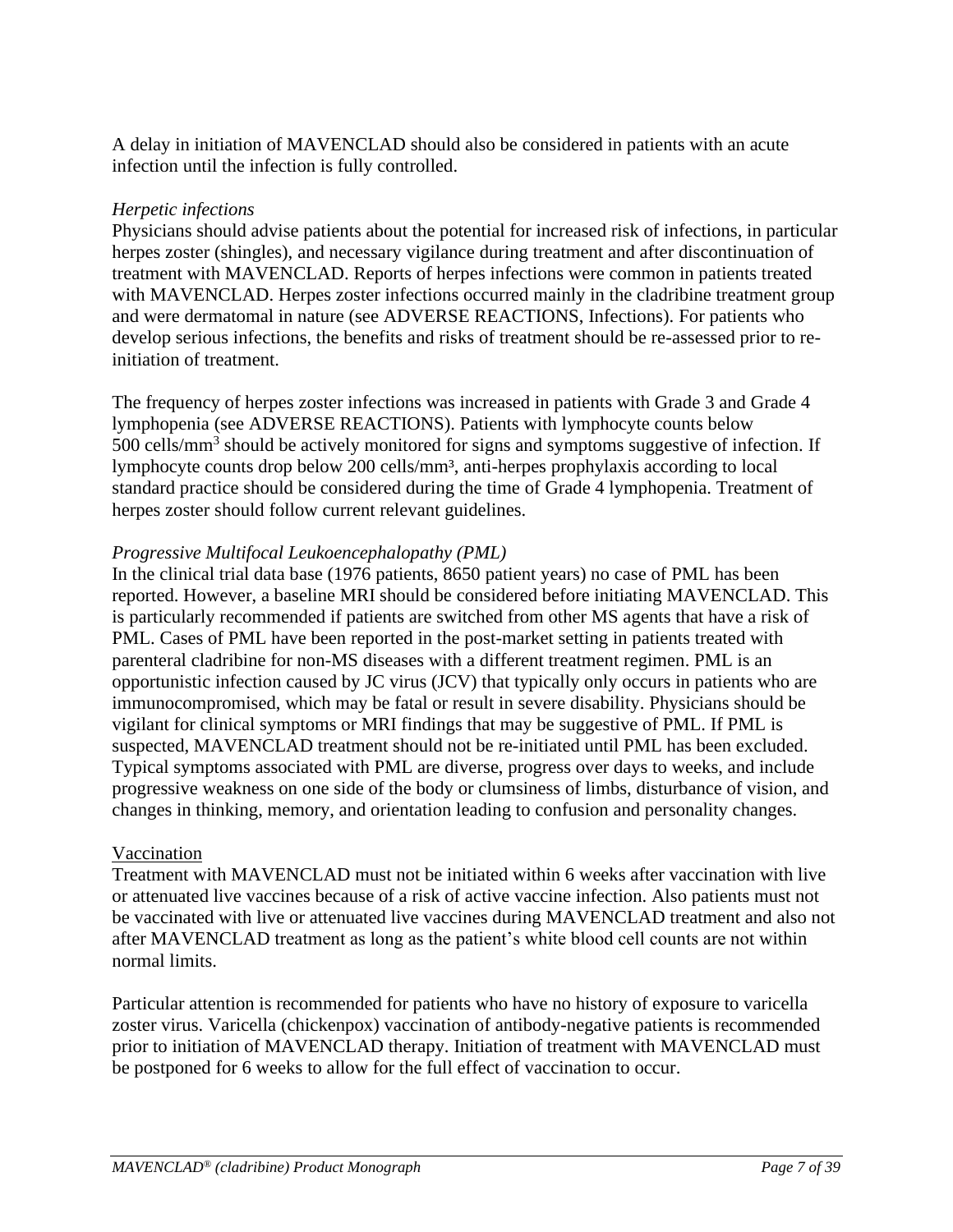# **Switching to or from MAVENCLAD treatment**

In patients who have previously been treated with immunomodulating or immunosuppressive medicinal products, MAVENCLAD must only be initiated if lymphocyte counts have been found to be normal (see DOSAGE AND ADMINISTRATION, Dosing Considerations). Subsequent use of such products after treatment with MAVENCLAD may lead to an additive effect on the immune system and caution is therefore indicated.

# **Sexual Function/Reproduction**

Reproduction: MAVENCLAD is contraindicated in pregnant women and in women and men of reproductive potential who do not plan to use effective contraception during dosing and for 6 months after last dose in each treatment course as it may cause fetal harm.

Malformations and embryolethality occurred in animals. Patients should be warned of the potential risk to a fetus during MAVENCLAD dosing and for 6 months after the last dose in each treatment course (see CONTRAINDICATIONS).

Contraception in males and females: In women of childbearing potential, pregnancy must be excluded before the initiation of MAVENCLAD in year 1 and year 2, and prevented by use of effective contraception during MAVENCLAD treatment and for at least 6 months after the last dose. It is not known whether MAVENCLAD may reduce the effectiveness of systemically acting hormonal contraceptives. Women using systemically acting hormonal contraceptives should add a barrier method during MAVENCLAD dosing and for at least 4 weeks after the last dose in each treatment course (see DRUG INTERACTIONS, Hormonal contraceptives). Women who become pregnant under therapy with MAVENCLAD should discontinue treatment.

It is not known whether cladribine is detectable in human semen. Therefore, male patients should add a physical barrier method, i.e. condoms, to prevent potential seminal transfer of cladribine to their partner during dosing with MAVENCLAD and for 10 days after the last dose.

Taking into account the potential genotoxic effect of cladribine on spermatozoa, male-mediated developmental toxicity cannot be ruled out (see TOXICOLOGY, Reproductive Toxicity). Cladribine caused testicular degenerative changes in mice and in one male monkey in a s.c. chronic study. The effect of cladribine on male human fertility is unknown. Therefore, male patients must take precautions to prevent pregnancy of their partner during MAVENCLAD treatment and for at least 6 months after the last dose.

If a female patient or the female partner of a male patient become pregnant during MAVENCLAD therapy or within 6 months after the last dose, it is recommended that they be informed about the potential hazard to the fetus.

# **Special Populations**

Pregnant Women: There is limited data from pregnant women exposed to MAVENCLAD prior to conception. MAVENCLAD is contraindicated in pregnant women (see CONTRAINDICATIONS).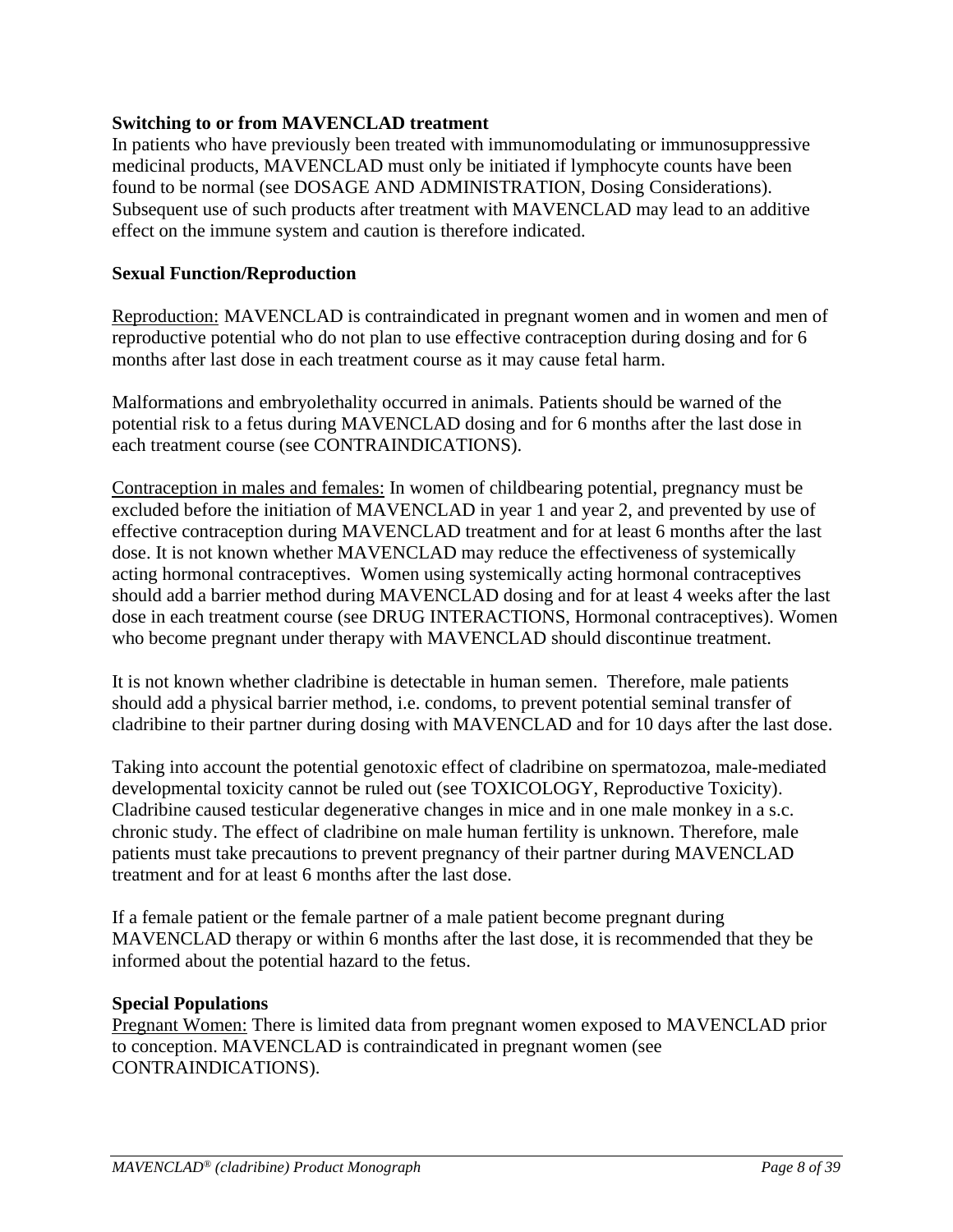Pregnancy must be excluded before initiating treatment in year 1 and year 2 and prevented by use of effective contraception during MAVENCLAD treatment and for at least 6 months after the last dose.

Cladribine has been shown to inhibit DNA synthesis and other active substances that inhibit DNA synthesis (e.g. methotrexate) have been reported to be teratogenic in humans. Therefore, cladribine may increase the risk of congenital malformations when administered during pregnancy (see TOXICOLOGY, Reproductive toxicity).

Studies in animals have shown reproductive toxicity (see TOXICOLOGY, Reproductive toxicity).

Nursing Women: It is not known whether cladribine is excreted in human milk. A risk to the newborns/infants cannot be excluded. MAVENCLAD is contraindicated in nursing women (see CONTRAINDICATIONS). Advise women not to breastfeed during dosing with MAVENCLAD and for 10 days after the last dose.

Pediatrics (*<* 18 years of age): The safety and efficacy of MAVENCLAD in patients below the age of 18 years have not been studied.

Geriatrics (> 65 years of age): Clinical studies of MAVENCLAD in MS did not include sufficient numbers of patients aged 65 and over to determine whether they respond differently from younger patients. Caution is recommended when MAVENCLAD is used in elderly patients, taking into account the potential greater frequency of decreased hepatic or renal function, concomitant diseases and other medicinal therapies.

Renal Impairment: No dedicated studies have been conducted in patients with renal impairment. In patients with mild renal impairment (creatinine clearance 60 to 89 mL/min), no dosage adjustment is considered necessary.

In patients with moderate or severe renal impairment (creatinine clearance  $< 60$  mL/min), a decrease in cladribine clearance can be predicted (see ACTION AND CLINICAL PHARMACOLOGY, Pharmacokinetics, Excretion). Safety and efficacy in patients with moderate or severe renal impairment have not been established. Therefore, MAVENCLAD is contraindicated in these patients (see CONTRAINDICATIONS).

Hepatic Impairment: No studies have been conducted in patients with hepatic impairment. Although the importance of hepatic function for the elimination of cladribine is considered negligible (see ACTION AND CLINICAL PHARMACOLOGY, Pharmacokinetics, Metabolism), in the absence of data, use of MAVENCLAD is not recommended in patients with moderate or severe hepatic impairment (Child-Pugh score > 6) (see DOSAGE AND ADMINISTRATION, Hepatic Impairment).

Fructose Intolerance: MAVENCLAD contains sorbitol. Patients with hereditary problems of fructose intolerance should not take this medicinal product.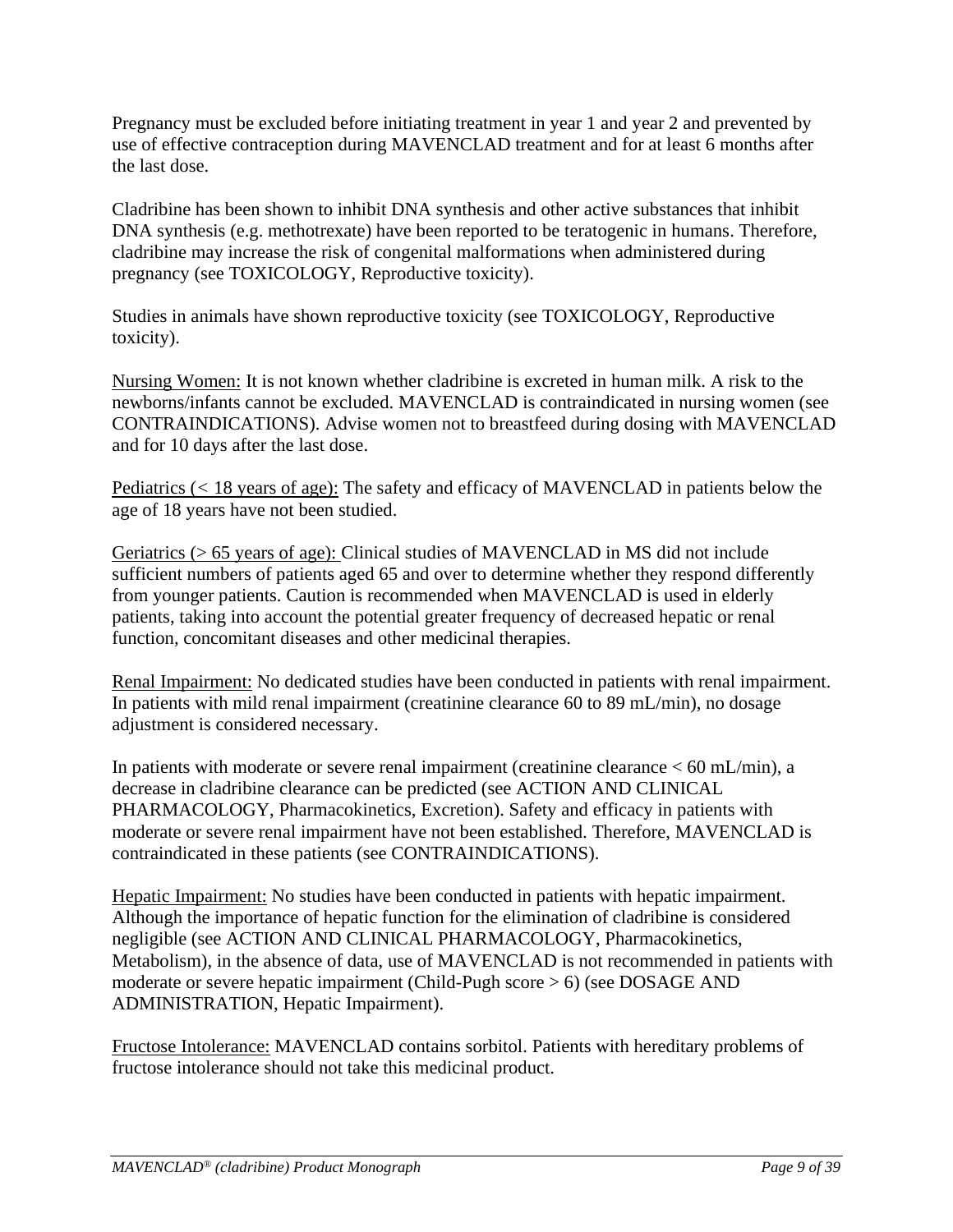# **Monitoring and Laboratory Tests**

Lymphocyte counts must be determined:

- before initiating MAVENCLAD in year 1,
- before initiating MAVENCLAD in year 2, and
- periodically between treatment courses and thereafter.

For treatment decisions based on the patient's lymphocyte counts, see DOSAGE AND ADMINISTRATION, Dosing Considerations and WARNINGS AND PRECAUTIONS, General and Immune.

### <span id="page-9-0"></span>**ADVERSE REACTIONS**

### **Adverse Drug Reaction Overview**

The most clinically relevant adverse reactions reported in MS patients who received MAVENCLAD at the recommended cumulative dose of 3.5 mg/kg over 2 years in clinical studies were lymphopenia and herpes zoster. The incidence of herpes zoster was higher during the period of Grade 3 ( $\lt$  500 to 200 cells/mm<sup>3</sup>) or 4 ( $\lt$  200 cells/mm<sup>3</sup>) lymphopenia compared to the time when the patients were not experiencing Grade 3 or 4 lymphopenia (see WARNINGS AND PRECAUTIONS, Immune, Herpetic infections).

### **Clinical Trial Adverse Drug Reactions**

*Because clinical trials are conducted under very specific conditions the adverse reaction rates observed in the clinical trials may not reflect the rates observed in practice and should not be compared to the rates in the clinical trials of another drug. Adverse drug reaction information from clinical trials is useful for identifying drug-related adverse events and for approximating rates*.

Table 1 presents treatment-emergent adverse events derived from pooled data from two placebocontrolled Phase III studies in MS in which MAVENCLAD was used as monotherapy at a cumulative dose of 3.5 mg/kg. The safety database from these studies comprises 1303 patients.

# **Table 1 Treatment-emergent adverse events in two placebo-controlled studies (occurring in ≥ 1% of patients and reported for MAVENCLAD 3.5 mg/kg at ≥ 1% higher rate than placebo)**

| <b>System Organ Class</b>                               | Cladribine 3.5 mg/kg | <b>Placebo</b>              |
|---------------------------------------------------------|----------------------|-----------------------------|
| <b>Preferred Term</b>                                   | cumulative dose      |                             |
|                                                         | $n = 662$            | $n = 641$                   |
|                                                         | $\mathbf{n}(\%)$     | $n\left(\frac{0}{0}\right)$ |
| <b>Blood and lymphatic system disorders</b>             |                      |                             |
| Lymphopenia $*$ <sup>1</sup>                            | 132 (19.9)           | 8(1.2)                      |
| Leukopenia                                              | 26(3.9)              | 3(0.5)                      |
| Decrease in neutrophil count <sup><math>*</math>2</sup> | 18(2.7)              | 5(0.8)                      |
| <b>Gastrointestinal disorders</b>                       |                      |                             |
| Nausea                                                  | 70 (10.6)            | 58 (9.0)                    |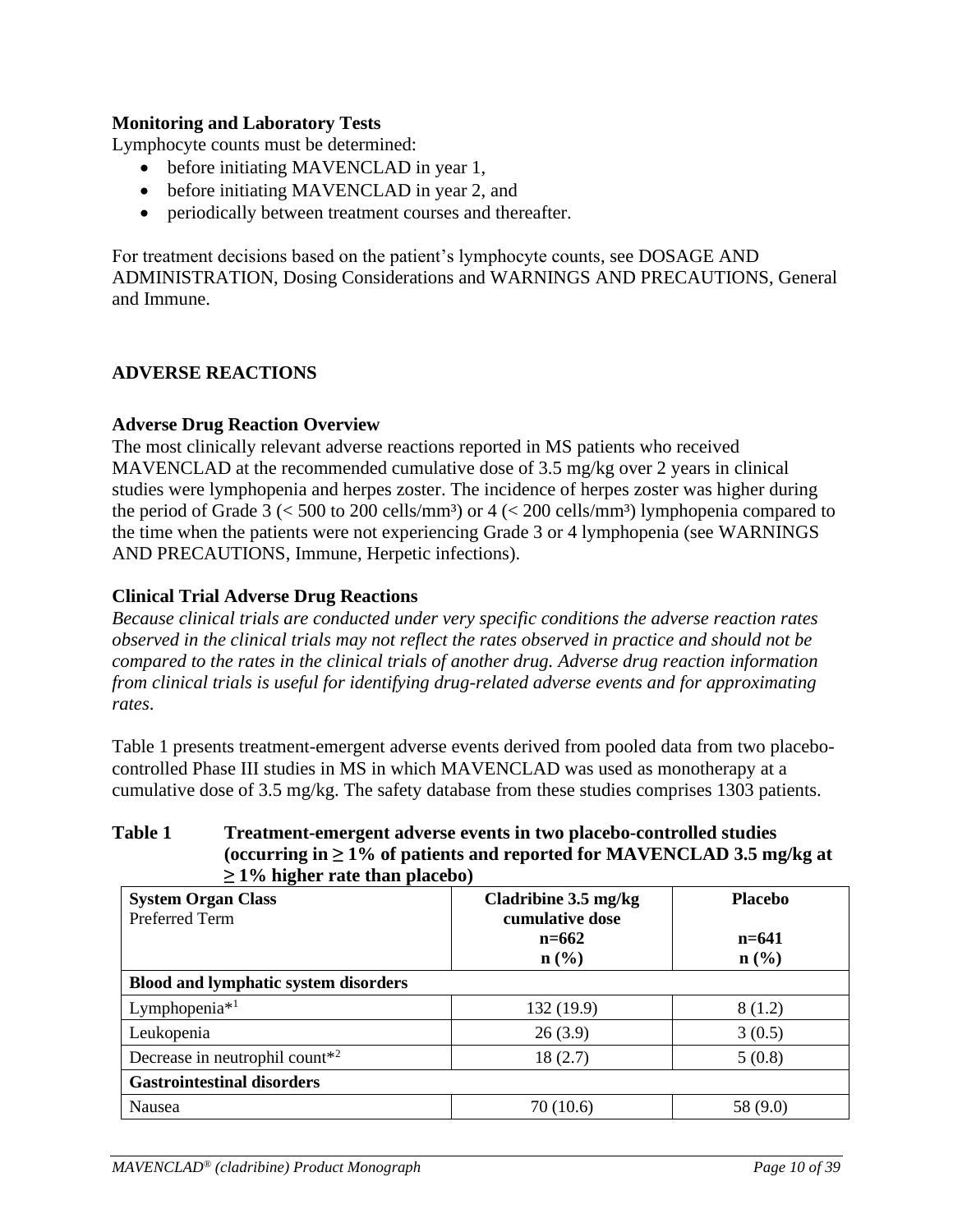| <b>System Organ Class</b>                              | Cladribine 3.5 mg/kg         | <b>Placebo</b>              |
|--------------------------------------------------------|------------------------------|-----------------------------|
| <b>Preferred Term</b>                                  | cumulative dose<br>$n = 662$ | $n = 641$                   |
|                                                        | $n\left(\frac{9}{6}\right)$  | $n\left(\frac{0}{0}\right)$ |
| Abdominal pain upper                                   | 34(5.1)                      | 21(3.3)                     |
| Toothache                                              | 27(4.1)                      | 20(3.1)                     |
| General disorders and administration site conditions   |                              |                             |
| Influenza like illness                                 | 45(6.8)                      | 37(5.8)                     |
| Pyrexia                                                | 23(3.5)                      | 16(2.5)                     |
| <b>Infections and infestations</b>                     |                              |                             |
| Upper respiratory tract infection                      | 74 (11.2)                    | 58 (9.0)                    |
| Influenza                                              | 49 (7.4)                     | 40(6.2)                     |
| <b>Bronchitis</b>                                      | 29(4.4)                      | 19(3.0)                     |
| Oral herpes*                                           | 17(2.6)                      | 9(1.4)                      |
| Viral upper respiratory tract infection                | 17(2.6)                      | 6(0.9)                      |
| Respiratory tract infection viral                      | 16(2.4)                      | 9(1.4)                      |
| Gastroenteritis                                        | 16(2.4)                      | 8(1.2)                      |
| Herpes zoster*                                         | 13(2.0)                      | 1(0.2)                      |
| Vaginal infection                                      | 9(1.4)                       | 1(0.2)                      |
| <b>Musculoskeletal And Connective Tissue Disorders</b> |                              |                             |
| Back pain                                              | 50(7.6)                      | 41 $(6.4)$                  |
| <b>Nervous system disorders</b>                        |                              |                             |
| Headache                                               | 171 (25.8)                   | 134 (20.9)                  |
| <b>Psychiatric disorders</b>                           |                              |                             |
| Anxiety                                                | 22(3.3)                      | 12(1.9)                     |
| Skin and subcutaneous tissue disorders                 |                              |                             |
| Alopecia*                                              | 18(2.7)                      | 8(1.2)                      |
| Dermatitis allergic                                    | 16(2.4)                      | 3(0.5)                      |
| Rash*                                                  | 15(2.3)                      | 8(1.2)                      |

 $n =$  number of patients

<sup>\*</sup> term considered adverse reactions (i.e. reasonably associated with the use of oral cladribine)<br>includes terms lymphopenia, lymphocyte count decreased and lymphocyte count abnormal<br>includes terms neutropenia and neutrop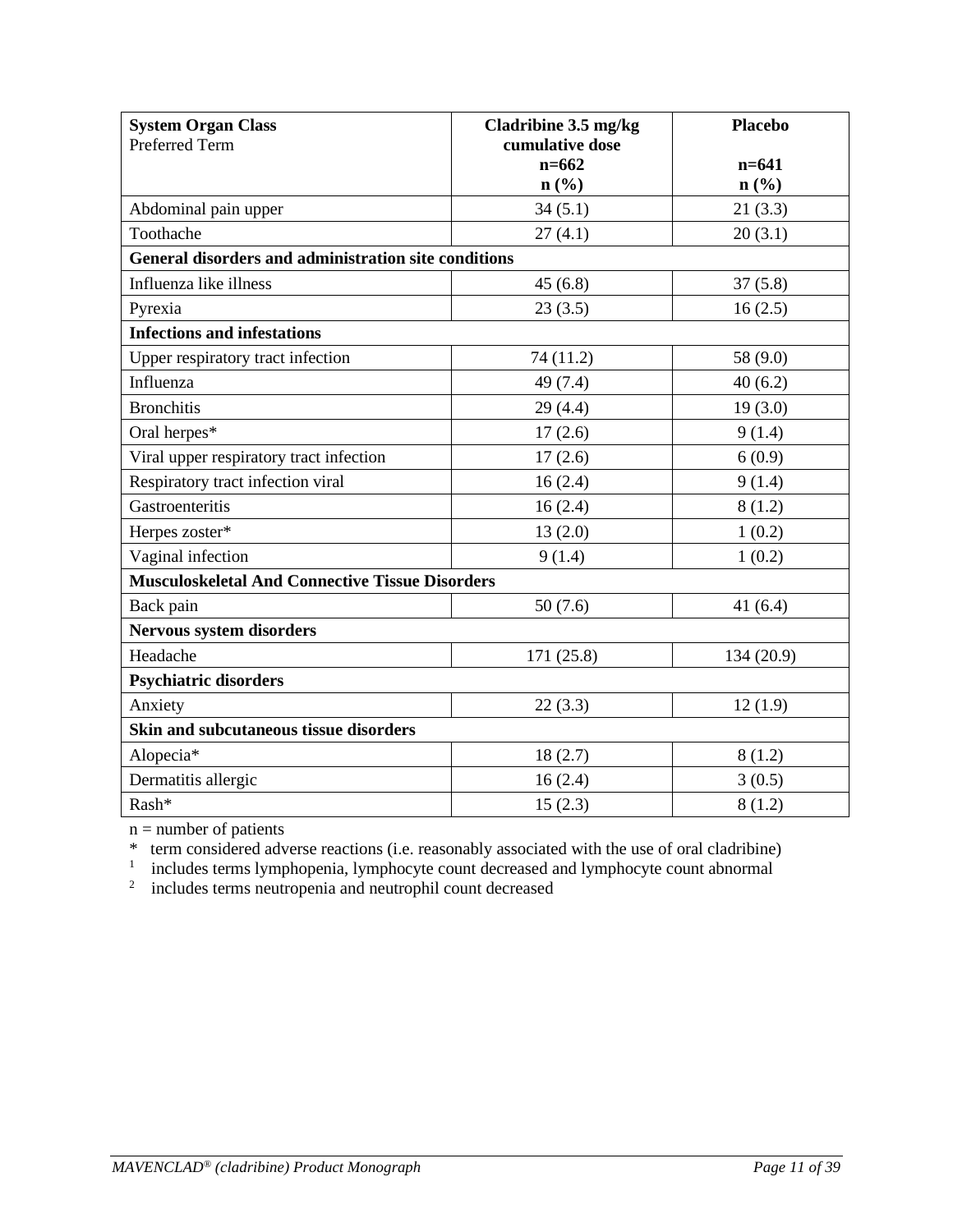# **Abnormal Hematologic and Clinical Chemistry Findings**

In clinical studies, 20% to 25% of the patients treated with a cumulative dose of MAVENCLAD 3.5 mg/kg over 2 years as monotherapy developed transient Grade 3 or 4 lymphopenia compared to 0.5% in patients on placebo. Grade 4 lymphopenia was seen in less than 1% of the patients treated with cladribine compared to none in patients on placebo. The largest proportion of patients with Grade 3 or 4 lymphopenia was seen 2 months after the first cladribine dose in each year (4.0% and 11.3% of patients with Grade 3 lymphopenia in year 1 and year 2, 0% and 0.4% of patients with Grade 4 lymphopenia in year 1 and year 2) (see ACTION AND CLINICAL PHARMACOLOGY, Pharmacodynamics). It is expected that most patients recover to either normal lymphocyte counts or Grade 1 lymphopenia within 9 months.

To decrease the risk for severe lymphopenia, lymphocyte counts must be determined before, during and after MAVENCLAD treatment (see WARNINGS AND PRECAUTIONS, Hematologic) and criteria for initiating and continuing MAVENCLAD treatment must be followed (see DOSAGE AND ADMINISTRATION, Dosing Considerations).

# **Neoplasms**

In pooled data from two placebo-controlled, 2-year monotherapy Phase III clinical studies, events of malignancy were reported in 5/662 (0.76%) patients receiving cladribine at a cumulative dose of 3.5 mg/kg and in 0/641 (0%) patients on placebo; the malignant events included malignant melanoma, ovarian cancer, metastatic pancreatic carcinoma, papillary thyroid cancer, and squamous cell carcinoma of skin.

Overall in clinical studies and long-term follow-up of patients treated with a cumulative dose of 3.5 mg/kg oral cladribine, similar incidences of malignant events were observed. Additional events during long-term follow-up in patients treated with cladribine were malignant melanoma, breast cancer, rectal cancer, bile duct cancer, and basal cell carcinoma.

# **Infections**

In the two placebo-controlled Phase III studies in MS in which oral cladribine was used as monotherapy at a cumulative dose of 3.5 mg/kg, slightly higher rates of infections in general (49.5% in cladribine-treated patients compared to 44.1% in patients on placebo) and serious infections (1.8% in cladribine treated patients compared to 1.1% in patient on placebo) were observed*.*

Apart from oral herpes and dermatomal herpes zoster (see Table 1 above) only tuberculosis was considered causally related to cladribine treatment. Three cases of tuberculosis (including 1 fatal case) have been observed in the clinical program, which were all reported prior to the implementation of mandatory pre-screening for tuberculosis.

For recommendations regarding screening for infections and other preventive measures, see WARNINGS AND PRECAUTIONS, General and Immune.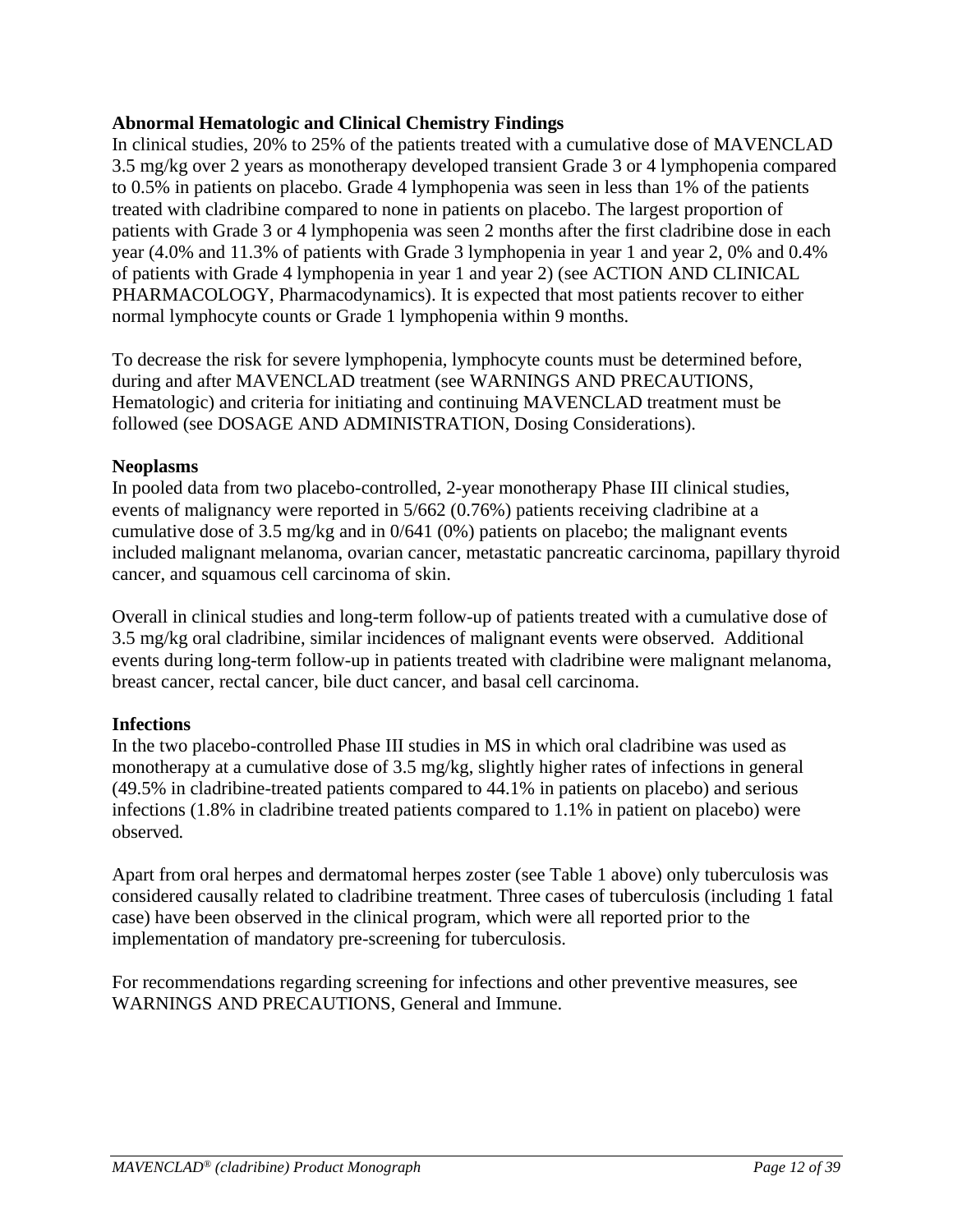# **CLARITY EXT**

Patients who had completed the CLARITY study (see CLINICAL TRIALS) could be enrolled in CLARITY EXT. In this extension study, 806 patients received either placebo or a cumulative dose of cladribine 3.5 mg/kg (in a regimen similar to that used in CLARITY) over a 96-week study period. The primary objective of this study was safety, while efficacy endpoints were exploratory. The safety outcomes were consistent with the safety profile observed for the previous CLARITY study.

# <span id="page-12-0"></span>**DRUG INTERACTIONS**

# **Overview**

MAVENCLAD contains hydroxypropyl betadex which may be available for complex formation with other agents, potentially leading to an increase in bioavailability of such a product (see DETAILED PHARMACOLOGY, Pharmacokinetic interactions).

Potent inhibitors of concentrative nucleoside transporters (CNT) or equilibrative nucleoside transporters (ENT) and Breast Cancer Resistance Protein (BCRP) transporter inhibitors may theoretically alter the bioavailability, intracellular distribution and renal elimination of cladribine; the clinical relevance of these findings is unknown (see DETAILED PHARMACOLOGY, Pharmacokinetic interactions).

No clinically relevant interaction of cladribine is expected with the cytochrome P450 (CYP) enzyme system or with inhibitors or inducers of the P-glycoprotein (MDR1). The effects of inducers of the efflux transporter BCRP on the bioavailability and disposition of cladribine have not been formally studied (see DETAILED PHARMACOLOGY, Pharmacokinetic interactions).

# **Drug-Drug Interactions**

Because of the hydroxypropyl betadex component in MAVENCLAD, it is recommended that administration of any other oral medicinal product be separated from that of MAVENCLAD by at least 3 hours during the limited number of days of cladribine administration.

### Hematotoxic, immunomodulating or immunosuppressive agents

Use of MAVENCLAD in immunocompromised patients, including patients receiving immunosuppressive, immunomodulating or myelosuppressive therapies with, e.g., methotrexate, cyclophosphamide, cyclosporine or azathioprine, or chronic use of corticosteroids is contraindicated because of a risk of additive effects on the immune system (see CONTRAINDICATIONS).

Acute short-term therapy with corticosteroids can be administered during MAVENCLAD treatment.

Because of the cladribine-induced reduction in lymphocyte count, additive hematological adverse reactions may be expected if MAVENCLAD is administered concomitantly with other substances that affect the hematological profile (e.g. carbamazepine). Careful monitoring of hematological parameters is recommended in such cases.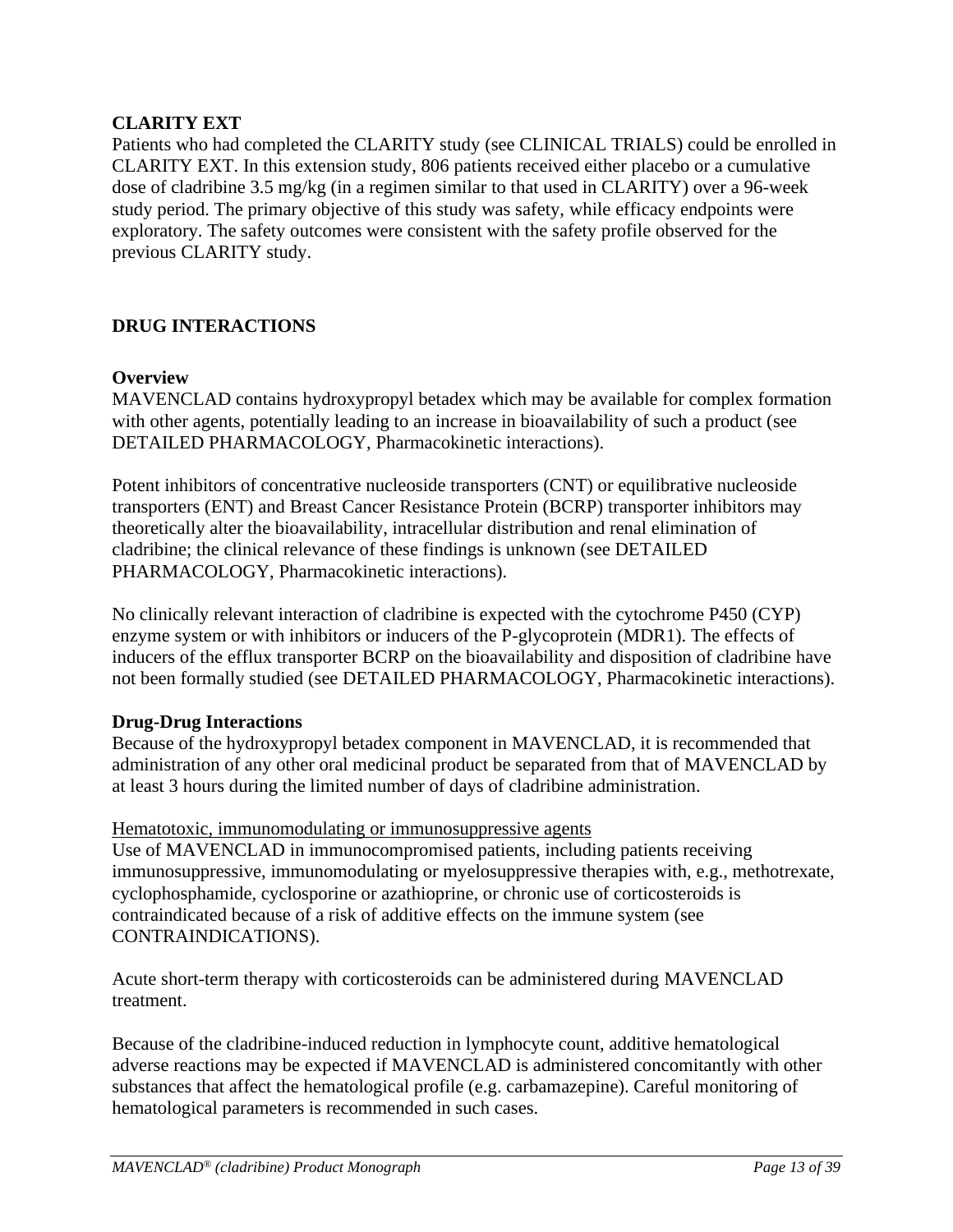In clinical studies, when interferon-beta was used in combination with cladribine, a more pronounced effect in the reduction of lymphocyte count was observed.

### Live or live attenuated vaccines

Treatment with MAVENCLAD must not be initiated within 6 weeks after vaccination with live or attenuated live vaccines because of a risk of active vaccine infection. Also patients must not be vaccinated with live or attenuated live vaccines during MAVENCLAD treatment and also not after MAVENCLAD treatment as long as the patient's white blood cell counts are not within normal limits.

### Nucleoside transporter and BCRP inhibitors

It is recommended that co-administration of potent ENT, CNT or BCRP transporter inhibitors be avoided during the 4- to 5-day MAVENCLAD treatment. Known inhibitors of nucleoside transporters include dilazep, dipyridamole, nifedipine, nimodipine, cilostazol, sulindac and reserpine. Known BCRP inhibitors include cyclosporine, gefitinib, imatinib, reverse transcriptase inhibitors, other antivirals (e.g., elvitegravir, cobicistat) and eltrombopag.

If this is not possible, selection of alternative concomitant medicinal products with no, or minimal transporter inhibiting properties should be considered. If this is not possible, dose reduction to the minimum mandatory dose of medicinal products containing these compounds, separation in the timing of administration and careful patient monitoring is recommended.

### Potent BCRP transporter inducers

The effects of inducers of the efflux transporter BCRP on the bioavailability and disposition of cladribine have not been formally studied. A possible decrease in cladribine exposure should be considered if potent BCRP transporter inducers (e.g. chronic use of corticosteroids) are coadministered.

### Hormonal contraceptives

No interaction studies have been performed with oral contraceptives. Thus, it is not known whether cladribine may reduce the effectiveness of systemically acting hormonal contraceptives. Women using hormonal contraceptives should add a barrier method during MAVENCLAD treatment and for at least 4 weeks after the last dose in each treatment year.

### **Drug-Food Interactions**

It is unlikely that food intake will have a clinically relevant effect on the extent of absorption. Therefore, the tablets can be taken independent of food intake (see ACTION AND CLINICAL PHARMACOLOGY, Pharmacokinetics, Absorption).

### **Drug-Herb Interactions**

Interactions with herbal products have not been studied.

### **Drug-Laboratory Interactions**

Interactions with laboratory tests have not been studied.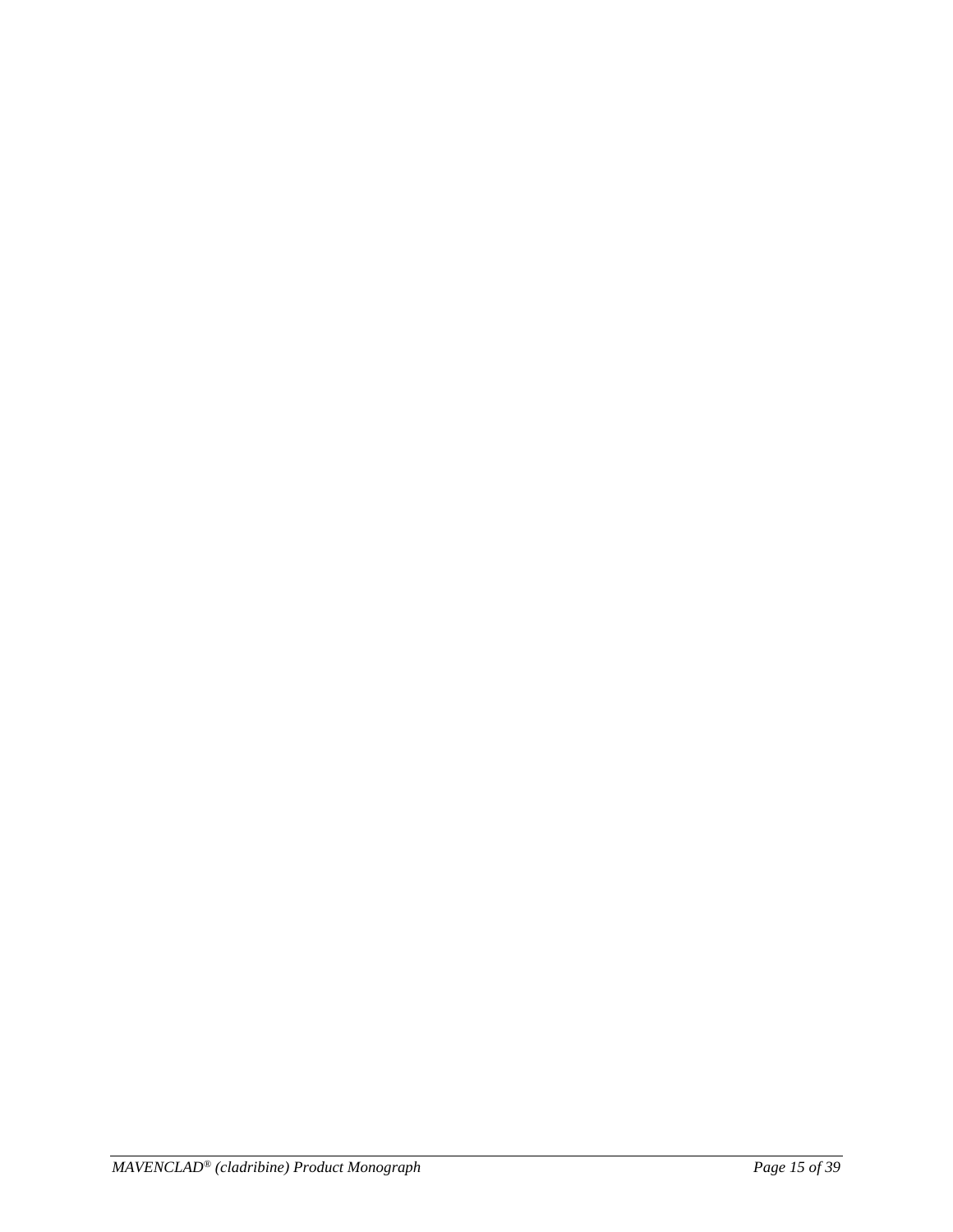# <span id="page-15-0"></span>**DOSAGE AND ADMINISTRATION**

Treatment with MAVENCLAD must be initiated and supervised by a neurologist experienced in the treatment of MS.

# **Dosing Considerations**

Criteria for initiating and continuing therapy

Lymphocyte counts must be:

- normal before initiating MAVENCLAD in year 1,
- at least 800 cells/mm<sup>3</sup> (i.e., Grade 0 or 1) before initiating MAVENCLAD in year 2.
- See WARNINGS AND PRECAUTIONS, General.

If necessary, the treatment course in year 2 can be delayed for up to 6 months to allow for recovery of lymphocytes. If this recovery takes more than 6 months, the patient should not receive MAVENCLAD anymore.

### Concomitant use of other oral medications

It is recommended that administration of any other oral medicinal product be separated from that of MAVENCLAD by at least 3 hours during the limited number of days of MAVENCLAD administration (see DRUG INTERACTIONS, Drug-Drug Interactions).

### **Recommended Dose and Dosage Adjustment**

The recommended cumulative dose of MAVENCLAD is 3.5 mg/kg body weight over 2 years, administered as 1 treatment course of 1.75 mg/kg per year, followed by observation for another 2 years. Each treatment course consists of 2 treatment weeks, one at the beginning of the first month and one at the beginning of the second month of the respective year. Each treatment week consists of 4 or 5 days on which a patient receives 10 mg or 20 mg (one or two tablets) as a single daily dose, depending on body weight.

The efficacy of MAVENCLAD for treatment duration beyond 2 years has not been established (see INDICATIONS AND CLINICAL USE). Therefore, no further dosing recommendation can be provided beyond two treatment courses.

### Distribution of dose

The distribution of the total dose over the 2 years of treatment is provided in Table 2. Note that for some weight ranges the number of tablets may vary from one treatment week to the next. Use of oral cladribine in patients weighing less than 40 kg has not been investigated.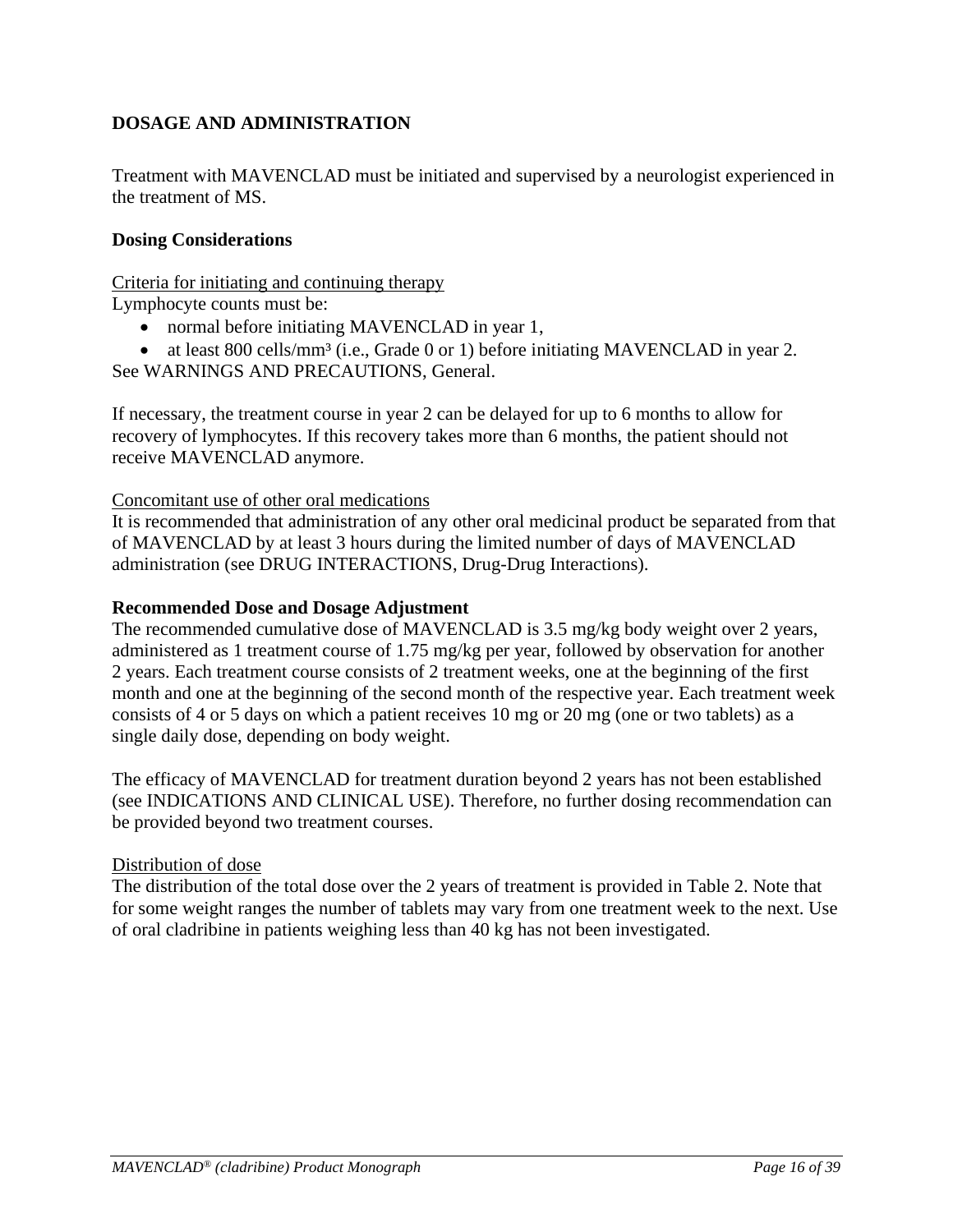| Weight range        | Dose in mg (number of 10 mg tablets) per week |                                |                                |                               |  |  |
|---------------------|-----------------------------------------------|--------------------------------|--------------------------------|-------------------------------|--|--|
|                     |                                               | <b>Year 1 treatment course</b> | <b>Year 2 treatment course</b> |                               |  |  |
| $\mathbf{kg}$       | <b>Treatment week 1</b>                       | <b>Treatment week 2</b>        | <b>Treatment week 1</b>        | <b>Treatment week 2</b>       |  |  |
| 40 to $< 50$        | 40 mg (4 tablets)                             | 40 mg (4 tablets)              | $40 \text{ mg}$ (4 tablets)    | 40 mg (4 tablets)             |  |  |
| 50 to $< 60$        | $50 \text{ mg}$ (5 tablets)                   | $50 \text{ mg}$ (5 tablets)    | $50 \text{ mg}$ (5 tablets)    | $50 \text{ mg}$ (5 tablets)   |  |  |
| $60 \text{ to } 50$ | 60 mg (6 tablets)                             | $60 \text{ mg}$ (6 tablets)    | 60 mg (6 tablets)              | $60 \text{ mg}$ (6 tablets)   |  |  |
| 70 to $< 80$        | $70 \text{ mg}$ (7 tablets)                   | $70 \text{ mg}$ (7 tablets)    | $70 \text{ mg}$ (7 tablets)    | $70 \text{ mg}$ (7 tablets)   |  |  |
| 80 to $< 90$        | 80 mg (8 tablets)                             | $70 \text{ mg}$ (7 tablets)    | 80 mg (8 tablets)              | $70 \text{ mg}$ (7 tablets)   |  |  |
| 90 to $< 100$       | 90 mg (9 tablets)                             | 80 mg (8 tablets)              | 90 mg (9 tablets)              | 80 mg (8 tablets)             |  |  |
| 100 to $< 110$      | $100$ mg $(10$ tablets)                       | 90 mg (9 tablets)              | $100 \text{ mg}$ (10 tablets)  | 90 mg (9 tablets)             |  |  |
| 110 and above       | $100 \text{ mg}$ (10 tablets)                 | $100 \text{ mg}$ (10 tablets)  | $100 \text{ mg}$ (10 tablets)  | $100 \text{ mg}$ (10 tablets) |  |  |

**Table 2 Dose of MAVENCLAD per year and treatment week by patient weight**

Table 3 shows how the total number of tablets per treatment week is distributed over the individual days. It is recommended that the daily MAVENCLAD doses in each treatment week be taken at intervals of 24 hours at approximately the same time each day. If a daily dose consists of two tablets, both tablets are taken together as a single dose.

| <b>Total number of</b><br>tablets per week | Day 1 | $\circ$<br>Day 2 | $\overline{\phantom{a}}$<br>Day 3 | Day 4 | Day 5 |
|--------------------------------------------|-------|------------------|-----------------------------------|-------|-------|
|                                            |       |                  |                                   |       |       |
|                                            |       |                  |                                   |       |       |
|                                            |       |                  |                                   |       |       |
|                                            |       |                  |                                   |       |       |
|                                            |       |                  |                                   |       |       |
|                                            |       |                  |                                   |       |       |
| 10                                         |       |                  |                                   |       |       |

**Table 3 MAVENCLAD 10 mg tablets per week day**

# Renal Impairment

No dedicated studies have been conducted in patients with renal impairment.

In patients with mild renal impairment (creatinine clearance 60 to 89 mL/min), no dosage adjustment is considered necessary.

Safety and efficacy in patients with moderate or severe renal impairment (creatinine clearance < 60 mL/min) have not been established. Therefore, MAVENCLAD is contraindicated in these patients (see CONTRAINDICATIONS).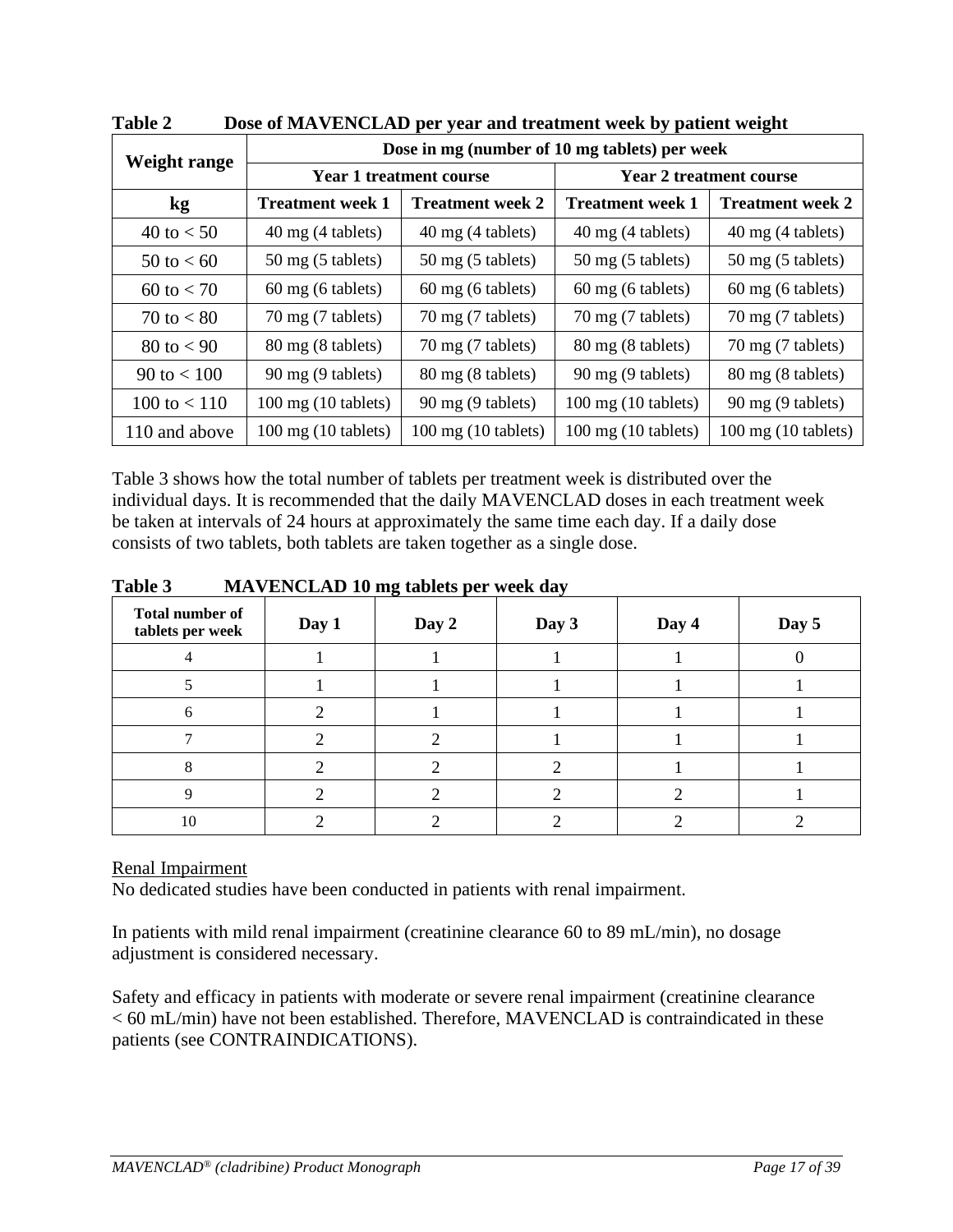### Hepatic Impairment

No studies have been conducted in patients with hepatic impairment.

Although the importance of hepatic function for the elimination of cladribine is considered negligible (see ACTION AND CLINICAL PHARMACOLOGY, Pharmacokinetics, Metabolism), in the absence of data, use of MAVENCLAD is not recommended in patients with moderate or severe hepatic impairment (Child-Pugh score  $> 6$ ).

#### Geriatrics  $(> 65$  years of age)

Clinical studies with oral cladribine in MS did not include sufficient numbers of patients aged 65 and over to determine whether they respond differently from younger patients.

Caution is recommended when MAVENCLAD is used in elderly patients, taking into account the potential greater frequency of decreased hepatic or renal function, concomitant diseases and other medicinal therapies.

#### Pediatrics  $(< 18$  years of age)

The safety and efficacy of MAVENCLAD in patients below the age of 18 years have not been studied.

#### **Missed Dose**

A missed dose must be taken as soon as remembered on the same day according to the treatment schedule.

A missed dose must not be taken together with the next scheduled dose on the following day. In the case of a missed dose, the patient must take the missed dose on the following day, and extend the number of days in that treatment week. For example, if a patient forgets to take the Day 3 dose and does not remember until Day 4, the Day 3 dose is taken on Day 4, and the total number of days in the treatment week is extended by one day. If two consecutive doses are missed, the same rule applies, and the number of days in the treatment week is extended by two days.

### **Administration**

MAVENCLAD is taken orally and swallowed without chewing. It should be taken with water, with or without food.

As the tablets are uncoated, they must be swallowed immediately once removed from the blister and not be left exposed on surfaces or handled for any period of time greater than that required for dosing. If a tablet is left on a surface, or if a broken or fragmented tablet is released from the blister, the area must be thoroughly washed.

The patient's hands must be dry when handling the tablets and washed thoroughly afterwards.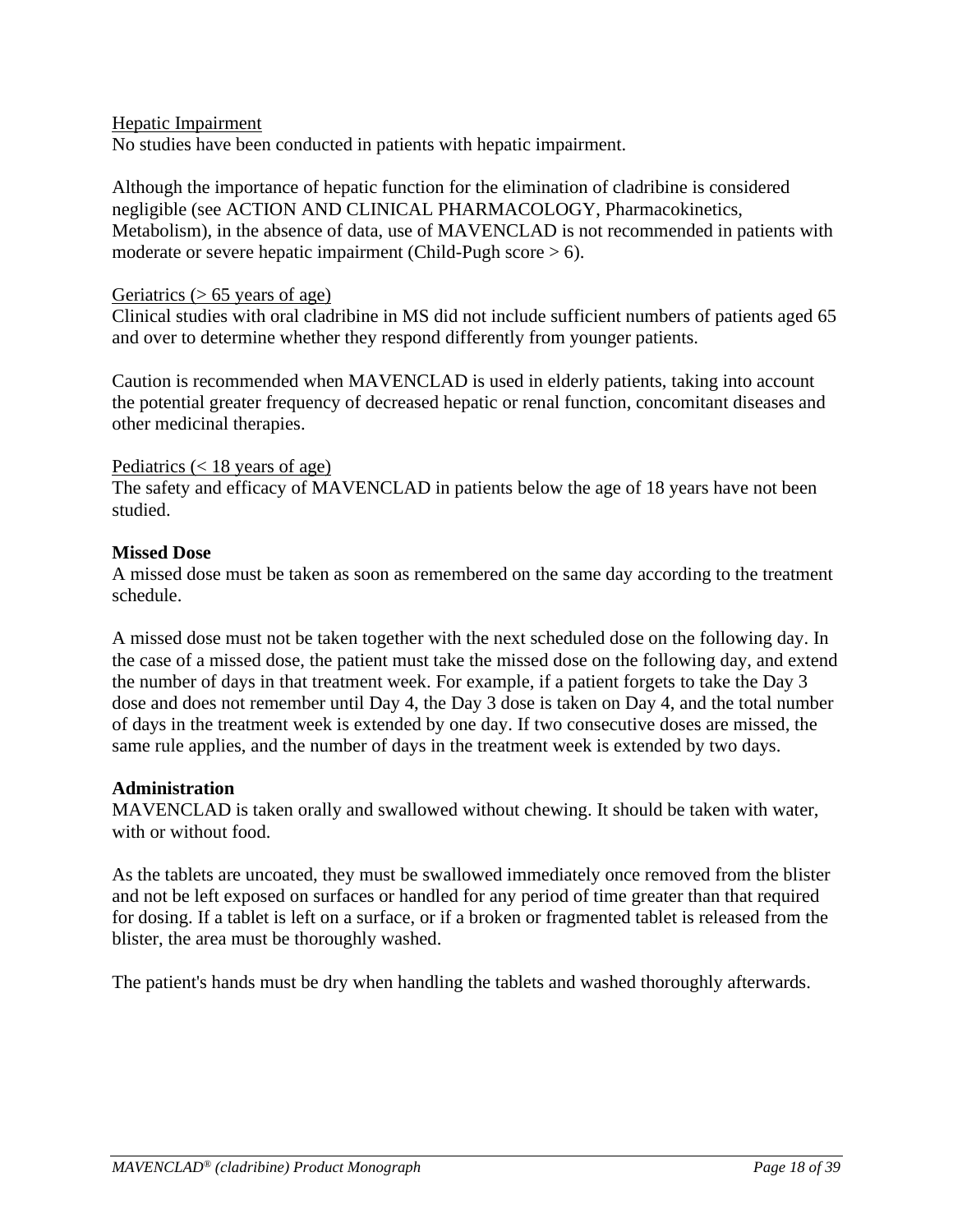# <span id="page-18-0"></span>**OVERDOSAGE**

There is limited experience with overdose of oral cladribine. Lymphopenia is known to be dosedependent (see WARNINGS AND PRECAUTIONS, Hematologic; ADVERSE REACTIONS).

There is no known specific antidote to an overdose of MAVENCLAD. Treatment consists of careful observation and initiation of appropriate supportive measures. Discontinuation of MAVENCLAD may need to be considered. Because of the extensive intracellular and tissue distribution, hemodialysis is unlikely to eliminate cladribine to a significant extent.

Particularly close monitoring of hematological parameters is recommended in patients who have been exposed to an overdose of cladribine.

For management of a suspected drug overdose, contact your regional Poison Control Centre.

# <span id="page-18-1"></span>**ACTION AND CLINICAL PHARMACOLOGY**

### **Mechanism of Action**

Cladribine (2-chlorodeoxyadenosine) is a nucleoside analogue of deoxyadenosine. A chlorine substitution at position 2 in the purine ring decreases the degradation of cladribine by adenosine deaminase, increasing the intracellular residence time of the cladribine prodrug. Subsequent phosphorylation of cladribine by deoxycytidine kinase (DCK) and nucleoside kinases to its active triphosphate form, 2-chlorodeoxyadenosine triphosphate (Cd-ATP), is particularly efficiently achieved in T and B lymphocytes, due to their constitutively high DCK and relatively low 5'-nucleotidase (5'-NTase) levels. A high DCK to 5'-NTase ratio favours the accumulation of toxic levels of Cd-ATP intracellularly, making non-dividing and dividing lymphocytes particularly susceptible to cell death through the induction of apoptosis or inhibition of DNA synthesis.

Variations in the expression levels of DCK and 5´-NTases between immune cell subtypes may explain differences in immune cell sensitivity to cladribine. Because of these expression levels, cells of the innate immune system are less affected than cells of the adaptive immune system.

MS pathology involves a complex chain of events in which different immune cell types, including autoreactive T and B cells play a key role. The mechanism by which cladribine exerts its therapeutic effects in MS is not fully elucidated but its predominant effect on lymphocytes is thought to interrupt the cascade of immune events central to MS.

### **Pharmacodynamics**

Cladribine has been shown to exert long-lasting effects by preferentially targeting lymphocytes and the autoimmune processes involved in the pathophysiology of MS.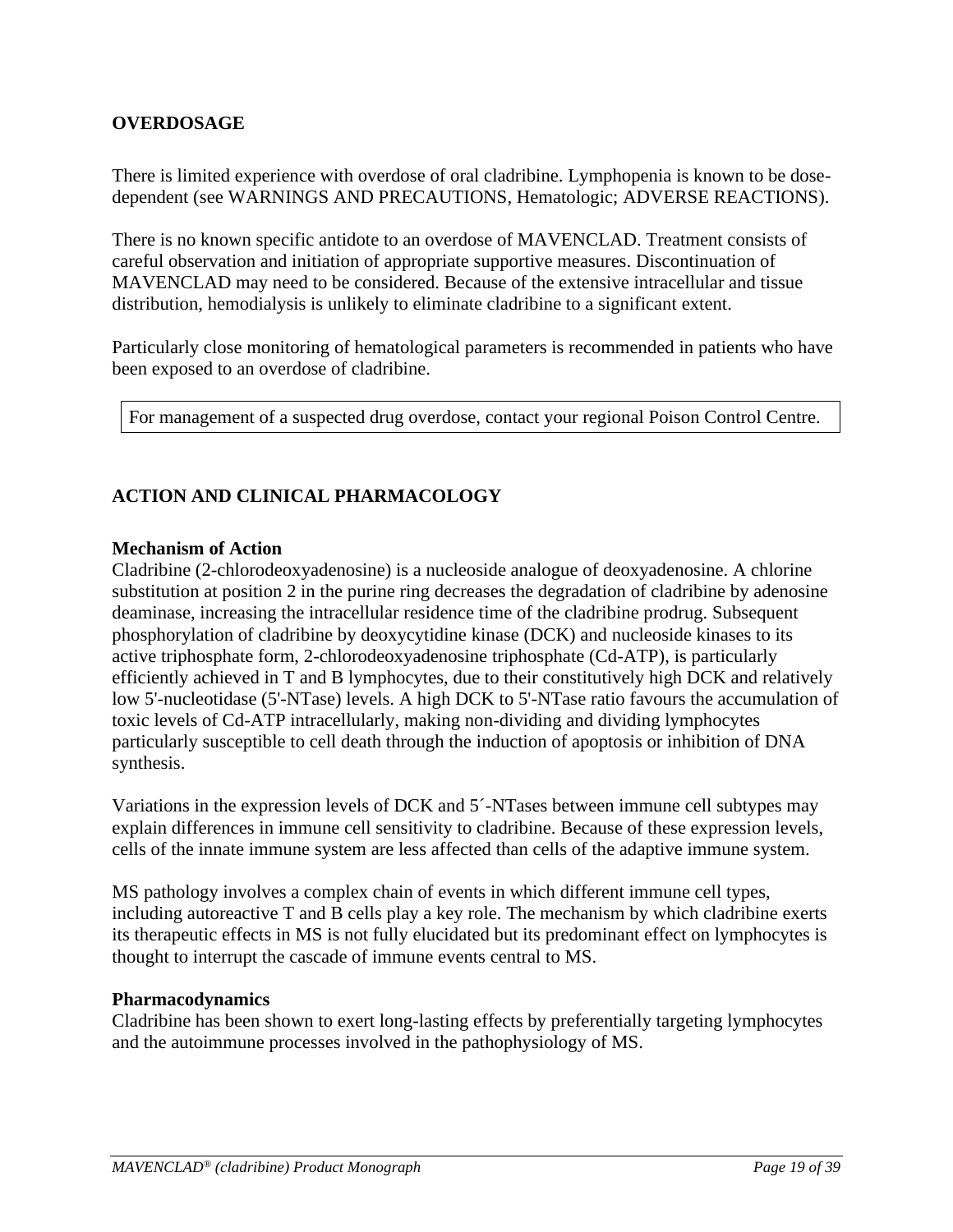Across studies, the largest proportion of patients with Grade 3 or 4 lymphopenia (< 500 to  $200$  cells/mm<sup>3</sup> or  $<$  200 cells/mm<sup>3</sup>) was seen 2 months after the first cladribine dose in each year, indicating a time gap between cladribine plasma concentrations and the maximum hematological effect.

Across clinical studies, data with the proposed cumulative dose of 3.5 mg/kg body weight show a gradual improvement in the median lymphocyte counts back to the normal range at week 84 from the first dose of cladribine (approximately 30 weeks after the last dose of cladribine). The lymphocyte counts of more than 75% of patients returned to the normal range by week 144 from the first dose of cladribine (approximately 90 weeks after the last dose of cladribine).

Treatment with oral cladribine leads to rapid, sustained reductions in circulating CD4+ and CD8+ T cells. CD8+ T cells have a less pronounced decrease and a faster recovery than CD4+ T cells, resulting in a temporarily decreased CD4 to CD8 ratio. Cladribine reduces CD19+ B cells and CD16+/CD56+ natural killer cells, which also recover faster than CD4+ T cells.

# **Pharmacokinetics**

Cladribine is a prodrug that has to be phosphorylated intracellularly to become biologically active. Cladribine pharmacokinetics were studied in MS patients and patients with malignancies, and in *in vitro* systems.

# **Table 4 Summary of cladribine pharmacokinetic parameters in patients with MS or malignancies**

|                                            | $\mathbf{C_{max}}$            | $\mathbf{t}_{\frac{1}{2}}$ | $AUC_{0-\infty}$           | <b>Clearance</b> | <b>Volume of</b><br>distribution |
|--------------------------------------------|-------------------------------|----------------------------|----------------------------|------------------|----------------------------------|
| Means, range<br>or population<br>estimates | $22 \text{ to}$<br>$29$ ng/mL | 23 <sub>h</sub>            | $80$ to<br>$101$ ng $h/mL$ | 45.6 L/h         | 480 to 490 L                     |

Absorption: Following oral administration, cladribine is rapidly absorbed. Administration of 10 mg cladribine resulted in a cladribine mean  $C_{\text{max}}$  in the range of 22 to 29 ng/mL and corresponding mean AUC in the range of 80 to 101 ng·h/mL (arithmetic means from various studies).

When oral cladribine was given in fasted state, median  $T_{\text{max}}$  was 0.5 h (range 0.5 to 1.5 h). When administered with a high-fat meal, cladribine absorption was delayed (median  $T_{\text{max}}$  1.5 h, range 1 to 3 h) and Cmax was reduced by 29% (based on geometric mean), while AUC was essentially unchanged. The bioavailability of 10 mg oral cladribine was approximately 40%.

Distribution: The volume of distribution is large, indicating extensive tissue distribution and intracellular uptake. Studies revealed a mean volume of distribution of cladribine in the range of 480 to 490 L. The plasma protein binding of cladribine is 20%, and independent of plasma concentration.

Cladribine has the potential to penetrate the blood brain barrier. A small study in cancer patients has shown a cerebrospinal fluid/plasma concentration ratio of approximately 0.25.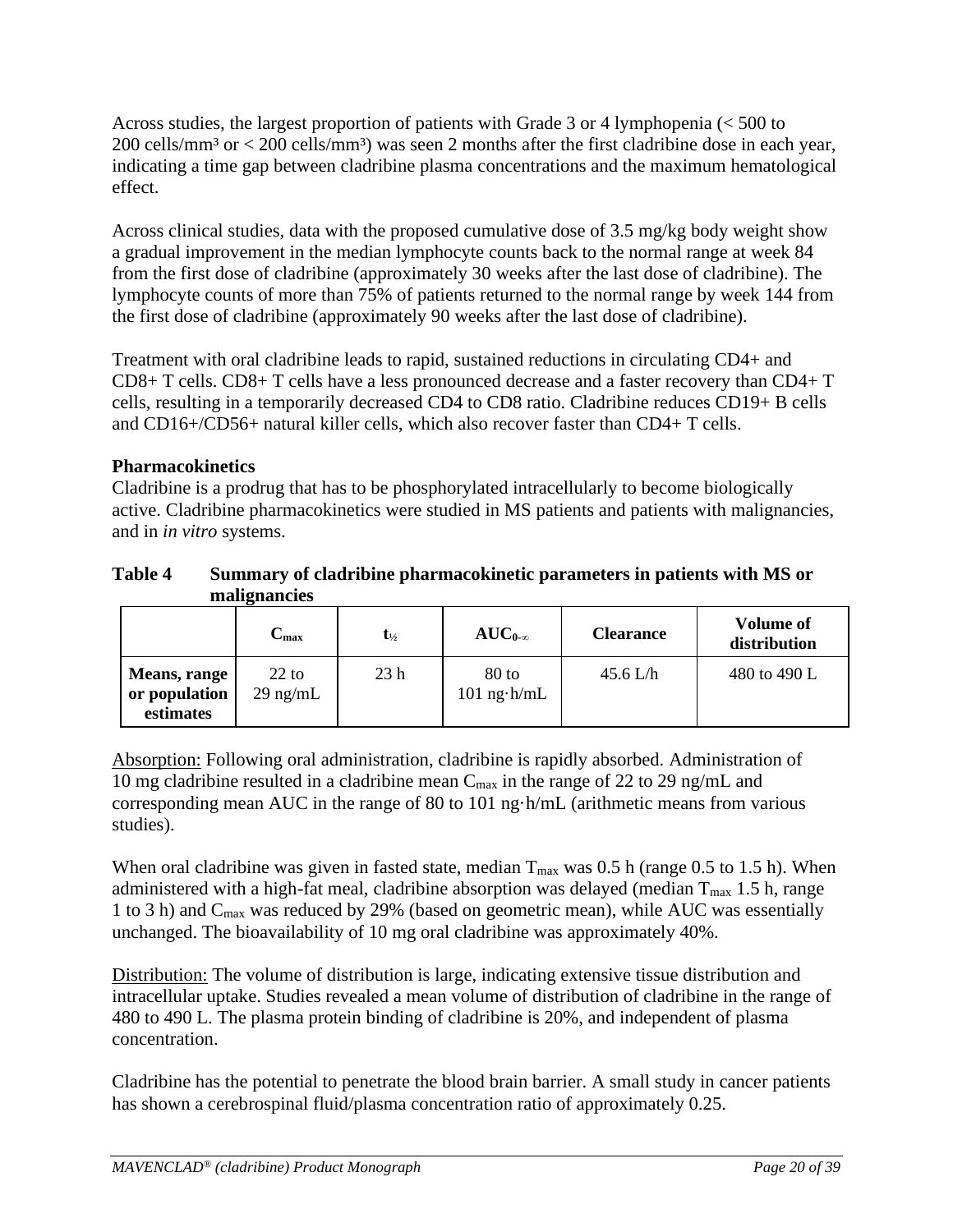Cladribine and/or its phosphorylated metabolites are substantially accumulated and retained in human lymphocytes. Intra- versus extracellular accumulation ratios were found to be around 30 to 40 already 1 hour after cladribine exposure.

Metabolism: The metabolism of cladribine was studied in MS patients following the administration of a single 10 mg tablet and a single 3 mg intravenous dose. Following both oral and intravenous administration, the parent compound cladribine was the main component present in plasma and urine. The primary metabolite 2-chloroadenine proved to be a minor metabolite both in plasma and in urine, e.g. accounting only for  $\leq$  3% of plasma parent drug exposure after oral administration. Only traces of other metabolites could be found in plasma and in urine.

In hepatic *in vitro* systems, negligible metabolism of cladribine was observed (at least 90% was unchanged cladribine). *In vitro* studies also showed negligible transporter-mediated uptake of cladribine into human hepatocytes.

After entering the target cells, cladribine is phosphorylated to cladribine monophosphate (Cd-AMP) by nucleoside kinases including DCK. Cd-AMP is further phosphorylated to cladribine diphosphate (Cd-ADP) and cladribine triphosphate (Cd-ATP). The dephosphorylation and deactivation of Cd-AMP is catalysed by cytoplasmic 5´-NTase.

Intracellular half-life of Cd-AMP was 15 h. Intracellular half-life of Cd-ATP was 10 h and the plasma half-life was 21 h.

Excretion: Based on pooled population pharmacokinetic data from various studies, the median values were 22.2 L/h for renal clearance and 23.4 L/h for non-renal clearance. Renal clearance exceeded the glomerular filtration rate, indicating active renal tubular secretion of cladribine.

The estimated terminal half-life for a typical patient from the population pharmacokinetic analysis is approximately 1 day. This however does not result in any drug accumulation after once daily dosing as this half-life only accounts for a small portion of the AUC.

# Dose and time dependence

After oral administration of cladribine across a dose range from 3 to 20 mg,  $C_{\text{max}}$  and AUC increased in a dose-proportional fashion, suggesting that absorption is not affected by rate- or capacity-limited processes up to a 20 mg oral dose.

No significant accumulation of cladribine concentration in plasma has been observed after repeated dosing. There is no indication that cladribine pharmacokinetics might change in a timedependent fashion after repeated administration.

### Special populations and conditions

No studies have been conducted to evaluate the pharmacokinetics of cladribine in elderly or in pediatric MS patients, or in subjects with renal or hepatic impairment. A population pharmacokinetic analysis did not show any effect of age (range 18 to 65 years) on cladribine pharmacokinetics.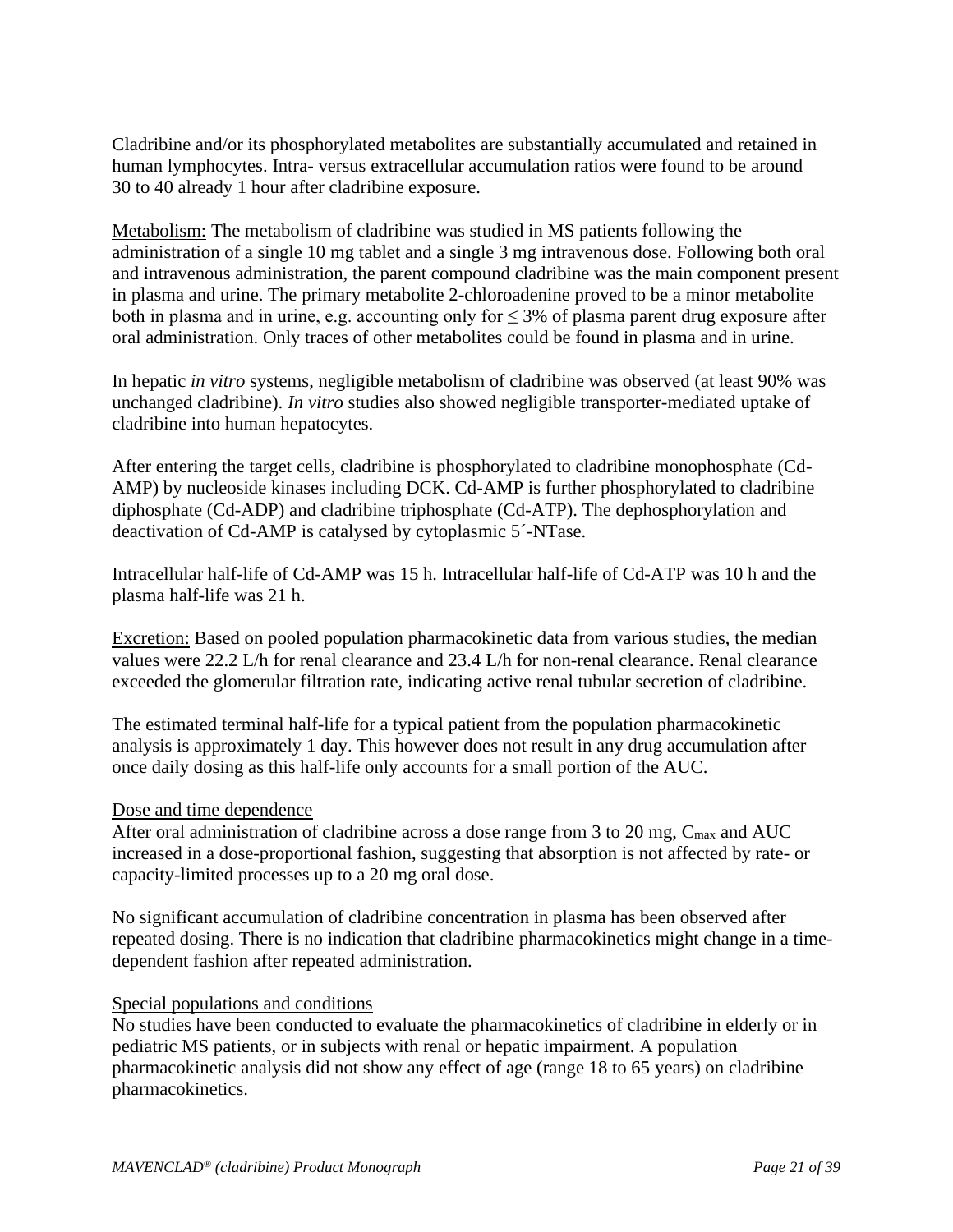Gender: A population pharmacokinetic analysis did not show any effect of gender on cladribine pharmacokinetics.

Hepatic Insufficiency: The role of hepatic function for the elimination of cladribine is considered negligible.

Renal Insufficiency: Renal clearance of cladribine was shown to be dependent on creatinine clearance. Based on a population pharmacokinetic analysis including patients with normal renal function and with mild renal impairment, total clearance in patients with mild renal impairment  $CL_{CR} = 65$  mL/min) is estimated to decrease by 18%. The predicted decrease in cladribine clearance is 30% in patients with moderate renal impairment ( $CL_{CR} = 40$  mL/min) and 40% in patients with severe renal impairment ( $CL_{CR} = 20$  mL/min).

# <span id="page-21-0"></span>**STORAGE AND STABILITY**

Store MAVENCLAD at room temperature (15 $\degree$ C to 30 $\degree$ C).

Store in the original package in order to protect from moisture.

# <span id="page-21-1"></span>**SPECIAL HANDLING INSTRUCTIONS**

The patient's hands must be dry when handling the tablets and washed thoroughly afterwards.

As tablets are uncoated, they must be swallowed immediately once removed from the blister and not be left exposed on surfaces or handled for any period of time greater than that required for dosing. If a tablet is left on a surface, or if a broken or fragmented tablet is released from the blister, the area must be thoroughly washed.

# <span id="page-21-2"></span>**DOSAGE FORMS, COMPOSITION AND PACKAGING**

MAVENCLAD is available as tablets containing 10 mg of cladribine: white, round, biconvex tablets, engraved with 'C' on one side and '10' on the other side.

Nonmedicinal ingredients: hydroxypropyl betadex, sorbitol and magnesium stearate. May contain trace amounts of sodium hydroxide and/or hydrochloric acid.

MAVENCLAD is supplied in an aluminum-aluminum blister which is sealed in a cardboard wallet and fixed in a child-resistant carton.

Pack sizes of 1, 4, 5, 6, 7 or 8 tablets. Not all pack sizes may be marketed.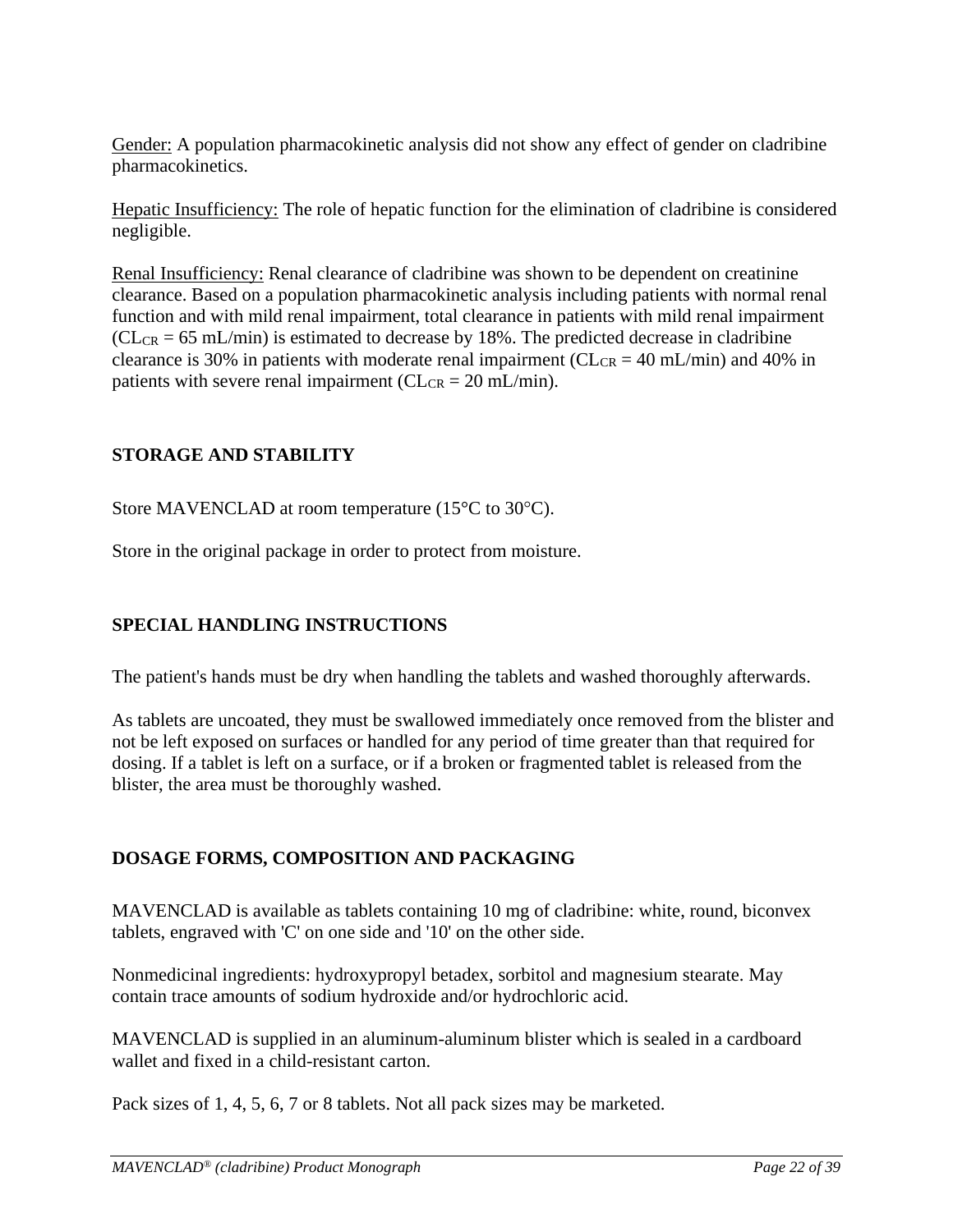# **PART II: SCIENTIFIC INFORMATION**

# <span id="page-22-1"></span><span id="page-22-0"></span>**PHARMACEUTICAL INFORMATION**

### **Drug Substance**

Proper name: Cladribine (2-chlorodeoxyadenosine)

Chemical name: (2R,3S,5R)-5-(6-amino-2-chloropurin-9-yl)-2-(hydroxymethyl)oxolan-3-ol (IUPAC) 2-chloro-2'-deoxyadenosine (USP) 2-chloro-9-(2-deoxy-β-D-*erythro-*pentofuranosyl)-*9H*-purin-6-amine (Ph. Eur.)

Molecular formula and molecular mass:  $C_{10}H_{12}CIN_5O_3$ 285.7

Structural formula:



Physiochemical properties: White to almost white powder; solubility between 6.3 mg/mL and 4.4 mg/mL over the pH range of 1.0 - 7.5.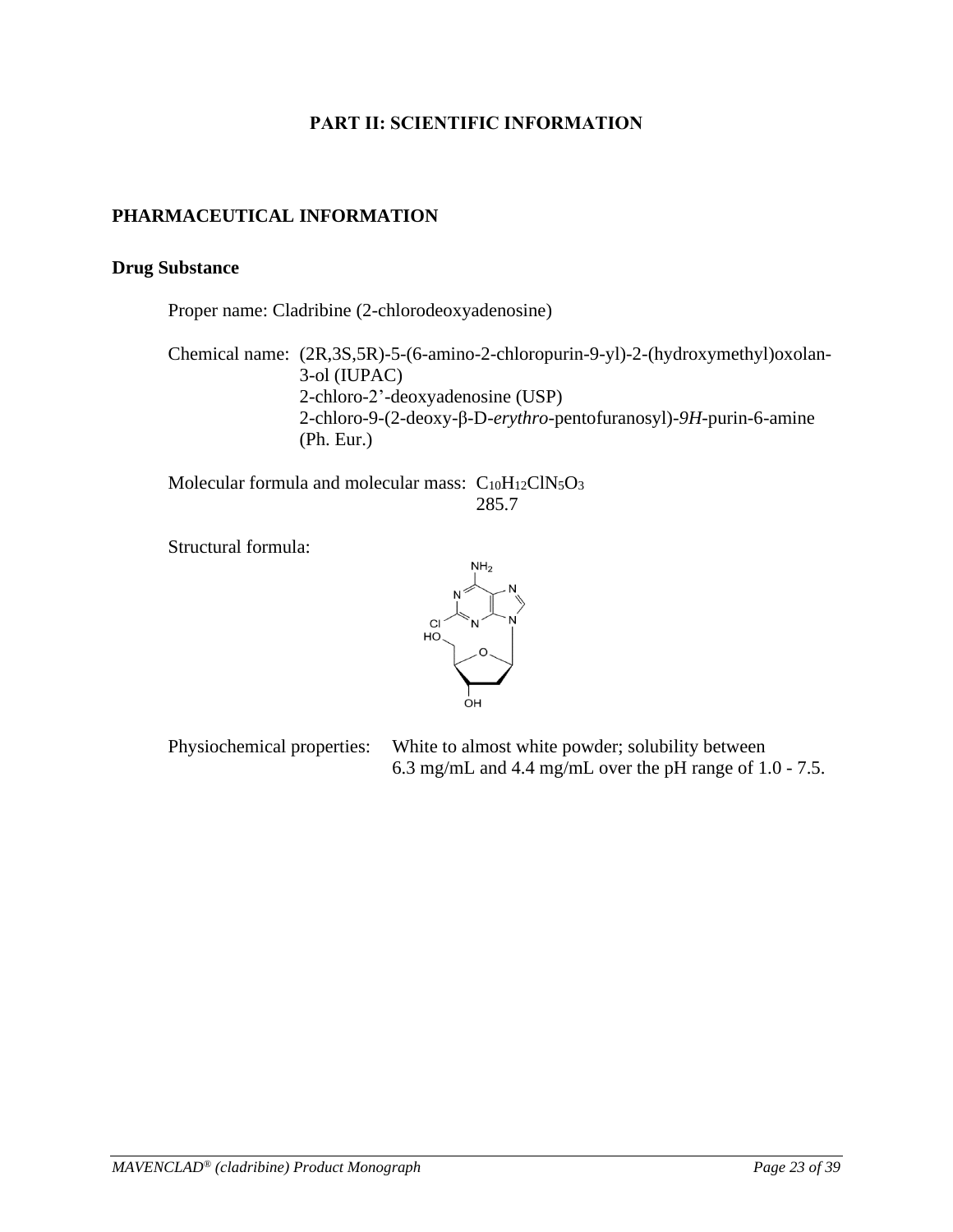# <span id="page-23-0"></span>**CLINICAL TRIALS**

The efficacy and safety of MAVENCLAD (cladribine) in the treatment of RRMS was demonstrated in a Phase III, placebo-controlled study.

### **Study demographics and trial design**

| TUNIC A                            | $\alpha$ $\beta$ or patient achievement applies for the vertex in Kinding                                                                  |                                                                                                                                                                             |                                                                                                                          |                                                                                                                           |                  |  |
|------------------------------------|--------------------------------------------------------------------------------------------------------------------------------------------|-----------------------------------------------------------------------------------------------------------------------------------------------------------------------------|--------------------------------------------------------------------------------------------------------------------------|---------------------------------------------------------------------------------------------------------------------------|------------------|--|
| <b>Study</b>                       | <b>Trial design</b>                                                                                                                        | Dosage, route of<br>administration<br>and duration                                                                                                                          | <b>Study</b><br>subjects<br>$(n = number)$                                                                               | Mean age<br>(Range)                                                                                                       | <b>Gender</b>    |  |
| <b>CLARITY</b><br>(Study<br>25643) | Phase III,<br>randomized,<br>double-blind,<br>three-arm, placebo-<br>controlled, multi-<br>center study in<br>patients with<br><b>RRMS</b> | Cladribine<br>$3.5 \text{ mg/kg}$ ,<br>cladribine<br>5.25 mg/kg or<br>placebo<br>randomized 1:1:1<br>ratio administered<br>as 2 treatment<br>courses separated<br>by 1 year | Cladribine<br>$3.5 \text{ mg/kg}$ :<br>$n=433$<br>Cladribine<br>$5.25 \text{ mg/kg}$ :<br>$n=456$<br>Placebo:<br>$n=437$ | $3.5 \text{ mg/kg}$ :<br>37.9 years<br>$5.25$ mg/kg:<br>39.1 years<br>Placebo:<br>38.7 years<br>Range:<br>$18 - 65$ years | F: 898<br>M: 428 |  |

**Table 5 Summary of patient demographics for MAVENCLAD in RRMS**

CLARITY was a Phase III, randomized, double-blind, 3-arm, placebo-controlled, multicenter study to evaluate the safety and efficacy of MAVENCLAD in patients with RRMS.

A total of 1326 patients were equally randomized into three treatment groups. Patients received either placebo, or a cumulative dose of cladribine of 3.5 mg/kg or 5.25 mg/kg body weight over the 96-week (2-year) study period in 2 treatment courses. Patients randomised to the 3.5 mg/kg cumulative dose received a first treatment course at weeks 1 and 5 of the first year and a second treatment course at weeks 1 and 5 of the second year. Patients randomised to the 5.25 mg/kg cumulative dose received additional treatment at weeks 9 and 13 of the first year. Cladribine was administered orally as 10 mg tablets, with the number of tablets taken daily based on the patient's body weight using 10 kg weight ranges (see DOSAGE AND ADMINISTRATION).

The majority of patients in the placebo (87.0%) and the cladribine 3.5 mg/kg (91.9%) and 5.25 mg/kg (89.0%) treatment groups completed the full 96 weeks of the study. The mean age ranged from 37.9 years in the cladribine 3.5 mg/kg group to 39.1 years in the cladribine 5.25 mg/kg group. Most (> 97%) patients were white, and approximately 70% were female.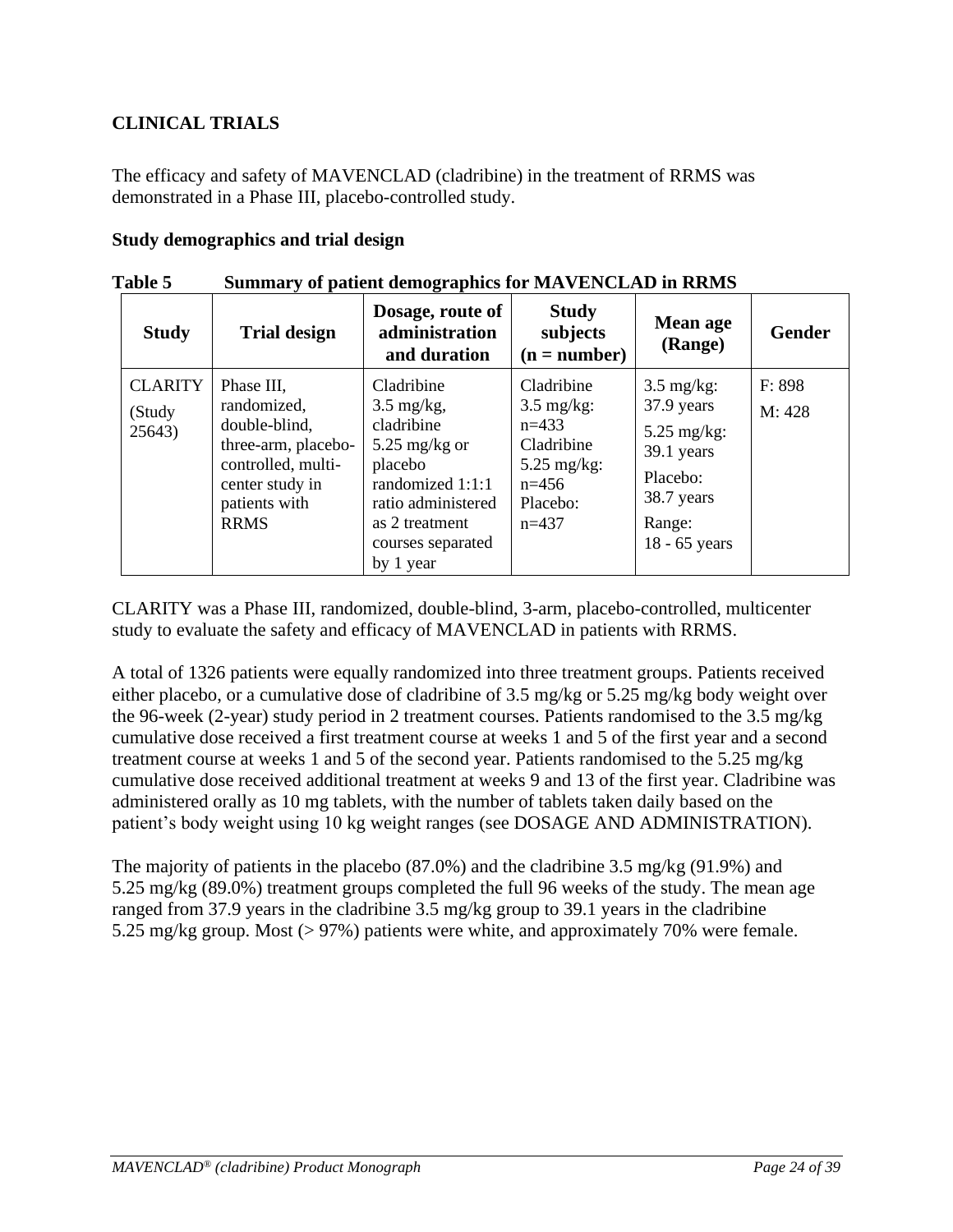Patients were required to have at least 1 relapse in the previous 12 months. In the overall study population, the mean duration of MS prior to study enrolment was 8.7 years, and the median baseline neurological disability based on Expanded Disability Status Scale (EDSS) score across all treatment groups was 3.0 (range 0 to 6.0). Over two thirds of the study patients were treatment-naive for MS disease-modifying drugs (DMDs). Approximately 29% of patients had received treatment with other disease modifying therapies prior to entering the study, with interferon-beta and glatiramer acetate being the most commonly used prior therapies (used by 28.7% and 6.5% of all patients, respectively).

The primary objective was to evaluate the efficacy of MAVENCLAD versus placebo in the reduction of annualized relapse rate (ARR) during 96 weeks of treatment in patients with RRMS. The secondary objectives were to assess the effect of MAVENCLAD on slowing disability progression (EDSS) and decreasing active lesions as measured by MRI.

# **Study results**

Patients with relapsing-remitting MS receiving MAVENCLAD 3.5 mg/kg showed statistically significant improvements in the annualized relapse rate compared to patients on placebo (see Table 6).

| <b>Parameter</b>                               | <b>Placebo</b><br>$(n = 437)$ | <b>MAVENCLAD</b> cumulative dose<br>$3.5 \text{ mg/kg}$<br>$(n = 433)$ |
|------------------------------------------------|-------------------------------|------------------------------------------------------------------------|
| Annualized relapse rate (95% CI)               | 0.33(0.29, 0.38)              | $0.14*(0.12, 0.17)$                                                    |
| Relative reduction (cladribine vs.<br>placebo) |                               | 57.6%                                                                  |

### **Table 6 Clinical outcomes in the CLARITY study (96 weeks)**

 $p < 0.001$  compared to placebo

For secondary MRI endpoints, the MAVENCLAD 3.5 mg/kg treatment group was statistically significantly superior to placebo with regard to number and relative reduction of T1 Gd+ lesions, active T2 lesions and Combined Unique Active (CUA) lesions as demonstrated in brain MRI over the entire 96 weeks of the study. Patients taking MAVENCLAD compared to the placebo treatment group had 86% relative reduction in the mean number of T1 Gd+ lesions, 73% relative reduction in the mean number of active T2 lesions and 74% relative reduction in the mean number of CUA lesions per patient per scan ( $p < 0.001$  across all 3 MRI outcomes).

Other secondary endpoints included the proportion of patients relapse-free over 96 weeks and time to 3-month EDSS progression. The proportion of patients relapse-free over 96 weeks was greater for those receiving MAVENCLAD 3.5 mg/kg compared to those receiving placebo (79.7% vs 60.9%). Treatment with MAVENCLAD 3.5 mg/kg prolonged the time to 3-month sustained change in EDSS score compared to placebo. Tertiary endpoints included time to first relapse. Treatment with MAVENCLAD 3.5 mg/kg prolonged the time to first relapse compared to placebo.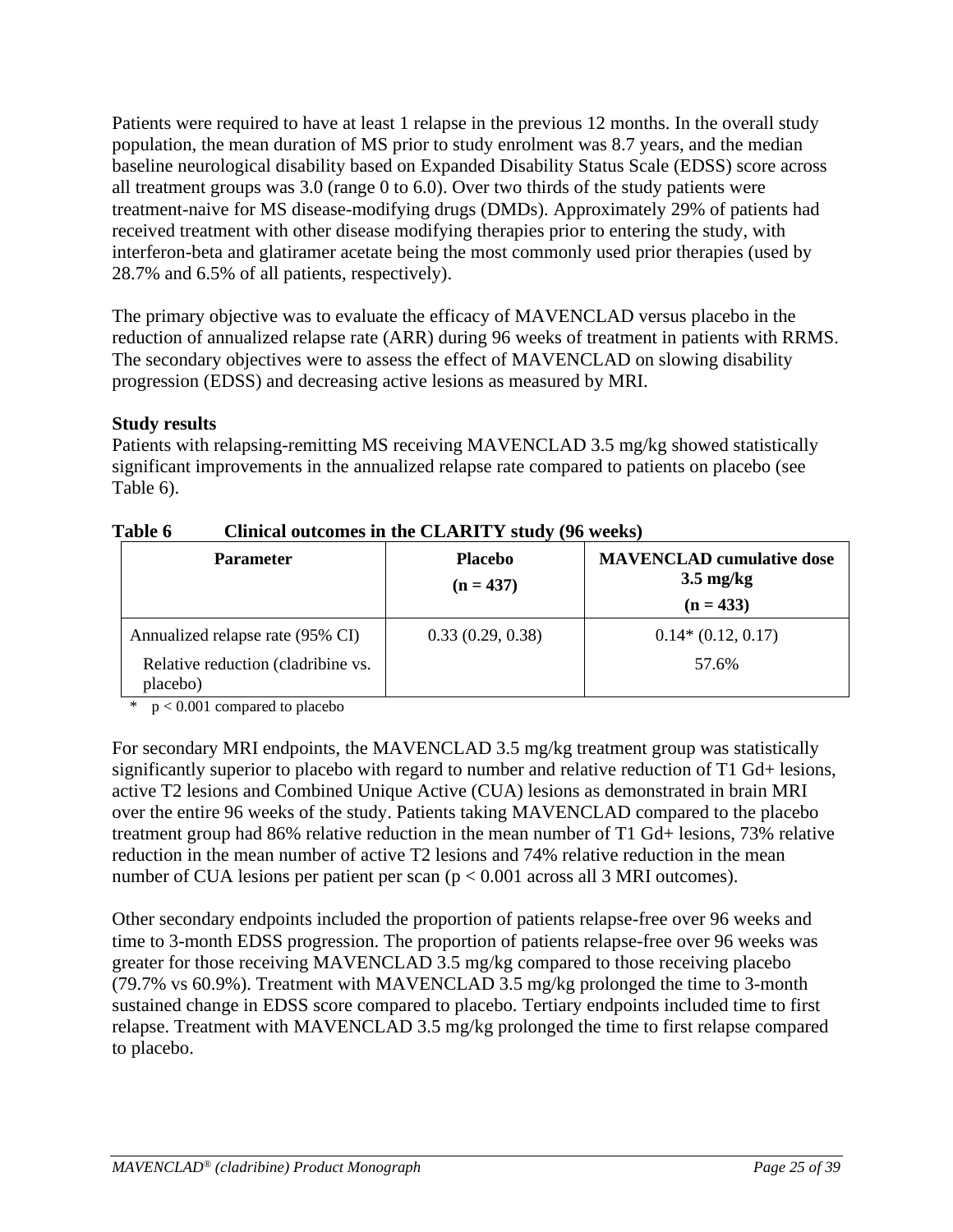# <span id="page-25-0"></span>**DETAILED PHARMACOLOGY**

### Pharmacokinetic interactions

By complex formation, the hydroxypropyl betadex component of the MAVENCLAD tablet may enhance the solubility of and thereby increase systemic exposure to low soluble drugs when coadministered with MAVENCLAD.

*In vitro* studies have shown that cladribine is not a substrate for CYP enzymes and does not show significant potential to act as an inhibitor of CYP1A2, CYP2B6, CYP2C8, CYP2C9, CYP2C19, CYP2D6, CYP2E1 and CYP3A4. Inhibition of one of these enzymes, or genetic polymorphisms (e.g. CYP2D6, CYP2C9 or CYP2C19), is not expected to result in clinically significant effects on cladribine pharmacokinetics. Cladribine had no clinically meaningful inductive effect *in vitro* on CYP1A2, CYP2B6 and CYP3A4 enzymes.

*In vitro* studies indicate that cladribine efflux by the P-glycoprotein (P-gp) is minimal. Clinically relevant interactions with inhibitors or inducers of P-gp are not expected.

At the level of gastrointestinal or kidney efflux, *in vitro* studies have shown that cladribine is a substrate for BCRP. Inhibition of BCRP/ABCG2 may theoretically increase the oral bioavailability and systemic exposure of cladribine.

*In vitro* studies indicate that cladribine is substrate of nucleoside transport proteins ENT1, ENT2, CNT2 and CNT3. Accordingly, the bioavailability, intracellular distribution and renal elimination of cladribine may theoretically be altered by potent ENT and CNT transporter inhibitors. However, the potential alteration in cladribine exposure, and hence the clinical relevance of these findings is unknown.

Published *in vitro* data had indicated that cladribine could be degraded at acidic pH. However, drug interaction studies in vivo showed that the bioavailability of 10 mg MAVENCLAD was not altered when co-administered with pantoprazole, and the bioavailability of cladribine oral solution was not enhanced when co-administered with omeprazole.

# <span id="page-25-1"></span>**TOXICOLOGY**

Non-clinical safety assessment of cladribine in mice and monkeys revealed findings that could mainly be attributed to the pharmacologic mechanism of the drug. These included decreases in lymphocyte and other blood cell counts, lymphoid depletion from lymphoid tissues, bone marrow depletion or fatty change, renal toxicity (renal tubular degeneration and karyomegaly), gastrointestinal toxicity (mucosal atrophy or necrosis), and testicular effects (see TOXICOLOGY, Reproductive toxicity; TOXICOLOGY, Fertility). Atrophy of the zona reticularis and decreased vacuolization in the zona fasciculata in the adrenal gland were also observed in monkeys in the 1-year study, but not reported in any other study.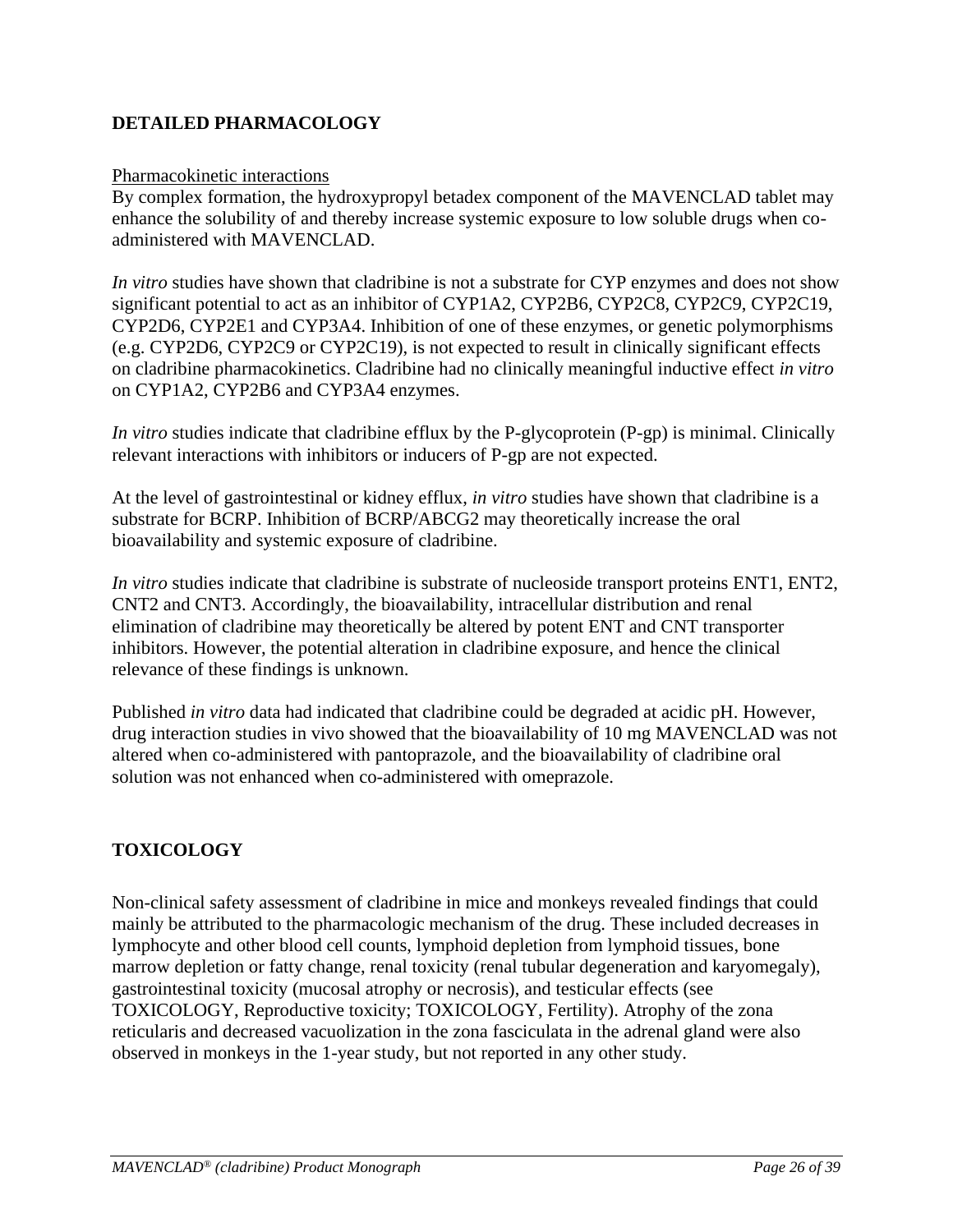While exposure margins were not high in the monkeys, particularly in the 1-year study, findings were considered reversible and generally mild, and therefore it is not anticipated that cladribine would pose significant risk to MS patients at the recommended intermittent and infrequent dose regimen proposed for the MS indication, with the exception of reproductive toxicity as described below.

# Genotoxicity

Cladribine was genotoxic, causing chromosomal damage in the bone marrow of mice *in vivo* and in mammalian cells *in vitro* without and with rat liver metabolic activation. These findings are expected since cladribine can cause inhibition of DNA synthesis and repair and DNA strand breaks by mechanisms that involve incorporation into DNA, an imbalance of deoxynucleotide triphosphate pools, and/or depletion of intracellular nicotinamide adenine dinucleotide. Cladribine was not mutagenic in bacterial (Ames) and *in vitro* mammalian cell assays. *In vivo* clastogenicity in mice was detected at 10 mg/kg, which was the lowest dose tested.

# **Carcinogenicity**

The carcinogenic potential of cladribine was assessed in a 22-month s.c. study in mice and in a short-term, 6-month, study by oral route in Tg rasH2 mice. In the 22--month study, cladribine was administered using a cyclic dosing schedule of seven days of treatment followed by a 21-day drug free period for approximately 22 cycles at doses of 0.1, 1.0, and 10 mg/kg/day. In the 6-month carcinogenicity study, cladribine tablets (drug product formulated with 2 hydroxypropyl-β-cyclodextrin) or cladribine drug substance was administered to Tg rasH2 mice using a cyclic dosing schedule of five days of treatment followed by a 23-day drug free period for 6 cycles plus five additional days of treatment at doses of 5, 15, and 30 mg/kg/day.

The only treatment-related neoplastic finding was a higher incidence of mainly benign Harderian gland tumors in male and female CD-1 mice given 10 mg/kg/day, which is not considered to represent a risk for patients, since humans do not have an equivalent anatomic structure. Systemic exposure to cladribine at the 10 mg/kg/day dose level in CD-1 mice was estimated to be about 15 times that expected in patients taking 20 mg doses, while that at 30 mg/kg/day in transgenic mice was about 25 times that in patients.

# Reproductive toxicity

While there were no effects on fertility, reproductive function or general performance of offspring, cladribine was embryo-lethal when administered to pregnant mice and was teratogenic in mice and rabbits. The observed embryo-lethal and teratogenic effects are consistent with the pharmacologic mechanisms of cladribine.

In a male mouse fertility study, malformed fetuses with agenesis of portions of appendage(s) distal to the humerus and/or femur were seen. The incidence of affected mouse fetuses in this study was in the same range of spontaneous incidence of amelia and phocomelia in this strain of mice and these changes were not considered related to cladribine administration. However, considering cladribine genotoxicity, male-mediated effects related to potential genetic alteration of differentiating sperm cells cannot be excluded.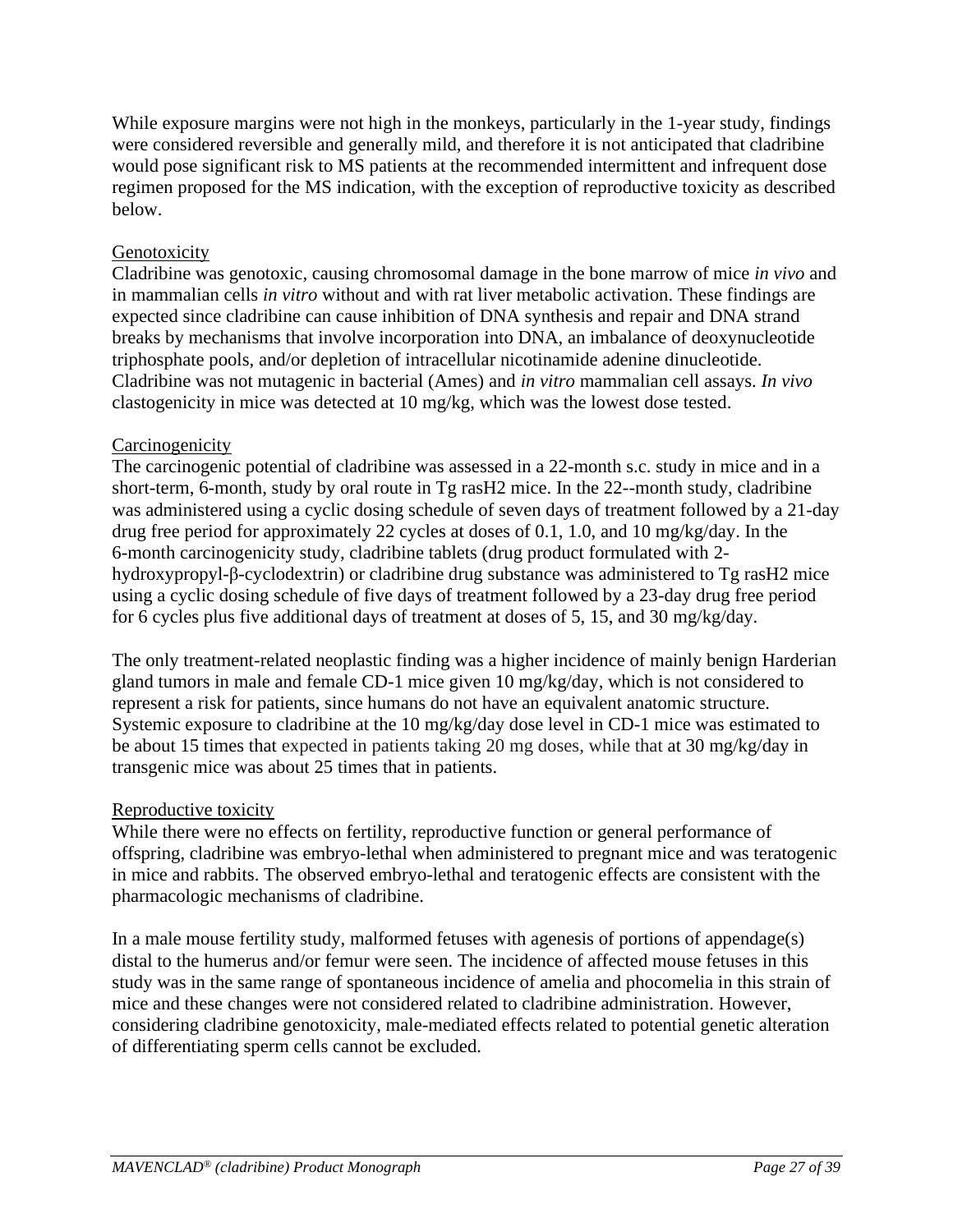In female mice, cladribine was administered s.c. once daily beginning 14 days prior to cohabitation with untreated males, continuing through the cohabitation period, and ending on day 6 of gestation at 1, 2, 4, or 8 mg/kg/day (24 female mice/group). Based on the results of this study, cladribine did not cause direct maternal toxicity or affect the estrus course or pregnancy rates, but was embryolethal at 8 mg/kg/day. The No Observed Adverse Effect Level (NOAEL) was 4 mg/kg/day.

Cladribine was administered i.v. to pregnant mice at doses of 0.5, 1.5, or 3.0 mg/kg/day from days 6 through 15 of gestation. A significant increase in variations of fetal growth/development (i.e. increases in cervical ribs, irregularly-shaped exoccipital bones, and variations in sternal ossification) was seen at 1.5 mg/kg/day and increased resorptions, reduced litter size and increased fetal malformations were seen at 3 mg/kg/day (mainly exencephaly and skeletal variations). No fetal effects were seen at 0.5 mg/kg/day. The NOAEL was 3 mg/kg/day for the adult pregnant female and 0.5 mg/kg/day for the fetus.

Cladribine was administered i.v. to pregnant New Zealand White rabbits once daily during the period of organogenesis at 0.3, 1.0, or 3.0 mg/kg/day from days 7 through 19 of gestation. There was no evidence of maternal toxicity. Cladribine was teratogenic at 3.0 mg/kg/day, which manifested primarily as numerous limb anomalies. There was also a significant decrease in the mean fetal weight at this dosage level. The NOAEL was 3.0 mg/kg/day for maternal toxicity, and 1.0 mg/kg/day for embryo-fetal toxicity.

Mated female mice were administered cladribine i.v. at 0.5, 1.5, or 3.0 mg/kg/day from implantation to the end of lactation. There was no evidence of maternal toxicity. An increase in fetal skeletal variations was seen at 1.5 mg/kg/day. At 3.0 mg/kg/day, exencephaly and/or open eyelid in dead offspring, a decrease in the number of live offspring and birth index, and an increase of skeletal anomalies and variations were seen. No adverse effects on reproductive functions or general performance of the offspring were seen. Based on the results of this study, the NOAEL for maternal reproductive function and general toxicity was 3 mg/kg/day while the NOAEL for developmental toxicity in the offspring was 0.5 mg/kg/day.

# Fertility

Cladribine at daily doses of 1, 5, 10, or 30 mg/kg/day given subcutaneously for 28 days prior to cohabiting with untreated females did not affect the fertility of male mice, but testicular effects were indicated by reduced testicular weights at 10 and 30 mg/kg/day and increased numbers of non-motile sperm at 30 mg/kg/day. The 5 mg/kg/day dose was a no-effect level at which systemic exposure to cladribine was estimated to be about 8 times that in MS patients taking 20 mg/day.

Testicular degeneration was seen in one monkey at 1.0 mg/kg/day in the one year s.c. study, where 0.3 mg/kg/day was a no-effect dose at which systemic exposure was probably similar to that in patients. Decreased sperm motility, in the absence of microscopic correlates, was observed in monkeys given an intermittent oral dose of 6 mg/kg/day for 3 cycles, with 3 mg/kg/day a no-effect dose at which systemic exposure to cladribine was variable, but generally less than that in patients taking 20 mg/day.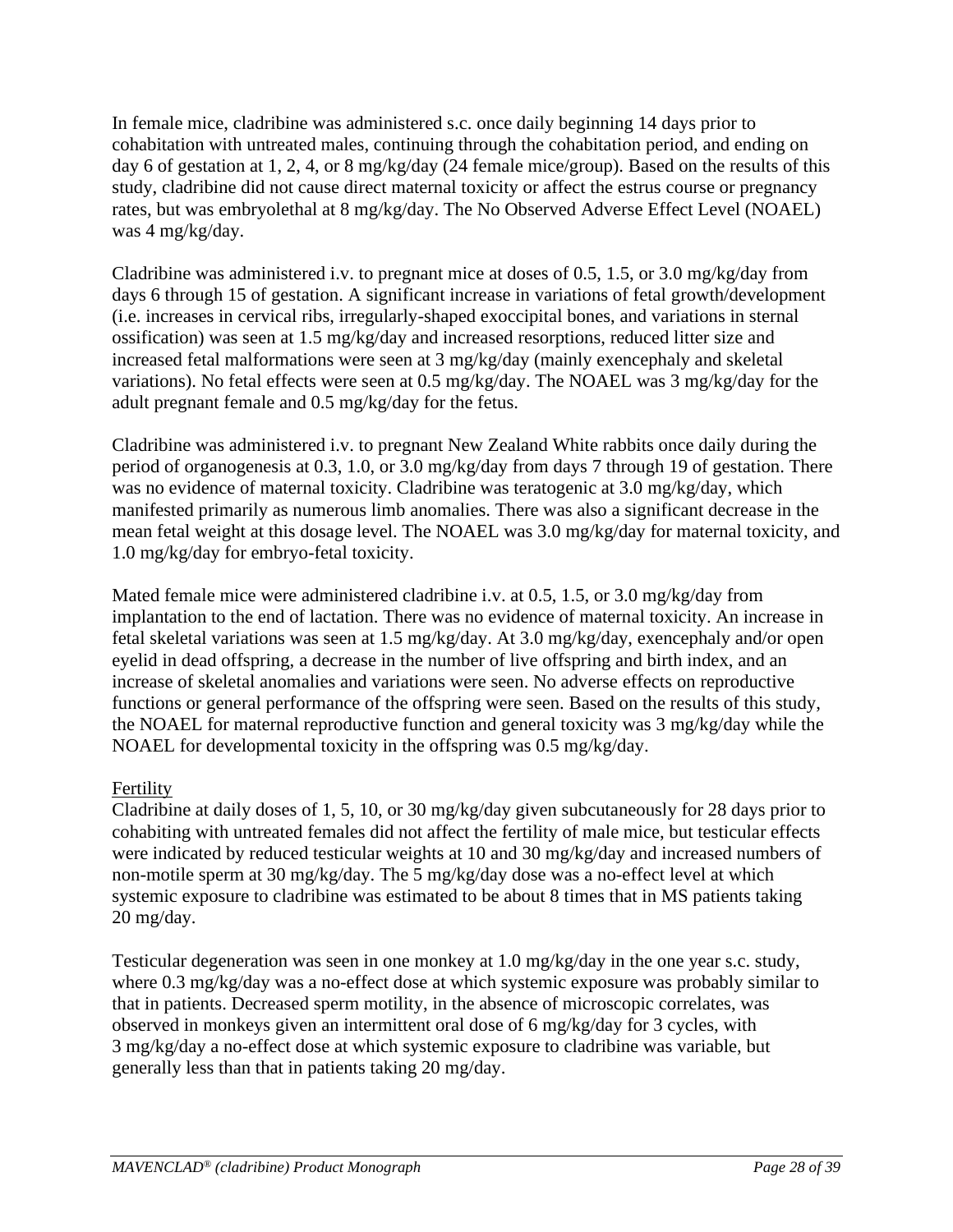Reduced testes weight and degeneration of seminiferous tubules or signs of atrophy of germinal epithelium were seen in the oral 4-month study in CD-1 mice (combination study) and 26-week carcinogenicity study in Tg rasH2 mice at 30 mg/kg/day, as well as in a 3-month subcutaneous study at 10 and 30 mg/kg/day in CD-1 mice. The fertility of female mice was unaffected at s.c. doses up to 8 mg/kg/day.

# <span id="page-28-0"></span>**REFERENCES**

- 1. Comi G, Cook SD, Giovannoni G, Rammohan K, Rieckmann P, Sørensen PS, Vermersch P, Hamlett AC, Viglietta V, Greenberg SJ. MRI outcomes with cladribine tablets for multiple sclerosis in the CLARITY study. J Neurol. 2013 Apr;260(4):1136-46.
- 2. Comi G, Hartung HP, Kurukulasuriya NC et al., Cladribine tablets for the treatment of relapsing-remitting multiple sclerosis. Expert Opin Pharmacotherapy. 2013;14:123-126.
- 3. Cook S, Vermersch P, Comi G, Giovannoni G, Rammohan K, Rieckmann P, Sørensen PS, Hamlett A, Miret M, Weiner J, Viglietta V, Musch B, Greenberg SJ; CLARITY Study Group. Safety and tolerability of cladribine tablets in multiple sclerosis: the CLARITY (CLAdRIbine Tablets treating multiple sclerosis orallY) study. Mult Scler. 2011 May;17(5):578-93.
- 4. Giovannoni G, Comi G, Cook S, Rammohan K, Rieckmann P, Soelberg Sørensen P, Vermersch P, Chang P, Hamlett A, Musch B, Greenberg SJ; CLARITY Study Group. A placebo-controlled trial of oral cladribine for relapsing multiple sclerosis. N Engl J Med. 2010 Feb 4;362(5):416-26.
- 5. Giovannoni G, Soelberg Sorensen P, Cook S, et al. Safety and efficacy of cladribine tablets in patients with relapsing-remitting multiple sclerosis: Results from the randomized extension trial of the CLARITY study. Mult Scler. 2017 Aug 1:1352458517727603.
- 6. Kurtzke JF. Rating neurologic impairment in multiple sclerosis: an expanded disability status scale (EDSS). Neurology. 1983 Nov;33(11):1444-52.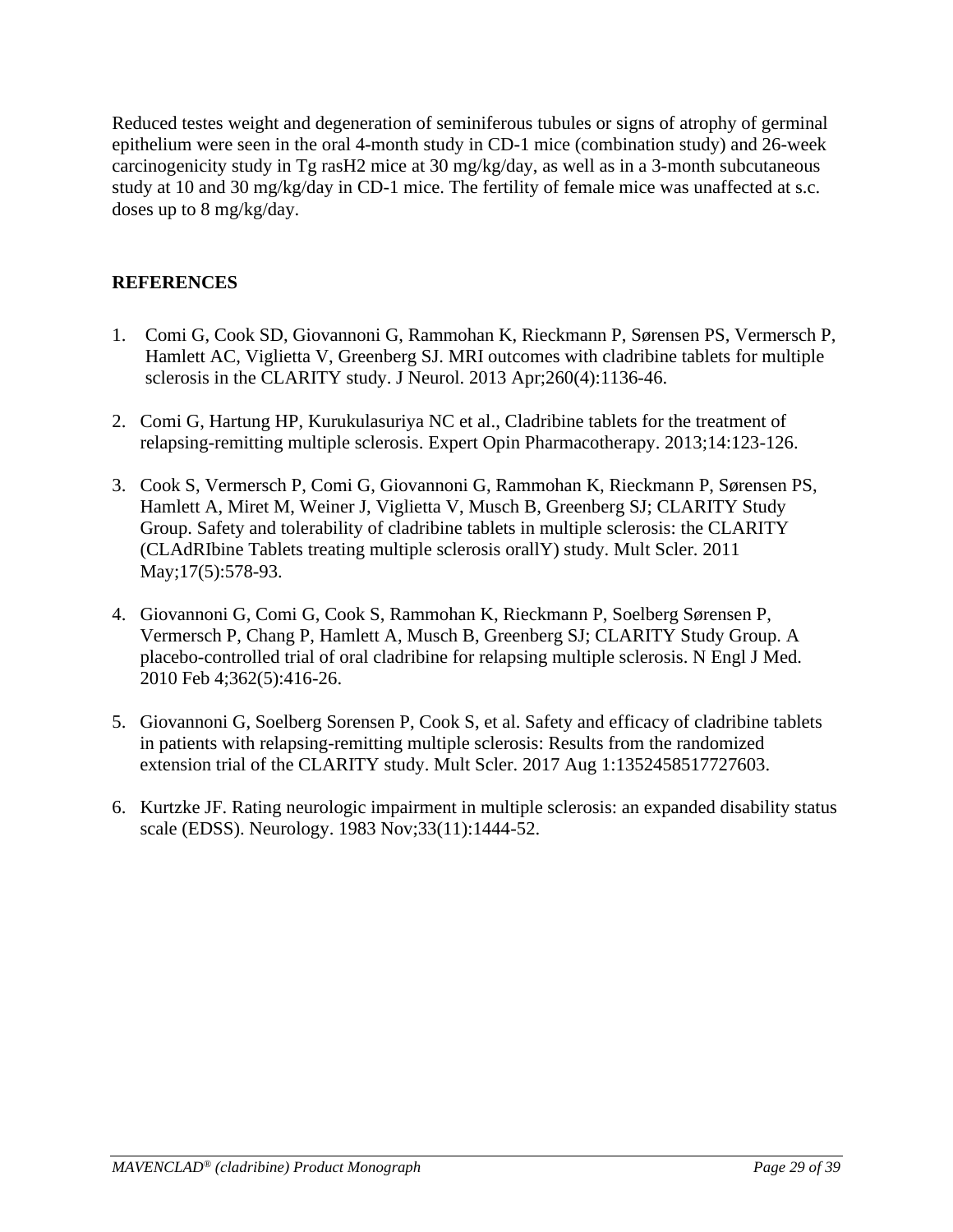# <span id="page-29-0"></span>**READ THIS FOR SAFE AND EFFECTIVE USE OF YOUR MEDICINE**

# **PATIENT MEDICATION INFORMATION**

# **MAVENCLAD® Cladribine 10 mg tablets**

Read this carefully before you start taking MAVENCLAD and each time you get a refill. This leaflet is a summary and will not tell you everything about this drug. Talk to your healthcare professional about your medical condition and treatment and ask if there is any new information about MAVENCLAD.

### **What is MAVENCLAD used for?**

- MAVENCLAD is used to treat adult patients with relapsing-remitting multiple sclerosis (RRMS). Multiple sclerosis (MS) is a disease that affects the brain and spinal cord.
- Treatment with MAVENCLAD has been shown to reduce the frequency of relapses and to slow down disability progression.
- MAVENCLAD is generally recommended for MS patients who have not responded well to, or cannot tolerate one or more of the other therapies for MS.

#### **How does MAVENCLAD work?**

Cladribine, the active substance in MAVENCLAD is cytotoxic, which means it causes cell death. Cladribine acts in specific ways on cells in your immune system called B and T lymphocytes. Cladribine helps to reduce inflammation in your body as a result of having MS.

### **What are the ingredients in MAVENCLAD?**

Medicinal ingredients: cladribine

Non-medicinal ingredients: hydroxypropyl betadex, sorbitol and magnesium stearate. May contain trace amounts of sodium hydroxide and/or hydrochloric acid.

### **MAVENCLAD comes in the following dosage forms:**

10 mg tablet

### **Do not use MAVENCLAD if you:**

- are allergic (hypersensitive) to cladribine or any of the other ingredients of MAVENCLAD;
- are at risk for infections because you have a weak immune system due to:
	- o treatments you receive (for cancer [medication or radiation], chronic corticosteroids, bone marrow transplant(s), etc.);
	- o a medical condition you have (for example, if you are infected with the human immunodeficiency virus [HIV]);
- have an active or inactive (past) infection, for example tuberculosis or liver inflammation (hepatitis);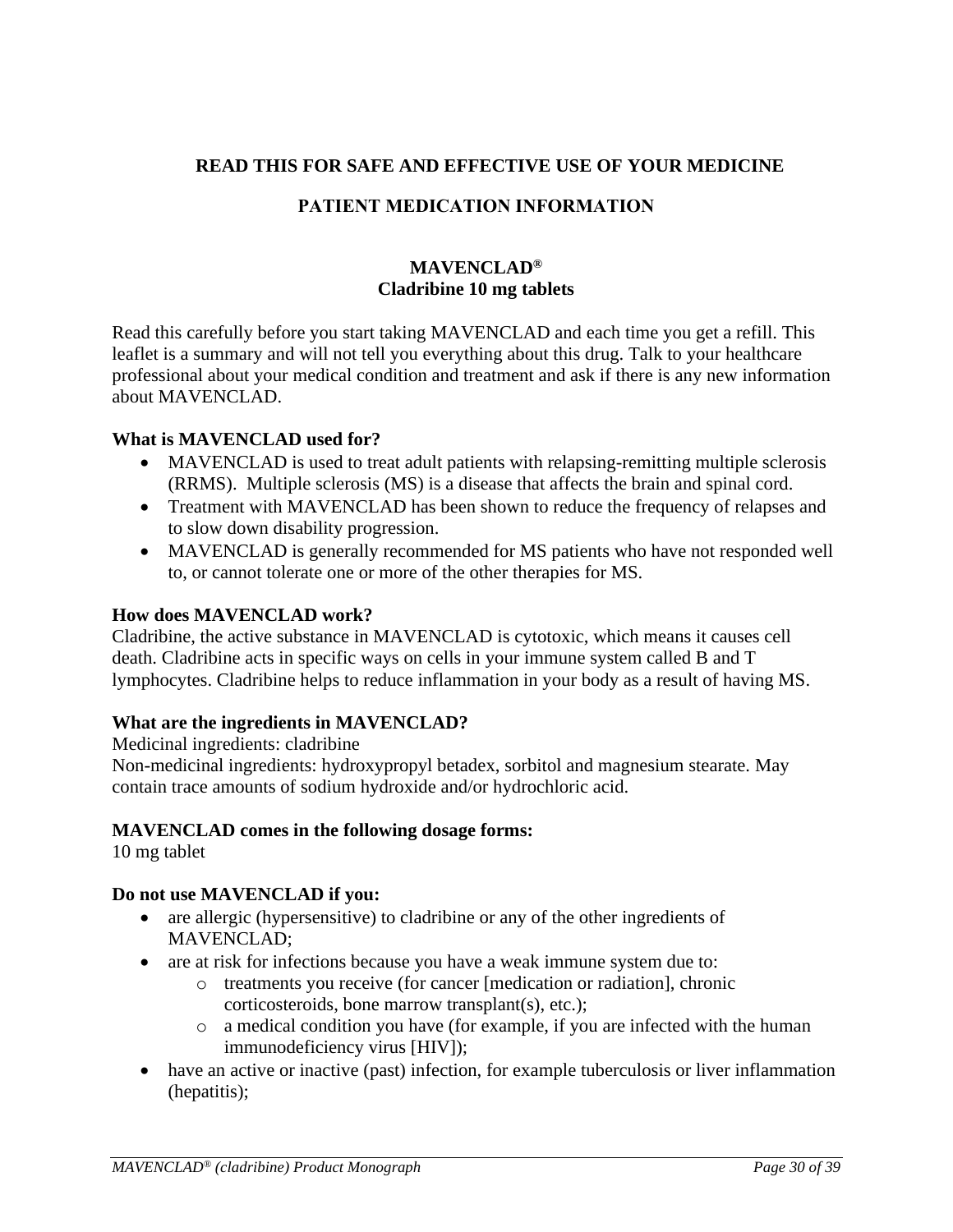- have or had a type of rare infection of the brain called progressive multifocal leukoencephalopathy (PML);
- have an active cancer:
- have moderate or severe kidney problems;
- are pregnant or breast-feeding;
- are a woman of childbearing potential or a man who could potentially father a child and you are not using birth control.

Talk to your healthcare professional if you are unsure if any of the above applies to you.

### **To help avoid side effects and ensure proper use, talk to your healthcare professional before you take MAVENCLAD. Talk about any health conditions or problems you may have, including if you:**

- have a weakened immune system due to:
	- o treatments you receive (for cancer [medication or radiation], bone marrow transplant(s), etc.);
	- o a medical condition you have (for example, if you are infected with the human immunodeficiency virus [HIV]);
- have an infection:
- have liver problems;
- have recently been vaccinated;
- have or have previously had cancer;
- require blood transfusions;
- are pregnant, are thinking of becoming pregnant as MAVENCLAD may harm your baby;
- are breast-feeding or plan to breast-feed;
	- o it is not known if MAVENCLAD goes into breast milk
	- o do not breast-feed on the days you take MAVENCLAD, and for 10 days after the last dose
- are less than 18 years of age.

# **Other warnings you should know about:**

# Blood Tests

You will have blood tests taken before you start treatment to see if you can take MAVENCLAD. Your healthcare professional will also do blood tests during and after treatment to ensure you can continue to take MAVENCLAD. The tests will determine if you are developing any complications from the treatment.

# General Infections

You will be tested to see if you have any infections prior to starting MAVENCLAD. It is important to talk to your healthcare professional if you think you have an infection before, during or after treatment. Symptoms of infections can include:

- fever
- aching, painful muscles
- headache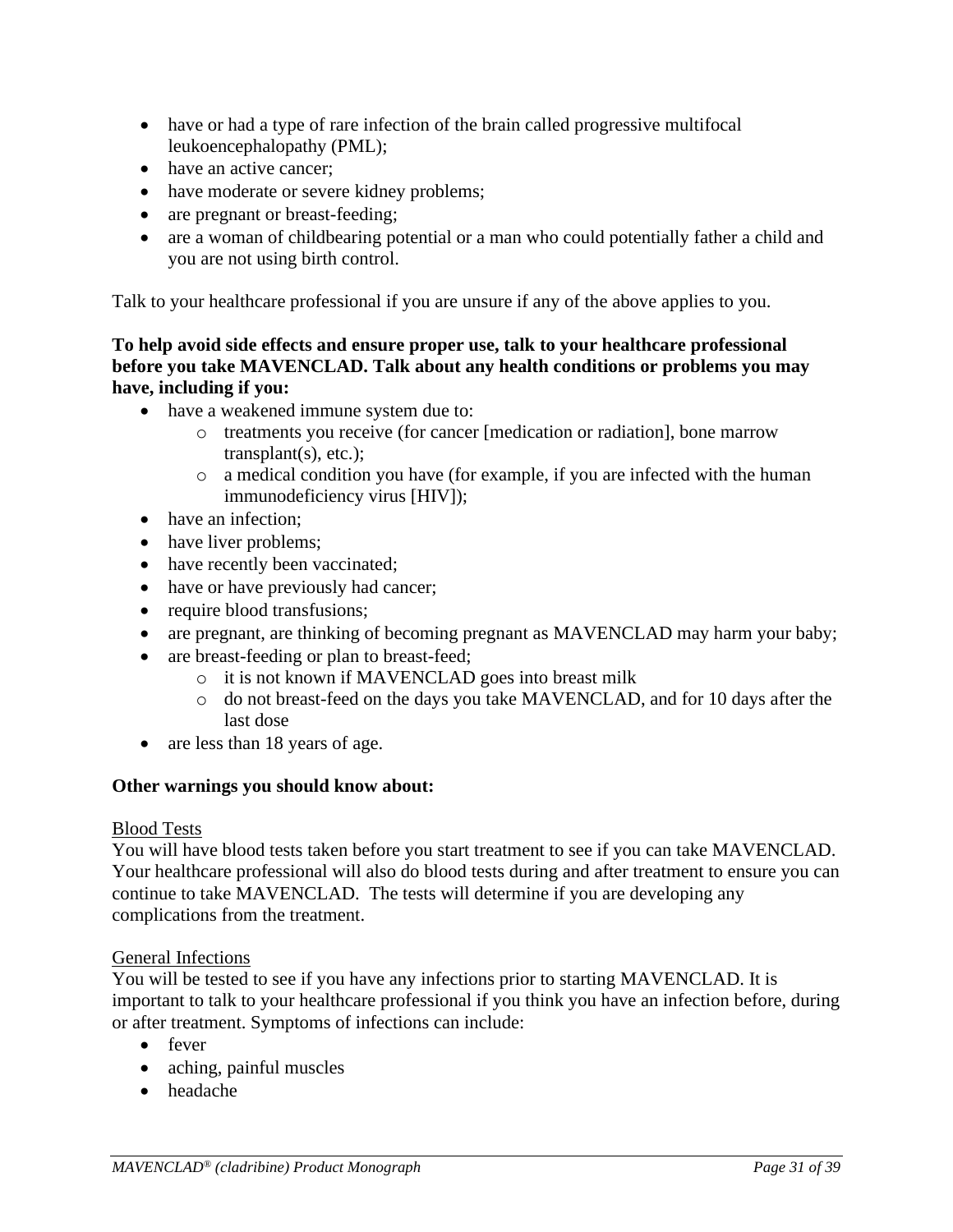- generally feeling unwell
- loss of appetite

Your healthcare professional may delay start of treatment, or interrupt current treatment, until the infection clears up.

### Vaccination

Talk to your healthcare professional if you have recently been given, or might be given, certain vaccines (called 'live' or 'live attenuated' vaccines).

- Treatment with MAVENCLAD can only begin 6 weeks after you have been vaccinated.
- If necessary, you will be vaccinated against varicella (chickenpox) prior to starting treatment.
- You must not be vaccinated during treatment with MAVENCLAD.
- You may only be vaccinated after MAVENCLAD treatment when your white blood cell count is normal.

### Progressive Multifocal Leukoencephalopathy (PML)

Talk to your healthcare professional if you believe your MS is getting worse or if you notice any new symptoms, such as:

- weakness on one side of the body that gets worse
- clumsiness of your arms and legs
- trouble with your vision
- changes in your thinking and memory that lead to confusion and personality changes

These may be the symptoms of a rare brain disorder caused by infection and called progressive multifocal leukoencephalopathy (PML). PML is a serious condition that may lead to severe disability or death.

As a precaution, you may have a head MRI (magnetic resonance imaging) prior to starting treatment. This is particularly important if you have previously taken other multiple sclerosis treatments where PML is a risk.

#### Risk of Cancer

MAVENCLAD causes damage to the DNA (genotoxicity) and suppresses the immune system. As a result, MAVENCLAD could potentially increase the risk of cancer. In studies with MAVENCLAD, there were single cases of patients who developed different types of cancer, such as skin, ovarian, thyroid, breast and pancreatic cancer.

Follow your healthcare professional's instructions for screening for cancer.

#### Fructose Intolerance

MAVENCLAD contains sorbitol. Do not take MAVENCLAD if you have hereditary problems of fructose intolerance.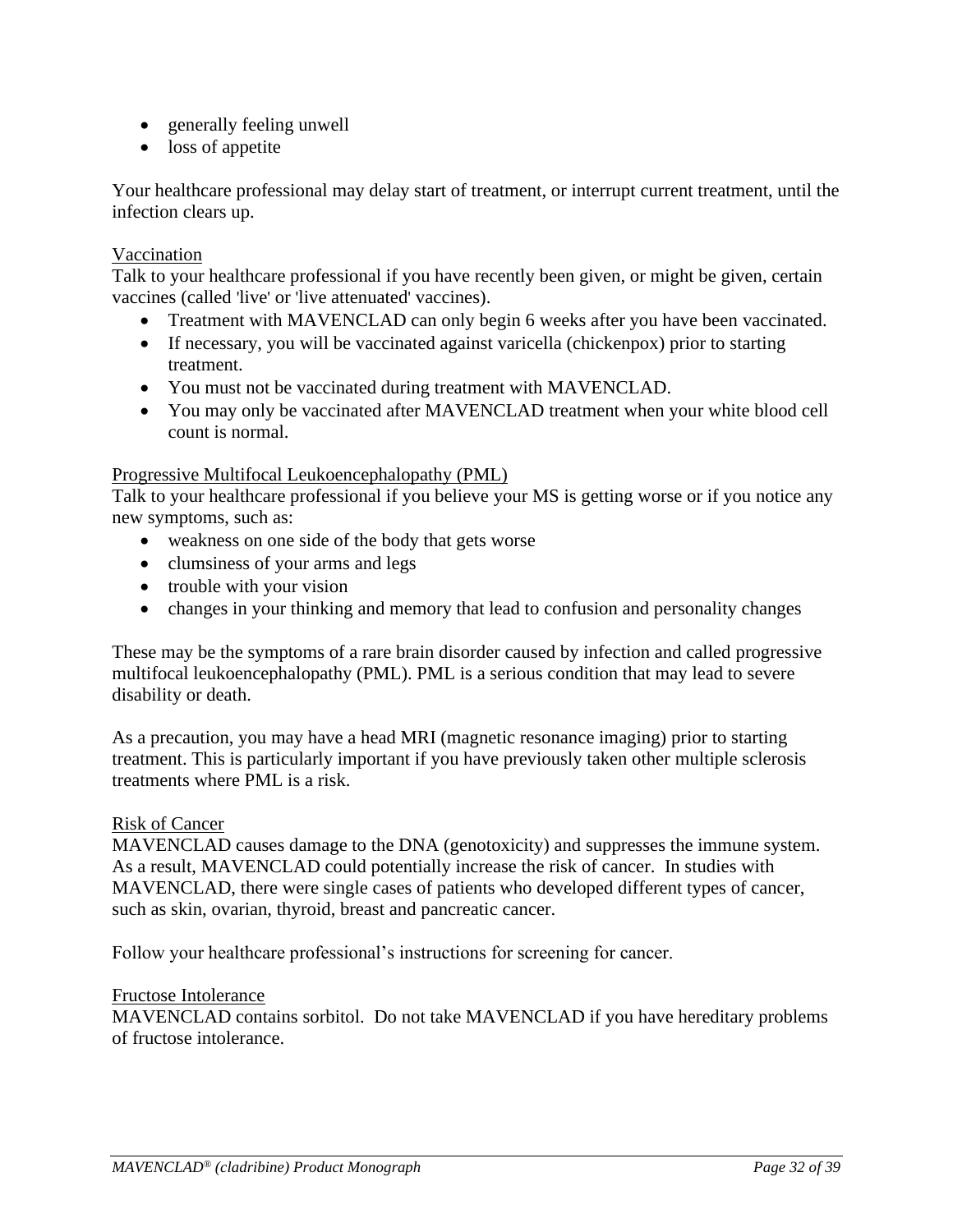# Pregnancy and Fertility

- It is important that:
	- o women taking MAVENCLAD prevent pregnancy during treatment and for at least 6 months after the last dose.
	- o men taking MAVENCLAD prevent pregnancy in their female partner while they are taking MAVENCLAD and for at least 6 months after the last dose.
- For female patients, it is not known if MAVENCLAD will reduce the efficacy of birth control pills. Given this, a barrier method of contraception (for example, condoms) should be added during treatment with MAVENCLAD and for at least 4 weeks after the last dose in each treatment year.
- If you or your partner gets pregnant during treatment or within the 6 months after the last dose, there may be a risk to the unborn baby. Your healthcare professional will stop treatment with MAVENCLAD if you are a woman and you get pregnant while taking it.
- MAVENCLAD may affect male fertility. Talk to your healthcare professional for more information.
- For male patients, it is not known if MAVENCLAD is detectable in semen. A barrier method of contraception (for example, condoms) should be used during treatment with MAVENCLAD and for 10 days after the last dose.

### **Tell your healthcare professional if you are taking, have recently taken or might take any other medicines including any drugs, vitamins, minerals, natural supplements or alternative medicines.**

Do not take MAVENCLAD together with medicines that weaken your immune system or your bone marrow. These include:

- cyclosporine, cyclophosphamide or azathioprine, used to suppress the immune system, for example after organ transplantation;
- methotrexate, used to treat conditions such as psoriasis or rheumatoid arthritis;
- long-term corticosteroids, used to reduce inflammation, for example in asthma. (Shortterm corticosteroids can be used when advised by your healthcare professional).

Do not take MAVENCLAD at the same time as any other medicine. It may interact with other medicines in your stomach. Take other medicines 3 hours before or after you take MAVENCLAD.

Talk to your healthcare professional, if you are or have been treated with:

- medicines which may affect your blood cells (for example, carbamazepine used to treat convulsions). Your healthcare professional may need to supervise you more closely.
- dipyridamole, dilazep, nifedipine, nimodipine, reserpine, cilostazol or sulindac, used to treat the heart, high blood pressure, vascular conditions or inflammation
- cyclosporine (used to prevent organ transplant rejection)
- gefitinib, imatinib (used to treat cancer)
- elvitegravir, cobicistat (used to treat HIV/AIDS)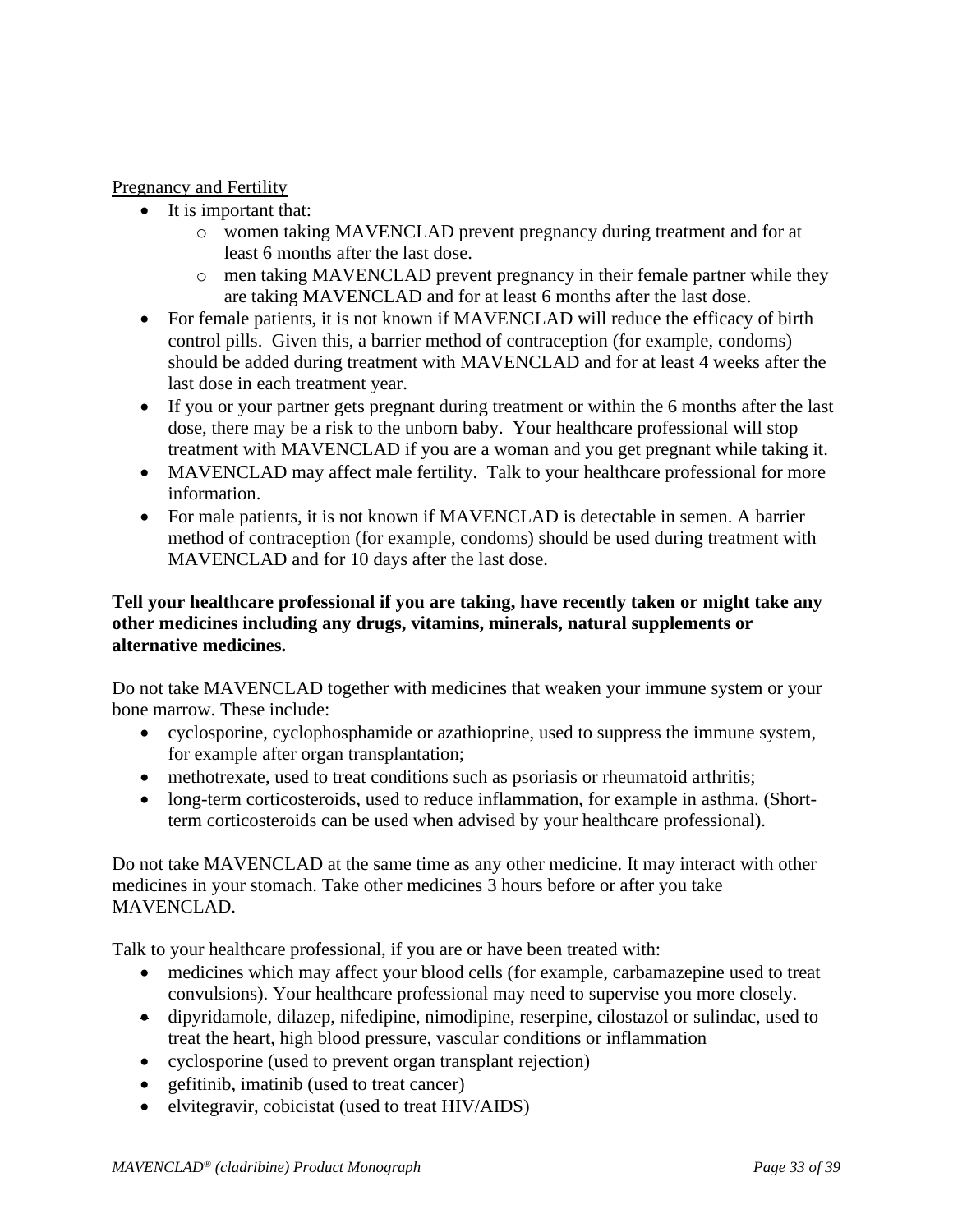- eltrombopag (used to treat blood disorders)
- long-term corticosteroids (used to suppress inflammation)

# **How to take MAVENCLAD:**

### *A. Understanding the MAVENCLAD Packaging*

Follow the steps below for opening the MAVENCLAD package and for how to handle the tablets. As MAVENCLAD is cytotoxic, it is important that you follow the instructions below to make sure you handle and take MAVENCLAD safely.

- 1. Have a glass of water ready and make sure your hands are clean and dry before taking the  $table(s)$ .
- 2. Pick up the carton with the instructions facing up.
- 3. Open the package as follows (see Figure A below):
	- i. Open the flap on the left end.
	- ii. Push in both hooks on the sides of the carton. Use your index finger and thumb and keep the hooks pushed in.
	- iii. Pull the tray out until it stops. Do not try to remove the tray from the carton. It is important the tray stays in the carton to help prevent anyone from touching the tablets, especially children.



- 4. Take the Package Insert out from the tray and read through all of it before taking MAVENCLAD.
- 5. Raise the blister pack by pushing your finger through the hole in the tray (see Figure B below). Place your hand under the blister pack and push 1 or 2 tablet(s) into your hand, based on your prescribed dose.



- 6. Tablets must be swallowed whole and not chewed or allowed to dissolve in your mouth. Swallow the tablet(s) with water immediately after removing them from the blister.
	- i. Do not leave your tablet(s) exposed on surfaces, for example on a table, or handle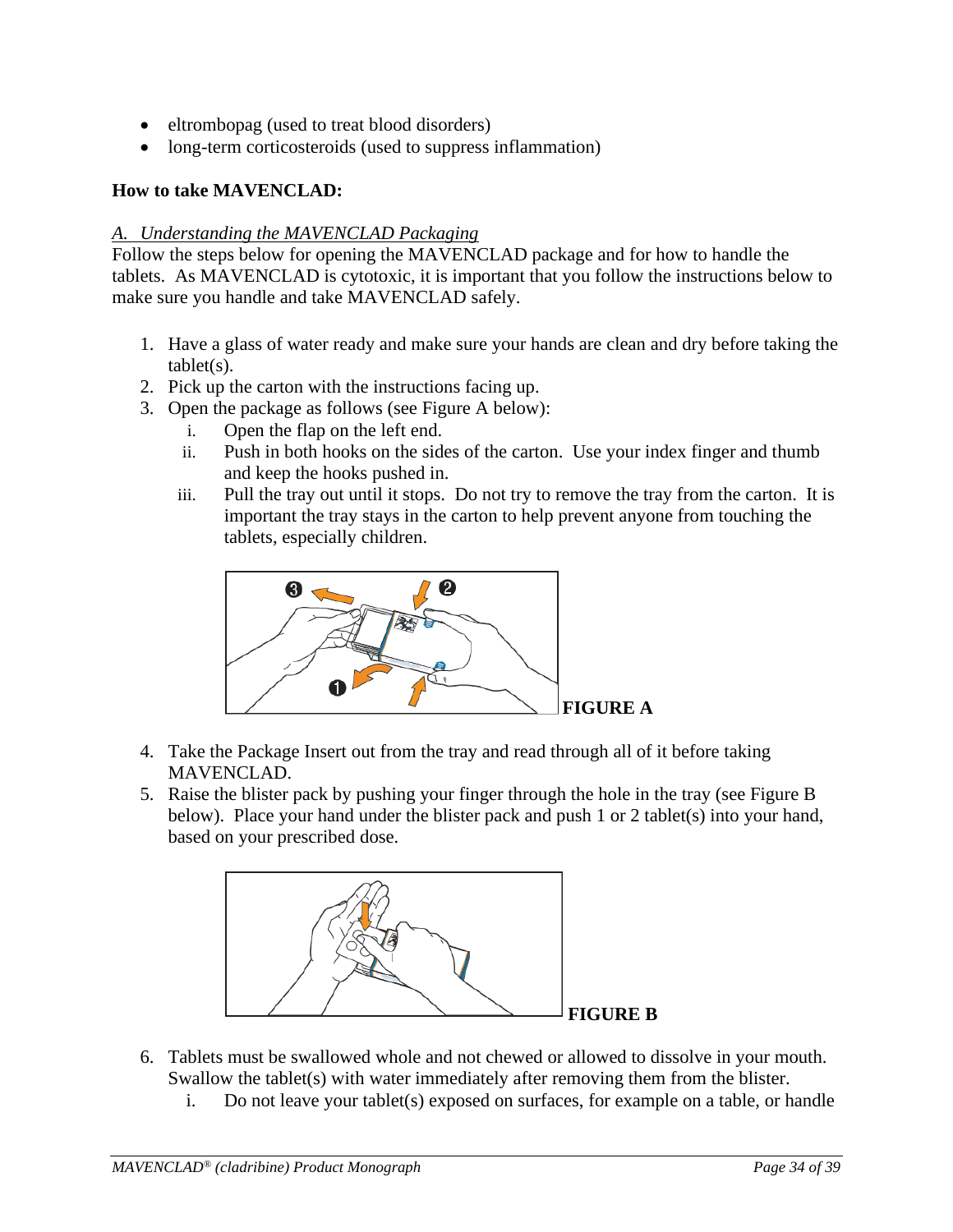the tablet longer than necessary.

- ii. If a tablet is left on a surface or if a broken or fragmented tablet is released from the blister, the area must be thoroughly washed.
- iii. If you lose a tablet, contact your healthcare professional for advice.
- 7. **Wash your hands thoroughly with soap and water before touching your nose, eyes, and other parts of the body**.
- 8. Push the tray back into the carton.
- 9. Keep your tablets in the blister until your next dose. It is important that the tablets stay in the blister to help prevent anyone from touching the tablets or taking it by mistake.

# *B. Understanding Your Treatment Courses*

You will be given MAVENCLAD as **two treatment courses** over **2 years**.

One treatment course is **2 treatment weeks**, which are taken one month apart at the beginning of each treatment year.

# A **treatment week** consists of **1 or 2 tablets daily given for 4 or 5 days**.

*Example:* if you start your treatment mid-April, you take your tablets as shown.

| Year 1                                                                            |                                                   | Year 2 |                            |  |
|-----------------------------------------------------------------------------------|---------------------------------------------------|--------|----------------------------|--|
| 1 <sup>st</sup> treatment week                                                    | 1 or 2 tablets daily for 4   $1st$ treatment week |        | 1 or 2 tablets daily for 4 |  |
|                                                                                   | or 5 days, mid-April                              |        | or 5 days, mid-April       |  |
| $\sim 2^{nd}$ treatment week<br>1 or 2 tablets daily for 4   $2nd$ treatment week |                                                   |        | 1 or 2 tablets daily for 4 |  |
|                                                                                   | or 5 days, mid-May                                |        | or 5 days, mid-May         |  |

Before you start a treatment course, your healthcare professional will do a blood test to see whether the levels of lymphocytes (a type of white blood cells) are in an acceptable range. If this is not the case, your treatment will be delayed.

Once you have completed the 2 treatment years, your healthcare professional will observe your condition for another 2 years, in which you do not need to take the medicine. The efficacy of taking MAVENCLAD for longer than 2 years has not yet been established.

# **Usual dose:**

Always take MAVENCLAD exactly as your healthcare professional has told you. Check with your healthcare professional if you are not sure. Take the tablet(s) at about the same time each day. You do not have to take the tablets at meal times. You can take them with or without food. Your healthcare professional may recommend that you take any other oral medication 3 hours before or after you take MAVENCLAD.

- 1. You will be prescribed the correct number of tablets for each treatment week, based on your body weight according to the table below.
- 2. In the left column of the table below find the row that fits your body weight (in kg), and then check the number of tablets that should be in the pack(s) for the treatment week you will be starting.
- 3. If the number of tablets in your pack(s) is different from the number shown for your weight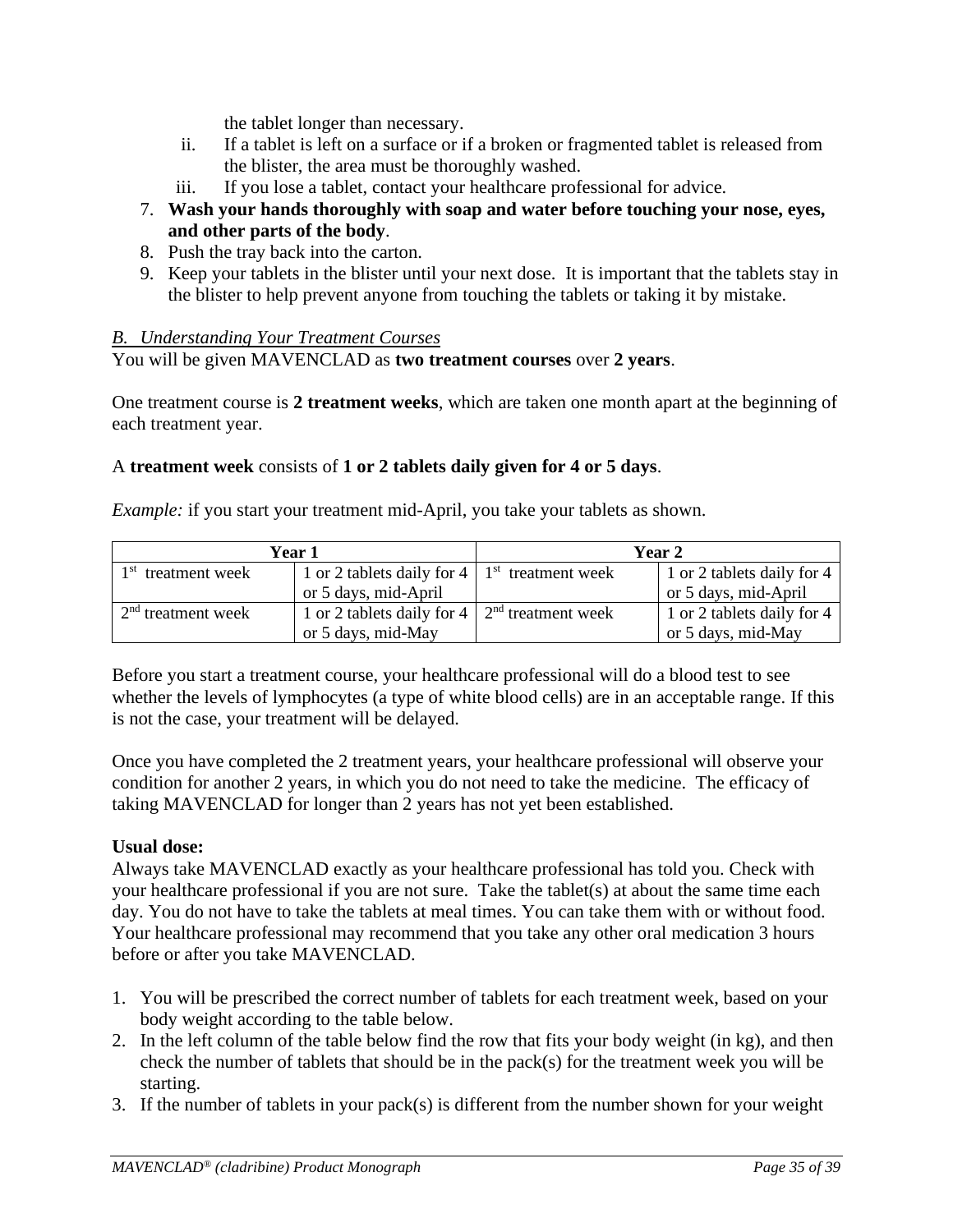in the table below, speak to your healthcare professional.

4. Note that for some weight ranges the number of tablets may vary from one treatment week to the next.

| Your weight in            | Number of tablets to take |                                |                                                                                  |                                |  |  |
|---------------------------|---------------------------|--------------------------------|----------------------------------------------------------------------------------|--------------------------------|--|--|
| kg                        |                           | <b>Year 1 treatment course</b> |                                                                                  | <b>Year 2 treatment course</b> |  |  |
|                           |                           |                                | <b>Treatment week 1</b>   Treatment week 2   Treatment week 1   Treatment week 2 |                                |  |  |
| Less than $40 \text{ kg}$ |                           |                                | Your healthcare professional will tell you the number of tablets to take         |                                |  |  |
| 40 to $< 50$              |                           |                                |                                                                                  |                                |  |  |
| 50 to $< 60$              |                           |                                |                                                                                  |                                |  |  |
| $60 \text{ to } 50$       |                           |                                |                                                                                  |                                |  |  |
| 70 to $< 80$              |                           |                                |                                                                                  |                                |  |  |
| $80 \text{ to } < 90$     |                           |                                |                                                                                  |                                |  |  |
| 90 to $< 100$             |                           | 8                              |                                                                                  |                                |  |  |
| 100 to $< 110$            | 10                        |                                | 10                                                                               |                                |  |  |
| 110 and above             |                           | 10                             |                                                                                  |                                |  |  |

*Example:* if you weigh 85 kg and are about to start treatment week 1, you will be given 8 tablets.

### Duration of a treatment week

Depending on the total number of tablets you have been prescribed, you have to take them over 4 or 5 days, in each treatment week.

The table below shows how many tablets (1 or 2 tablets) you have to take on each day. If your daily dose is 2 tablets, take them at the same time.

*Example:* if you have to take 8 tablets, you would take **2 tablets** on Day 1, Day 2, Day 3, then **1 tablet** on Day 4 and Day 5.

| Total number of tablets per<br>treatment week | Day 1 | Day 2 | Day 3 | Day 4 | Day 5 |
|-----------------------------------------------|-------|-------|-------|-------|-------|
|                                               |       |       |       |       |       |
|                                               |       |       |       |       |       |
| h                                             |       |       |       |       |       |
|                                               |       | 2     |       |       |       |
|                                               |       |       |       |       |       |
|                                               |       |       |       |       |       |
|                                               |       |       |       |       |       |

If you have any further questions on the use of this medicine, ask your healthcare professional.

# **Overdose:**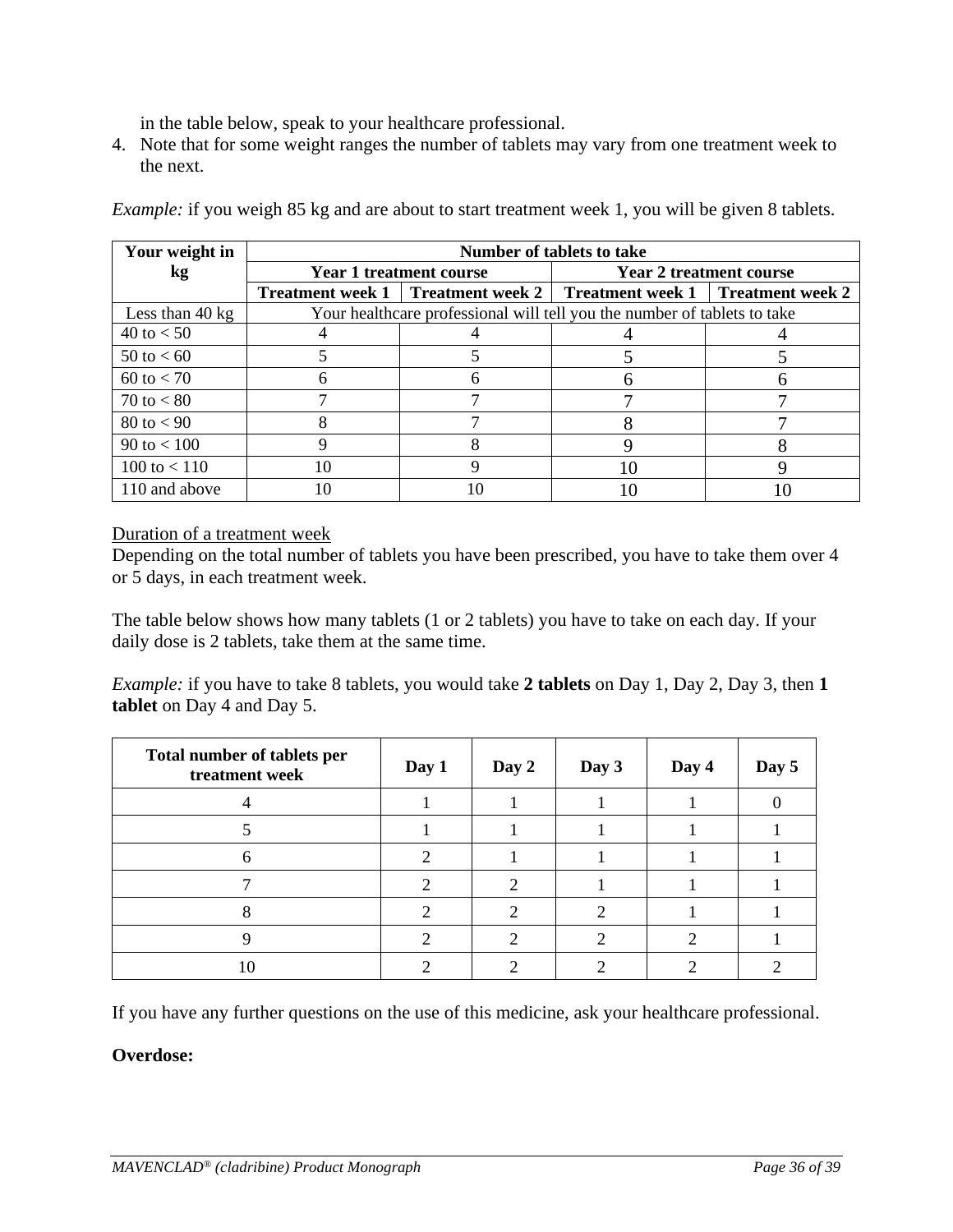If you think you have taken too much MAVENCLAD, contact your healthcare professional, hospital emergency department or regional Poison Control Centre immediately, even if there are no symptoms.

There is limited experience with overdose of MAVENCLAD. It is known that the more medicine you take the less lymphocytes may be present in your body, resulting in lymphopenia.

### **Missed Dose:**

| If you miss a dose and you remember on the | If you miss a dose and do not remember it                                                                                                                           |
|--------------------------------------------|---------------------------------------------------------------------------------------------------------------------------------------------------------------------|
| same day you were supposed to take it      | until the following day                                                                                                                                             |
| Take the missed dose on that day.          | Do not take the missed dose along with the next<br>scheduled dose.<br>Take the missed dose on the next day and extend<br>the number of days in that treatment week. |

Example: If you forget to take the Day 3 dose and do not remember it until Day 4, take the Day 3 dose on Day 4, and extend the total number of days in the treatment week by 1 day. If you miss 2 consecutive doses (for example both Day 3 and Day 4 doses), take the missed doses for the next 2 days, and then extend the treatment week by 2 days.

If you have any further questions on the use of this medicine, ask your healthcare professional.

### **What are possible side effects from using MAVENCLAD?**

These are not all the possible side effects you may feel when taking MAVENCLAD. If you experience any side effects not listed here, contact your healthcare professional.

**Very common side effects:** may affect more than 1 in 10 people

- Nausea
- Headache

**Common side effects:** may affect up to 1 in 10 people

- Cold sores (oral herpes)
- Rash
- Thinning or hair loss
- Fever
- Abdominal pain
- Toothache
- Flu and flu like symptoms
- Cold symptoms
- Bronchitis or other chest infections
- Symptoms of gastroenteritis (diarrhea, vomiting, abdominal pain)
- Back pain
- Anxiety
- Vaginal infection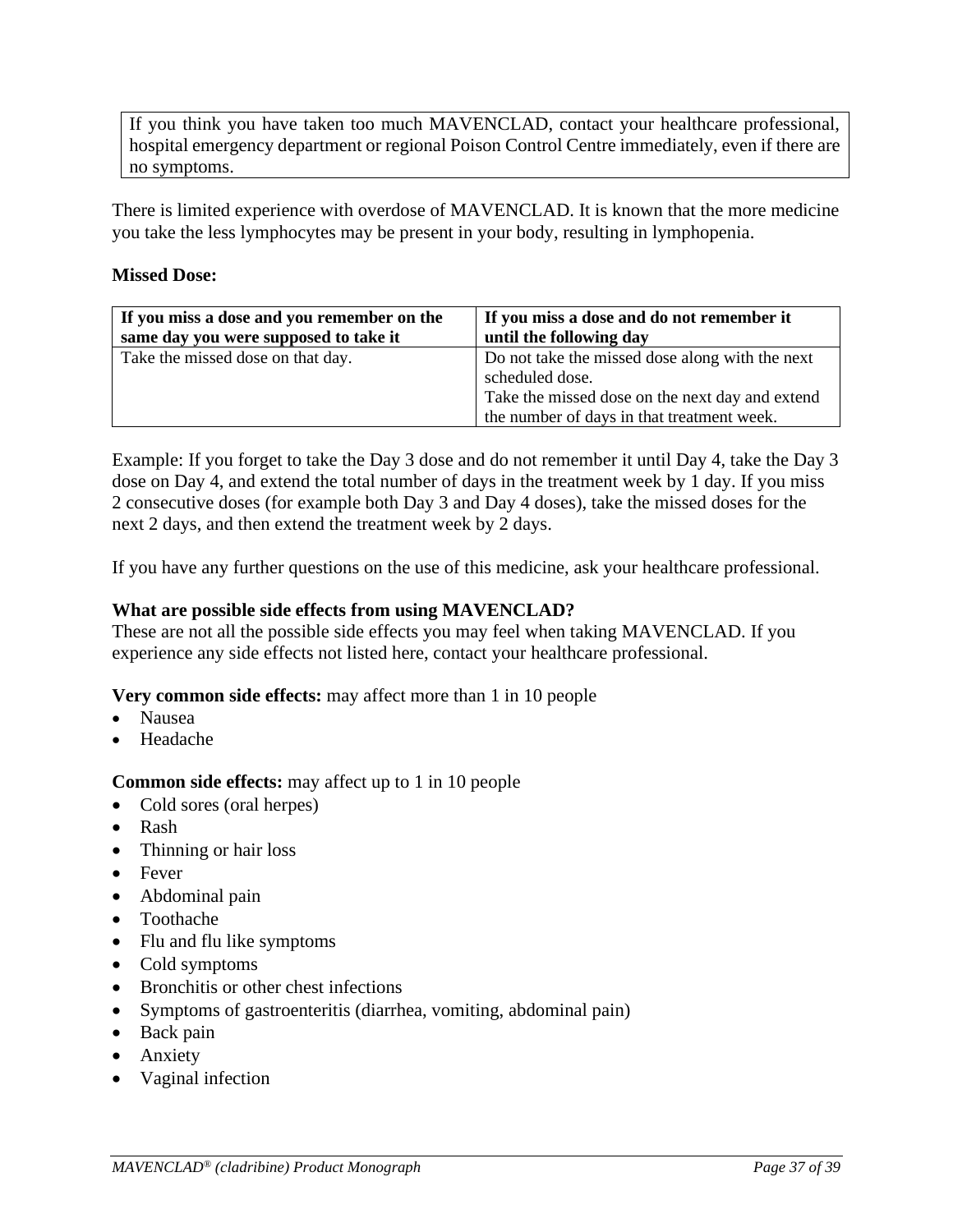| Serious side effects and what to do about them |                                      |              |                               |
|------------------------------------------------|--------------------------------------|--------------|-------------------------------|
|                                                | Talk to your healthcare professional |              | Stop taking drug and          |
| Symptom / effect                               | Only if severe                       | In all cases | get immediate<br>medical help |
| <b>VERY COMMON</b>                             |                                      |              |                               |
| Reduction in the number of certain             |                                      |              |                               |
| white blood cells, with symptoms               |                                      |              |                               |
| such as infections, feeling                    |                                      |              |                               |
| unusually tired, fever, aches, pain            |                                      |              |                               |
| and flu-like symptoms.                         |                                      |              |                               |
| <b>COMMON</b>                                  |                                      |              |                               |
| Shingles, with symptoms such as                |                                      |              |                               |
| localized 'band' of severe pain and            |                                      |              |                               |
| blistering rash, typically on one              |                                      |              |                               |
| side of the upper body or the face.            |                                      |              |                               |
| Other symptoms may be headache,                |                                      |              |                               |
| burning, tingling, numbness or                 |                                      |              |                               |
| itchiness of the skin in the affected          |                                      |              |                               |
| area, feeling generally unwell or              |                                      |              |                               |
| fever in the early stages of<br>infection.     |                                      |              |                               |
|                                                |                                      |              |                               |
| <b>VERY RARE</b>                               |                                      |              |                               |
| Tuberculosis, with symptoms such               |                                      |              |                               |
| as cough that does not go away,                |                                      |              |                               |
| fever or loss of weight.                       |                                      |              |                               |

If you have a troublesome symptom or side effect that is not listed here or becomes bad enough to interfere with your daily activities, talk to your healthcare professional.

# **Reporting Suspected Side Effects**

You can report any suspected side effects associated with the use of health products to Health Canada by:

- Visiting the Web page on Adverse Reaction Reporting [\(https://www.canada.ca/en/health-canada/services/drugs-health-products/medeffect](https://urldefense.proofpoint.com/v2/url?u=https-3A__www.canada.ca_en_health-2Dcanada_services_drugs-2Dhealth-2Dproducts_medeffect-2Dcanada_adverse-2Dreaction-2Dreporting.html&d=DwMFAw&c=ZbgFmJjg4pdtrnL2HUJUDw&r=PSZ-UVnySxHl_T0Y0ccJezuwqhglLIoHV3DJ0AwKgv4&m=u25A5wXNC8dJ6OxBRbBI-O-M3sjFG4wqL6qS15Z2fvk&s=69gITvr84IowDNLs7IpCDJabmvMGsdrqZDBEScLlWhs&e=)[canada/adverse-reaction-reporting.html\)](https://urldefense.proofpoint.com/v2/url?u=https-3A__www.canada.ca_en_health-2Dcanada_services_drugs-2Dhealth-2Dproducts_medeffect-2Dcanada_adverse-2Dreaction-2Dreporting.html&d=DwMFAw&c=ZbgFmJjg4pdtrnL2HUJUDw&r=PSZ-UVnySxHl_T0Y0ccJezuwqhglLIoHV3DJ0AwKgv4&m=u25A5wXNC8dJ6OxBRbBI-O-M3sjFG4wqL6qS15Z2fvk&s=69gITvr84IowDNLs7IpCDJabmvMGsdrqZDBEScLlWhs&e=) for information on how to report online, by mail or by fax;
- Calling toll-free at 1-866-234-2345

*NOTE: Contact your health professional if you want information about how to manage your side effects. The Canada Vigilance Program does not provide medical advice.*